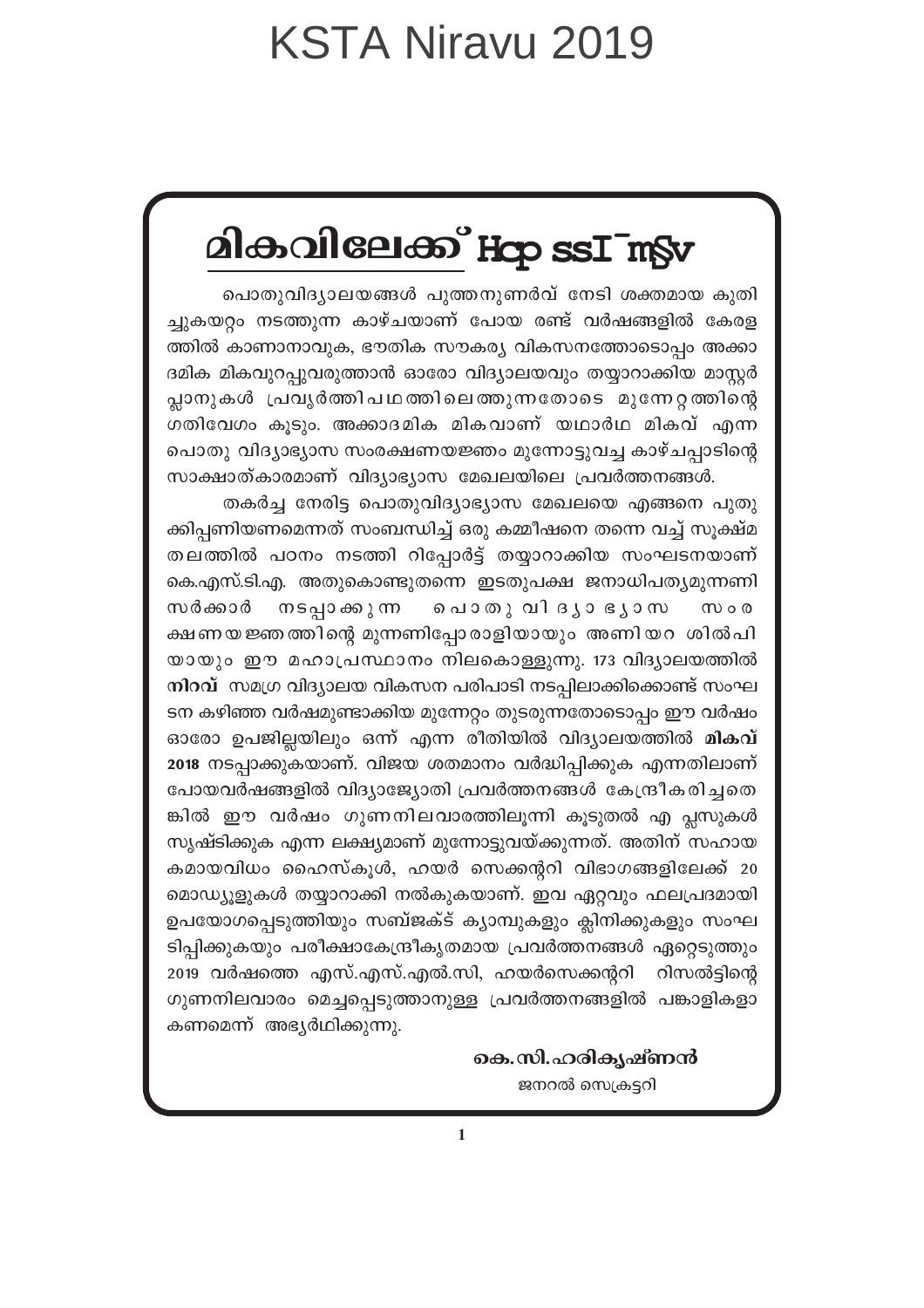യൂണിറ്റ് – 1

#### പീരിയോഡിക് ടേബിളും ഇലക്ട്രോൺ വിന്യാസവും

#### പ്രധാന ആശയങ്ങൾ

- ഒരു ആറ്റത്തിൽ ന്യൂക്ലിയസിനുചുറ്റും ഷെല്ലുകളിലാണ് ഇലക്ട്രോണുകളെ ക്രമീകരി  $\mathbf{1}$ ച്ചിരിക്കുന്നത്. ഇവ K, L, M, N എന്നീ ഊർജ്ജനിലകളാണ്.
- ഷെല്ലുകളിൽ s, p, d, f (സബ് ഷെല്ലുകൾ) എന്നിങ്ങനെ ഉപ ഊർജ്ജനിലകളുണ്ട്.  $2.$
- ഓരോ സബ്ഷെല്ലിലും ഉൾക്കൊള്ളാവുന്ന പരമാവധി ഇലക്ട്രോണുകളുടെ എണ്ണം. 3.
	- 2, p-h, d-10, f-14 എന്നിങ്ങനെയാണ്.  $\mathbf{s}$
	- 6  $\mathbf{p}$
	- $10$  $\mathbf d$
	- $14$  എന്നിങ്ങനെയാണ്.  $\mathbf f$
- സബ്ഷെല്ലുകളുടെ ഊർജ്ജനിലയിൽ വൃത്യാസമുണ്ട്. സബ്ഷെല്ലുകളിൽ  $\overline{4}$ . ഇലക്ട്രോൺ പൂരണം നടക്കുന്നത് ഊർജ്ജം കൂടിവരുന്ന ക്രമത്തിലാണ്.
- സബ്ഷെൽ ഇലക്ട്രോൺ വിന്യാസത്തിന്റെ അടിസ്ഥാനത്തിൽ മൂലകങ്ങളുടെ പിരീഡ്,  $5<sub>1</sub>$ ഗ്രൂപ്പ്, ബ്ലോക്ക് ഇവ കണ്ടെത്താം.
- $s, p, d, f$  ബ്ലോക്കുകളിലെ മൂലകങ്ങൾക്ക് ചില സവിശേഷതകൾ ഉണ്ട്.  $6.$

സബ്ഷെൽ ഇലക്ട്രോൺ വിന്യാസം എഴുതാൻ കഴിയുന്നു.

 $Q.1$ 

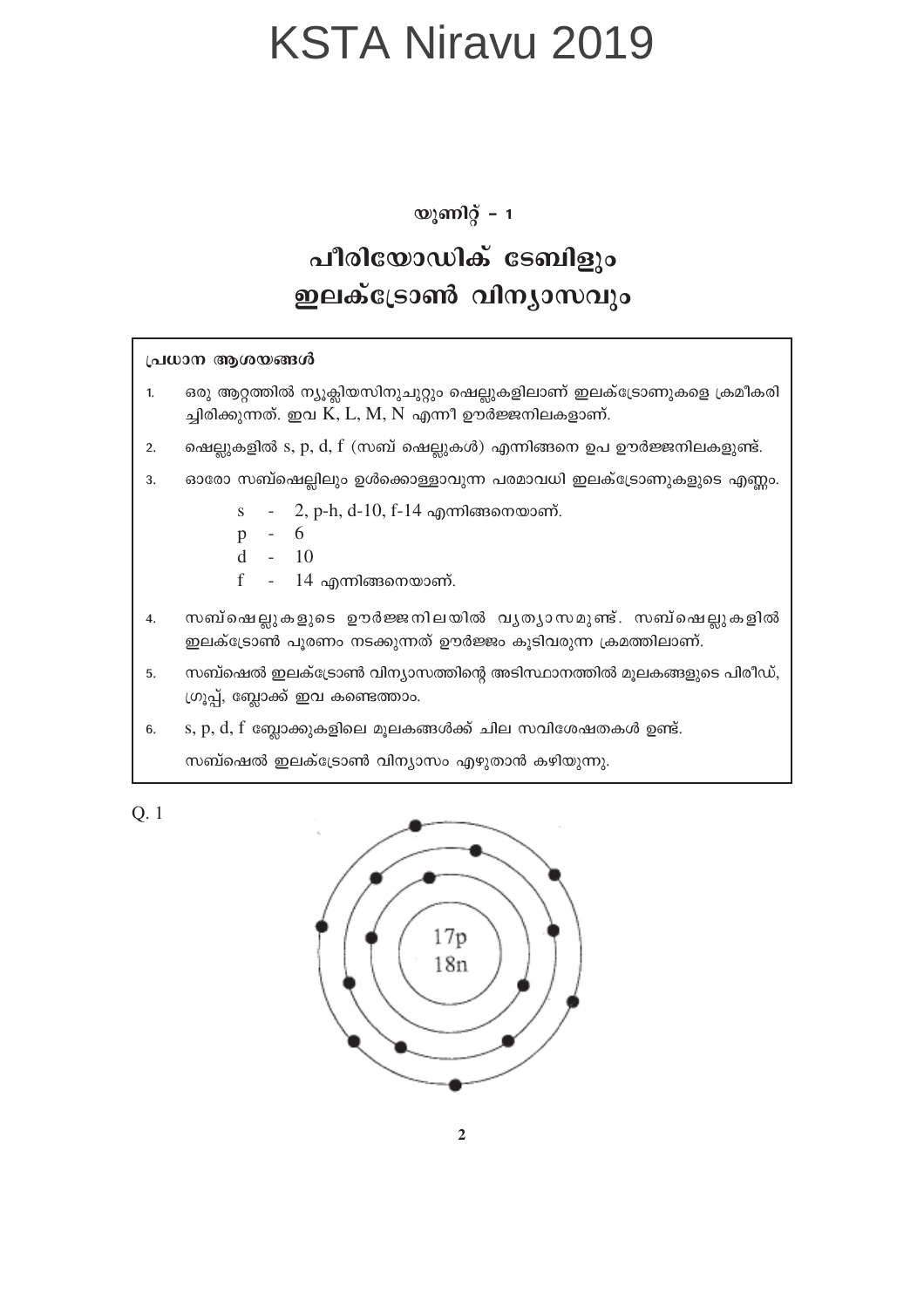- a) ഈ മൂലകത്തിന്റെ അറ്റോമിക നമ്പർ എത്ര?
- $b)$ മാസ് നമ്പർ എത്ര?
- $\mathbf{c}$ )  $K$  ഷെല്ലിലെ ഇലക്ട്രോണിന്റെ എണ്ണം?
- $\mathbf{d}$  $L$  ഷെല്ലിലെ ഇലക്ട്രോണിന്റെ എണ്ണം?
- $e)$  $M$  ഷെല്ലിലെ ഇലട്രോണിന്റെ എണ്ണം?
- f) M ഷെല്ലിൽ പരമാവധി ഉൾക്കൊള്ളുന്ന ഇലക്ട്രോണിന്റെ എണ്ണം?
- $g)$  $K, L, M$  ഷെല്ലുകളിൽ ഊർജ്ജം ഏറ്റവും കുറഞ്ഞതേത്?
- $h)$ ന്യൂക്ലിയസിൽ നിന്നകലുന്തോറും ഷെല്ലിന്റെ ഊർജ്ജം കൂടുമോ അതോ കുറയുമോ?
- $\mathbf{i}$ ഊർജ്ജം കുറഞ്ഞ ഷെല്ലിലാണോ, കൂടിയ ഷെല്ലിലാണോ ഇലക്ട്രോൺ ആദ്യം നിറയു ന്നത്?

| ഷെൽ | സബ്ഷെൽ | പരമാവധി ഇലക്ട്രോണുകൾ |
|-----|--------|----------------------|
|     | 1S     |                      |
|     | 2Р     |                      |
| M   | 3S     |                      |
|     | 4P     |                      |

താഴെ കൊടുത്തിരിക്കുന്ന പട്ടിക പുർത്തിയാക്കി ചോദ്യങ്ങൾക്ക് ഉത്തരമെഴുതുക.  $2.$ 

എ) എല്ലാ ഷെല്ലുകളിലും കാണപ്പെടുന്ന സബ് ഷെൽ ഏത് ?

ബി) ഒരാറ്റത്തിന്റെ അറ്റോമിക നമ്പർ 11, സബ്ഷെൽ ഇലക്ട്രോൺ വിന്യാസം ചെയ്യുക.

താഴെ കൊടുത്ത പട്ടിക പൂർത്തിയാക്കി ചോദ്യങ്ങൾക്ക് ഉത്തരമെഴുതുക.  $\overline{3}$ .

| മുലകം      | സബ്ഷെൽ ഇലക്ട്രോൺ വിന്യാസം                 | ഉൾപ്പെടുന്ന ഷെല്ലുകൾ |
|------------|-------------------------------------------|----------------------|
| $_{10}$ Ne |                                           |                      |
| $_{19}$ K  | $1s^2$ $2s^2$ $2p^6$ $3s^2$ $3p^6$ $4s^1$ |                      |
| $_{18}Ar$  |                                           |                      |
| $_{21}$ Sc |                                           | K, L, M, N           |
| $_{25}$ Mn |                                           |                      |

എ) 4s, 3d സബ്ഷെല്ലുകളിൽ ഏതിനാണ് ഊർജ്ജം കൂടുതൽ ?

ബി) <sub>ം</sub>K ന്റെ അവസാന ഇലക്ട്രോൺ ഏത് സബ്ഷെല്ലിലാണ് വന്നുചേരുന്നത് ?

- സി) <sub>ാ.</sub>SC ന്റെ അവസാന ഇലക്ട്രോൺ ഏത് സബ്ഷെല്ലിലാണ് വന്നുചേരുന്നത് ?
- ഡി) Sc രാസപ്രവർത്തനത്തിൽ പങ്കെടുക്കുമ്പോൾ ആദ്യം ഏത് സബ്ഷെല്ലിലെ ഇലക്ട്രോ ണാണ് നഷ്ടപ്പെടുന്നത് ?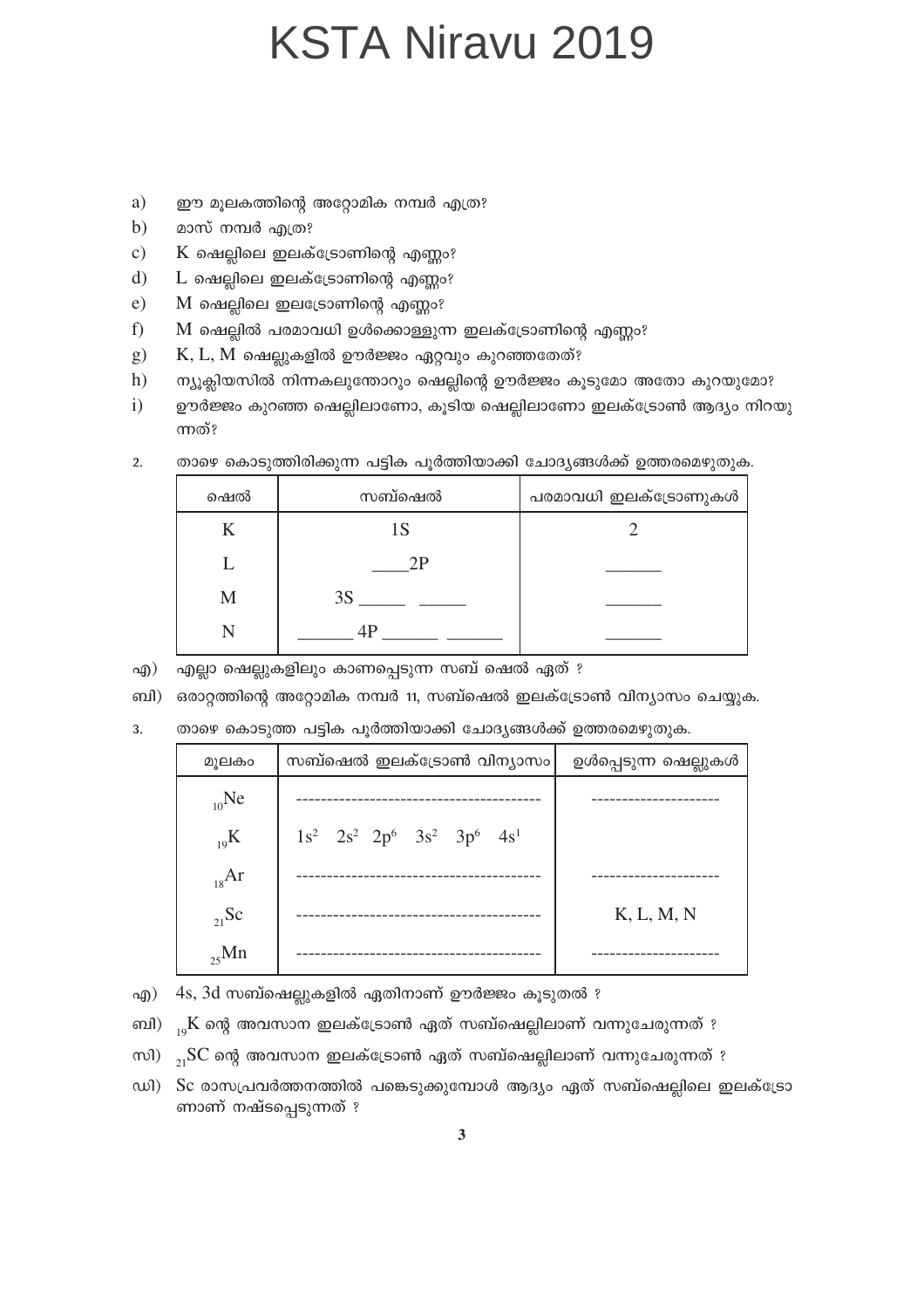താഴെകൊടുത്ത പട്ടിക പൂർത്തിയാക്കി ചോദൃത്തിന് ഉത്തരം കണ്ടെത്തുക. (ആറ്റോമിക  $\overline{4}$ . mmd Fe = 26, Mn = 25, Cu-29)

| സംയുക്തം           | ലോഹത്തിന്റെ   | അയോണിന്റെ സബ്ഷെൽ                             | നഷ്ടപ്പെടുന്ന |
|--------------------|---------------|----------------------------------------------|---------------|
|                    | ഓക്സീകരണാവസ്ഥ | ഇലക്ട്രോണിന്റെ വിന്യാസം ഇലക്ട്രോണുകൾ         |               |
| Fe $Cl2$           | $2+$          |                                              |               |
| Fe $Cl3$           |               |                                              | $4s$ , 3d     |
| Cu Cl              | $2+$          | $1s^2$ $2s^2$ $2p^6$ $3s^2$ $3p^6$ $3d^{10}$ |               |
| Cu Cl <sub>2</sub> |               |                                              |               |
| Mn Cl <sub>2</sub> |               |                                              |               |
| $Mn_2O_3$          | $3+$          |                                              |               |
| $Mn_2O_7$          |               |                                              |               |

- എന്തുകൊണ്ടാണ് സംക്രമണ മൂലകങ്ങൾ വ്യത്യസ്ത ഓക്സീകരണാവസ്ഥ കാണി  $\bullet$ ക്കുന്നത്?
- ചില മൂലകങ്ങളുടെ ഇലക്ട്രോൺ വിന്യാസം തന്നിരിക്കുന്നു. 5.

 $\mathbf{P}$ -  $1s^2$   $2s^2$   $2p^6$   $3s^2$   $3p^6$   $4s^2$ -  $1s^2$   $2s^2$   $2p^5$  $\overline{O}$  $-1s^2$   $2s^1$  $\overline{R}$  $1s^2$   $2s^2$   $2p^6$   $3s^2$   $3p^6$   $4s^2$ S  $\overline{a}$ 

തന്നിരിക്കുന്നവയിൽ

- വാലൻസി 1 ആയ മൂലകം ഏത് ? എ)
- വ്യത്യസ്ത വാലൻസി കാണിക്കുന്ന മൂലകമേത്? ബി)
- $m$ അറ്റോമിക നമ്പർ  $20$  ഉള്ള മൂലകം ഏത് ?
- $w$ അറ്റോമിക ആരം ഏറ്റവും കൂടിയ മൂലകം ഏത് ?
- P, S ഇവയിൽ അയോണീകര ഊർജ്ജം ഏറ്റവും കൂടിയ മൂലകം ഏത്?  $\mathbf{D}$
- എഫ്)  $Q, R$  എന്നിവ രാസപ്രവർത്തനത്തിൽ ഏർപ്പെട്ടുണ്ടാവുന്ന സംയുക്തത്തിന്റെ രാസസൂത്രം ഏത്?
- താഴെ കൊടുത്തിരിക്കുന്ന പട്ടിക പുർത്തിയാക്കി വിശകലനം ചെയ്ത് ചോദ്യങഅങൾക്ക് 6. ഉത്തരമെഴുതുക.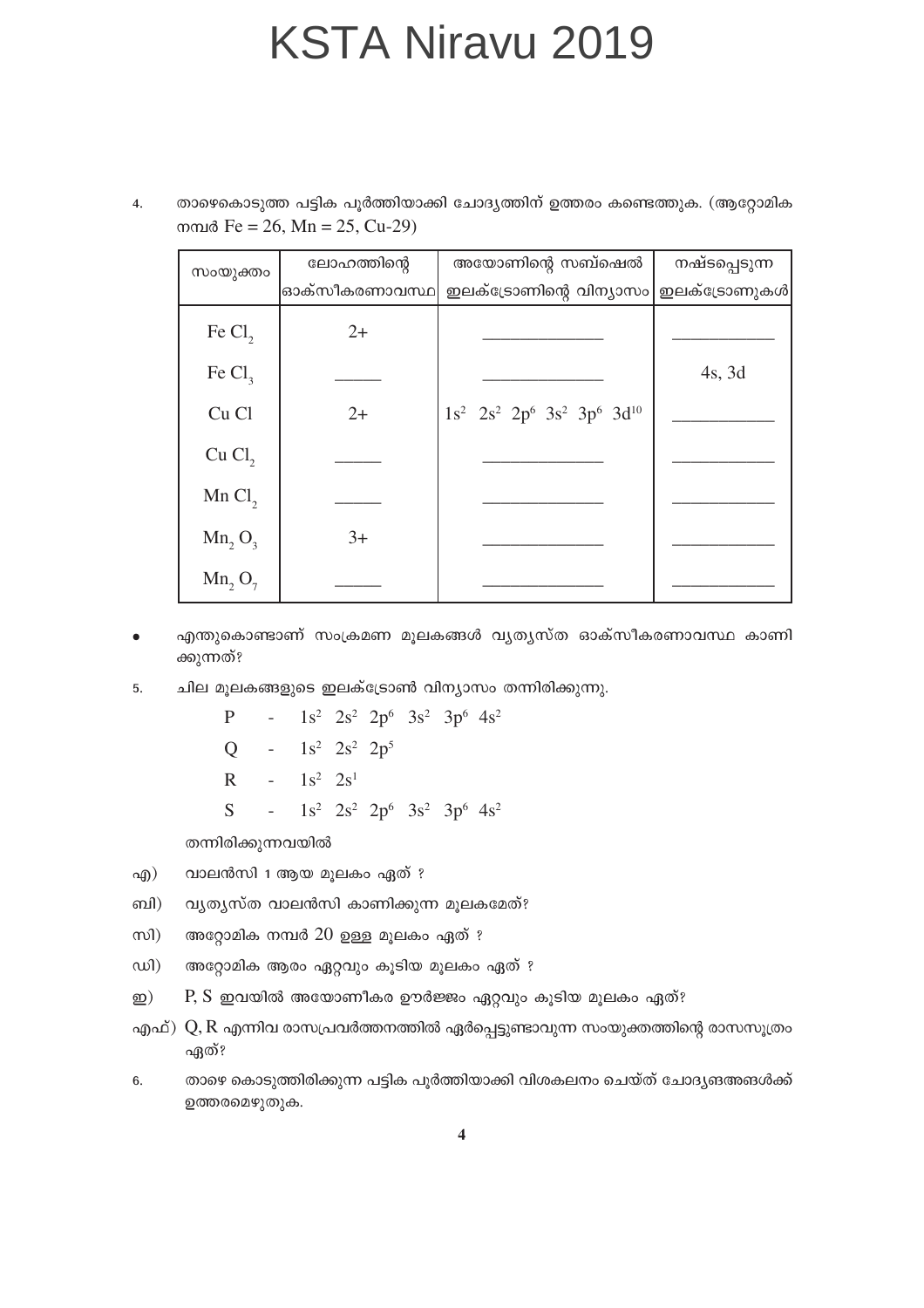| മൂലകാ              | സബ്ഷെൽ ഇലക്ട്രോൺ   | ബ്ലോക്ക് | പിരീഡ് | ശൂപ്പ് |
|--------------------|--------------------|----------|--------|--------|
|                    | വ്യത്യാസം          |          |        |        |
| $a^{Na}$           |                    |          |        |        |
| $12^{Mg}$          |                    |          |        |        |
| $8^{\rm O}$        |                    |          |        |        |
| $6^{\rm C}$        |                    |          |        |        |
| $26$ <sup>Te</sup> |                    |          |        |        |
| $27^{\text{Co}}$   |                    |          |        |        |
| $90$ Th            | $(Rn) 5f1 6d1 7s2$ |          |        | ഇല്ല   |

ഒരേ ബ്ലോക്കിൽപ്പെട്ട മൂലകങ്ങൾ ലിസ്റ്റ് ചെയ്യുക.  $q(\mathfrak{g})$ 

ബി) ഒരേ പിരീഡിൽപ്പെട്ട മുലകങ്ങൾ ലിസ്റ്റ് ചെയ്യുക.

 $m$ ഒരേ ഗ്രൂപ്പിൽപ്പെട്ട മൂലകങ്ങൾ ഏവ?

 $\omega$ l) നിറമുള്ള സംയുക്തങ്ങൾ ഉണ്ടാക്കുന്ന മൂലകങ്ങൾ ഏതൊക്കെ?

- $\mathbf{D})$ തന്നിരിക്കുന്നതിൽ ആക്ടിനോയിഡ് ഏത്?
- താഴെ കൊടുത്തിരിക്കുന്ന പ്രസ്താവനകൾ ഏതൊക്കെ ബ്ലോക്കുകൾക്ക് ബാധകമായവ 7. ആണെന്ന് കണ്ടെത്തി എഴുതുക.
	- +ve ഉം —ve ഉം ഓക്സീകരണാവസ്ഥകൾ കാണിക്കുന്നു.  $1.$
	- ഇലക്ട്രോണിന് നെഗറ്റിവിറ്റി കൂടുതലാണ്.  $2.$
	- നിറമുള്ള സംയുക്തങ്ങൾ ഉണ്ടാക്കുന്നു. 3.
	- ഭൂരിഭാഗവും റേഡിയോ ആക്ടീവ് മൂലകങ്ങളാണ്.  $4.$
	- ക്രിയാശീലം കൂടിയ ലോഹങ്ങളാണ്.  $5<sub>1</sub>$
	- $6.$ അയോണീകരണ ഊർജ്ജം വളരെ കുറവാണ്.
	- ന്യൂക്ലിയർ ഇന്ധനങ്ങളായി ഉപയോഗിക്കുന്നു.  $7.$
	- അറ്റോമിക ആരം കൂടിയ മൂലകങ്ങളാണ്. 8.
	- ഗ്രൂപ്പിലും പിരീഡിലും ഗുണങ്ങളിൽ സാദൃശ്യം കാണിക്കുന്നു. 9.
	- അയോണീകരണം ഊർജ്ജം താരതമ്യേന കുടുതലാണ്.  $10.$
- താഴെകൊടുത്ത സബ്ഷെല്ലുകളെ ഊർജ്ജം കൂടിവരുന്ന ക്രമത്തിൽ ക്രമീകരിക്കുക. 8. 4p, 2s, 3s, 3d, 4s, 5s, 1s, 2p
- നാലുഷെല്ലുകളുള്ള ഒരു മൂലകത്തിന്റെ അവസാന ഇലക്ട്രോൺ വന്നുചേരുന്നത് 9. d സബ് ഷെല്ലിലാണ്. dയിൽ 6 ഇലക്ട്രോൺ ഉണ്ട്.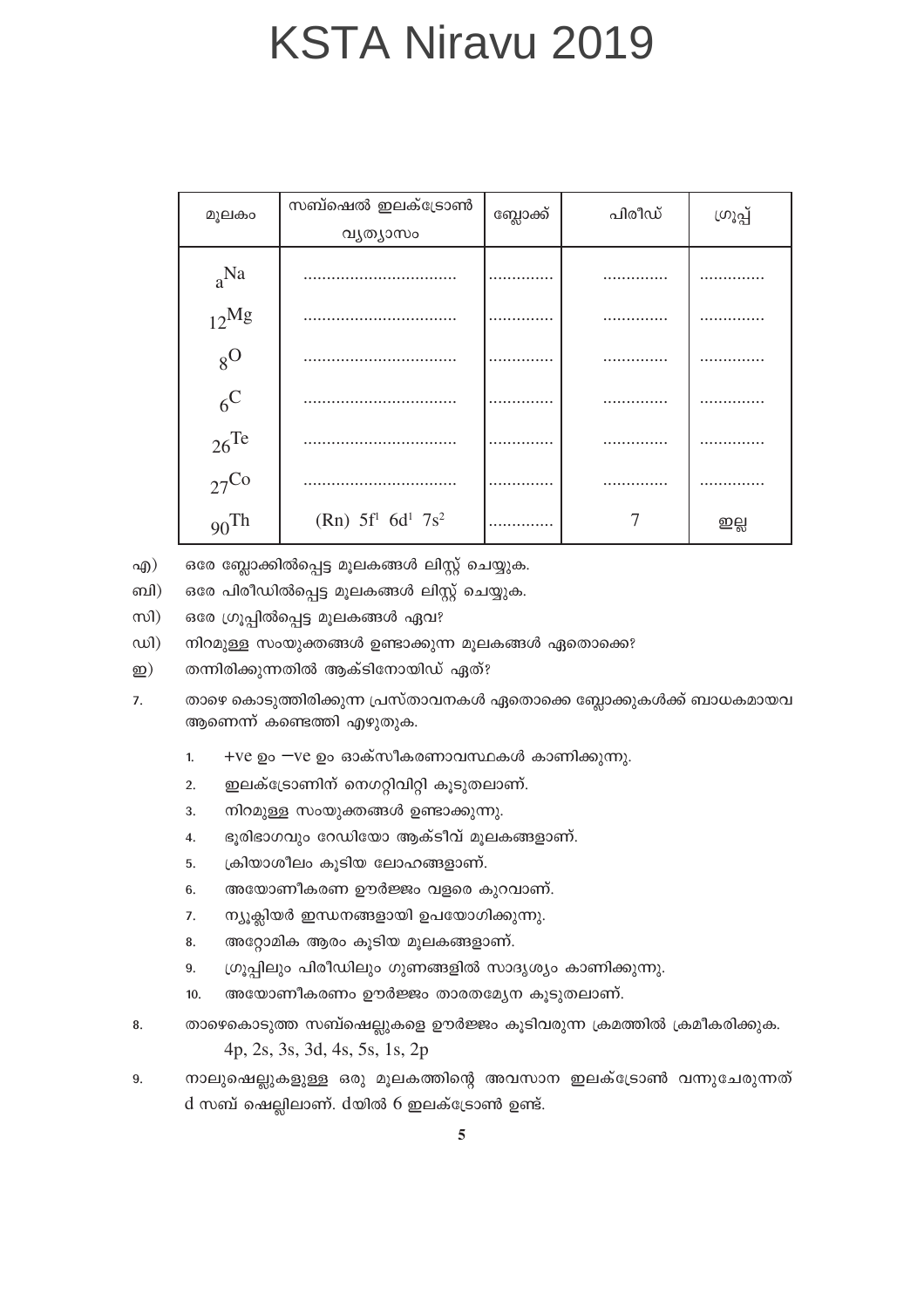- അറ്റോമിക നമ്പർ എത്ര? എ)
- മൂലകം ഏത്? ബി)
- ഗ്രൂപ്പ്, പിരീഡ്, ബ്ലോക്ക് ഇവ ഏത്?  $m$
- സാധാരണ കാണിക്കുന്ന ഓക്സീകരണാവസ്ഥകൾ ഏവ?  $w$
- താഴെ കൊടുത്ത സംയുക്തങ്ങളിൽ അടിയിൽ വരച്ച മൂലകങ്ങളുടെ ഓക്സീകരണാവസ്ഥ  $10.$ കണ്ടെത്തുക.

 $K, \underline{Cr} O$  $K\underline{Mn}$  O  $H_2 \underline{SO}_4$  $Na, S, O,$ 

- $M, N, O, P, Q, R$  എന്നീ മൂലകങ്ങളുടെ സവിശേഷതകൾ പരിശോധിച്ചു താഴെ കൊടുത്ത  $11.$ ആവർത്തന പട്ടികയുടെ മാതൃകയിലേക്ക് ചേർക്കുക. (പ്രതീകങ്ങൾ യഥാർത്ഥമല്ല)
- M എ) ഏറ്റവും വലിയ ആറ്റം
	- ബി) അയോണീകരണ ഊർജ്ജം ഏറ്റവും കുറഞ്ഞത്
	- സി) ഞാനൊരു ലോഹമാണ്
- N എ) ഒരു ആൽക്കലി ലോഹമാണ്
	- ബി) 3-ാം പിരീഡിലാണ്
	- സി) S സബ്ഷെല്ലിൽ ഒരു ഇലക്ട്രോൺ ഉണ്ട്.
- $\overline{O}$ എ) വ്യത്യസ്ത വാലൻസി കാണിക്കുന്നു
	- ബി) അറ്റോമിക നമ്പർ 23 ആണ്.
- $\mathbf{P}$ എ) ഒരു അലോഹമാണ്

 $\overline{Q}$ 

- ബി) 2p സബ്ഷെല്ലിൽ 4 ഇലക്ട്രോൺ ഉണ്ട്.
- എ) ഏറ്റവും ക്രിയാശീലം കൂടിയ അലോഹം
- ബി) ഇലക്ട്രോ നെഗറ്റിവിറ്റി ഏറ്റവും കൂടുതൽ
- സി) ആറ്റത്തിന്റെ വലിപ്പം വളരെ കുറവ്
- $\mathbf R$ എ) പൂർണ്ണമായും നിറഞ്ഞ സബ്ഷെൽ
	- ബി) കുടിയ അയോണീകരണ ഊർജ്ജം
	- സി) മൂന്നാം പിരീഡ്



6

ഡി) വളരെ കുറഞ്ഞ ക്രിയാശീലം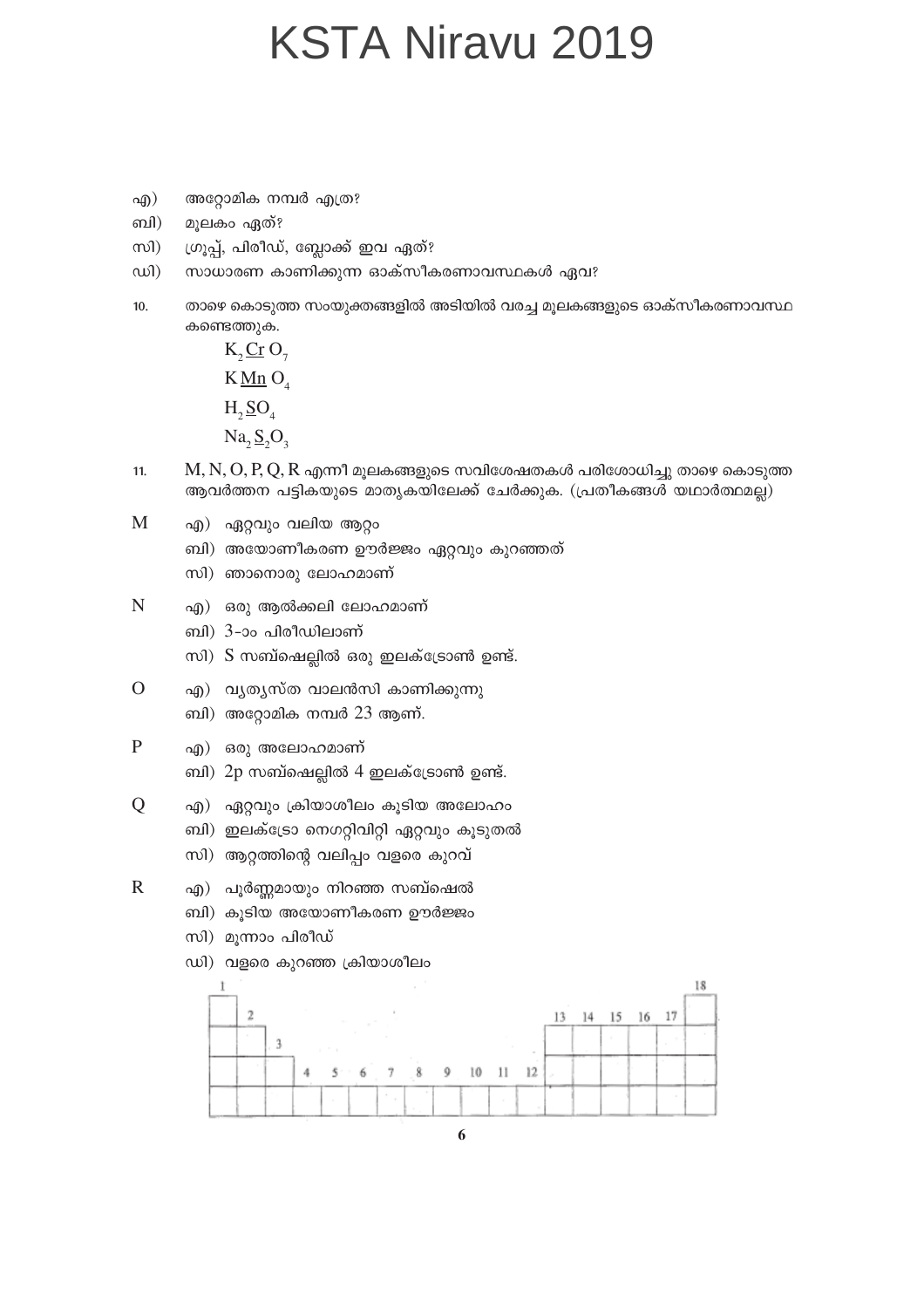#### യൂണിറ്റ് – 2

#### മോൾ സങ്കല്പനം

#### പ്രധാന ആശയങ്ങൾ

- രാസപ്രവർത്തനത്തിൽ ഏതെങ്കിലും ഒരു അഭികാരകം തീരുന്നതോടെ പ്രവർത്തനം  $\mathbf{1}$ നിലയ്ക്കുന്നു.
- മൂലകങ്ങളുടെ അറ്റോമിക മാസ് അറിഞ്ഞിരുന്നാൽ തന്നിരിക്കുന്ന മാസ്സിൽ അടങ്ങിയ  $2.$ ആറ്റങ്ങളുടെ എണ്ണം കണക്കാക്കാം.
- പദാർത്ഥങ്ങളുടെ മോളിക്യൂലാർ മാസ് അറിഞ്ഞിരുന്നാൽ തന്നിരിക്കുന്ന മാസ്സിൽ അട  $\overline{3}$ . ങ്ങിയ തന്മാത്രകളുടെ എണ്ണം കണക്കാക്കാം.
- $STP$ യിലെ വാതകങ്ങളുടെ മോളാർ വ്യാപ്തം, മോൾ എണ്ണം കണക്കാക്കാം.  $\overline{4}$ .
- ലഘുഗണിത പ്രശ്നങ്ങൾ നിർധാരണം ചെയ്യുന്നു. 5.
- വാതകങ്ങളുടെ മോളാർ വ്യാപ്തം മോൾ എണ്ണം കണക്കാക്കാം. 6.
- $\overline{7}$ . മോൾ സങ്കല്പനവും സമീകൃത സമവാകൃവും.
- 8. ലായനികളുടെ ഗാഢത - മൊളാരിറ്റി.
- $IM$  (ഒരു മോളാർ) ലായനി തയ്യാറാക്കൽ. 9.

#### മോൾ സങ്കല്പനം

 $1.$ ഒരേ പോലുള്ള രണ്ടു കടലാസുകഷണങ്ങൾ എടുക്കുക. ഒരു കഷണത്തെ തുറന്ന അന്തരീ ക്ഷത്തിൽ കത്തിക്കുന്നു. രണ്ടാമത്തെ കഷണത്തിന് തീ കൊടുത്തശേഷം ഒരു ഗ്ലാസി ലിട്ട് അടച്ചുവെയ്ക്കുന്നു. നിങ്ങളുടെ നിരീക്ഷണം രേഖപ്പെടുത്തുക. തീ കെട്ടുപോകാനു ണ്ടായ സാഹചര്യം എന്തായിരിക്കും.  $\alpha$ ുറന്ന അന്തരീക്ഷത്തിൽ : ഓക്സിജൻ തീർന്നതുകൊണ്ട് / കടലാസ് തീർന്നതുകൊണ്ട്

ഗ്ലാസിൽ : ഓക്സിജൻ തീർന്നതുകൊണ്ട് / കടലാസ് തീർന്നതുകൊണ്ട്

താഴെ തന്നിരിക്കുന്ന സമവാക്യം ശ്രദ്ധിക്കുക.  $\overline{2}$ .

 $2Na + Cl<sub>2</sub> \rightarrow 2 NaCl$ 

 $(a)$ പ്രവർത്തനത്തിലെ അഭികാരകങ്ങളുടെയും ഉല്പന്നങ്ങളുടെയും തന്മാത്രകളുടെ എണ്ണം പരിശോധിച്ച ശേഷം താഴെ തന്നിരിക്കുന്ന പട്ടിക പൂരിപ്പിക്കുക.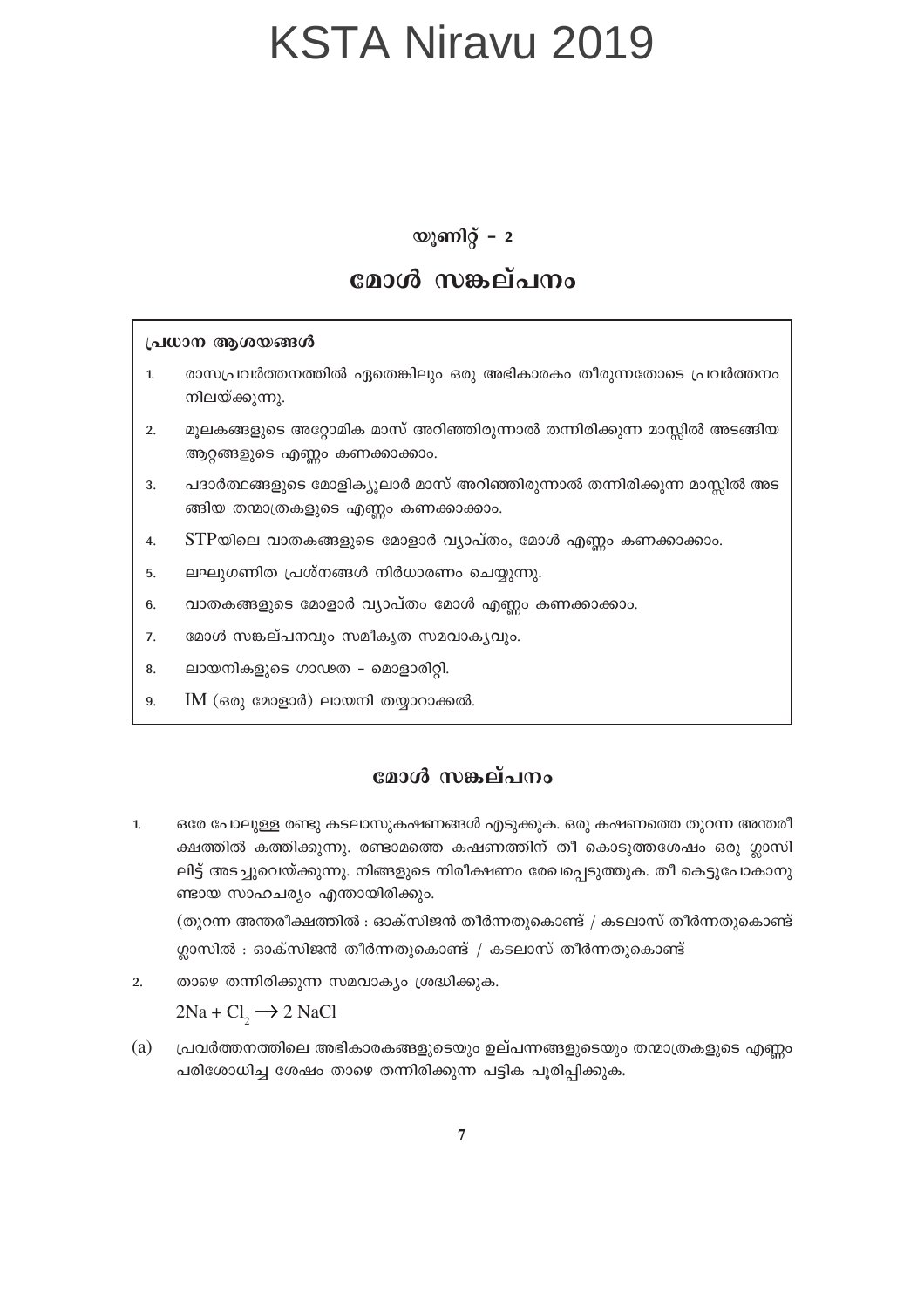| എടുക്കുന്ന തന്മാത്രകളുടെ<br>എണ്ണം |  | ഉണ്ടാകുന്ന NaCl<br>തന്മാത്രകളുടെ<br>എണ്ണം | ബാക്കിയാവുന്ന<br>തന്മാത്രകളുടെ എണ്ണം<br>(ഏതെന്നും എഴുതുക) |
|-----------------------------------|--|-------------------------------------------|-----------------------------------------------------------|
|                                   |  |                                           | ബാക്കിയില്ല                                               |
|                                   |  |                                           |                                                           |
|                                   |  |                                           | 2 ക്ലോറിൻ തന്മാത്ര ബാക്കി                                 |
| 4                                 |  |                                           |                                                           |

#### (b)  $2 \text{ Na} + \text{Cl}_2 \rightarrow 2 \text{NaCl}$

അഭികാരക തന്മാത്രകളുടെ അംശബന്ധം ഏത്?

ക്രോഡീകരണം - ഓരോ രാസപ്രവർത്തനത്തിലും പങ്കെടുക്കുന്ന അഭികാരക തന്മാത്രകൾ തമ്മിൽ ഒരു നിശ്ചിത അംശബന്ധം ഉണ്ടായിരിക്കും. ഇത് എല്ലാ പ്രവർത്ത നങ്ങളിലും ഒരേ പോലെ ആയിരിക്കില്ല.

- ഒരാൾ ഒരു കടയിൽ നിന്നും വാങ്ങിയ ഏതാനും സാധനങ്ങളുടെ ലിസ്റ്റ് താഴെ കൊടു  $\overline{4}$ . ത്തിരിക്കുന്നു.
	- എ $)$  5 kg അരി എ) 5 kg ആപ്പിൾ എ) 5 kg ചെറുപയർ ഡി)  $5 \text{ kg}$  ഏത്തപ്പഴം എ $)$  5  $kg$  പഞ്ചസാര എ $)$  5 kg മാങ്ങ
- $i)$ ഇവയിൽ നിങ്ങൾക്ക് എണ്ണിത്തിട്ടപ്പെടുത്താൻ കഴിയുന്നവ ഏവ? കഴിയാത്തവ ഏവ?
- $\mathbf{ii}$ എണ്ണിത്തിട്ടപ്പെടുത്താൻ കഴിയാത്തതിന്റെ കാരണം എന്ത്?
- $iii)$ ഒരു സ്പൂൺ ജലത്തിലെ തന്മാത്രകളുടെ എണ്ണം നിങ്ങൾക്ക് കണ്ടുപിടിക്കാൻ കഴിയുമോ? എന്തുകൊണ്ട്
- ഒരു വാനിൽ 500 kg നെല്ലിക്ക കൊണ്ടുവന്നിട്ടുണ്ട്. (ഇവയെല്ലാം ഒരുപോലുള്ളവയാണ് 5. എന്ന് സങ്കല്പിക്കുക) ഇവയുടെ എണ്ണം നിങ്ങൾക്ക് കണ്ടുപിടിക്കുക എളുപ്പമാണോ? ഒരു നെല്ലിക്കയുടെ മാസ് 20 g ആണെങ്കിലോ – നെല്ലിക്കകളുടെ എണ്ണം കണക്കാക്കാൻ കഴിയില്ലേ. എത്രയായിരിക്കും?
- ഒരു കടയിൽ ഒരേപോലുള്ള ധാരാളം നെല്ലിക്കകളും ഒരേപോലുള്ള ആപ്പിളുകളും ഉണ്ട്. 6. താഴെ പറയുന്ന ഭാഗം പൂരിപ്പിക്കുക.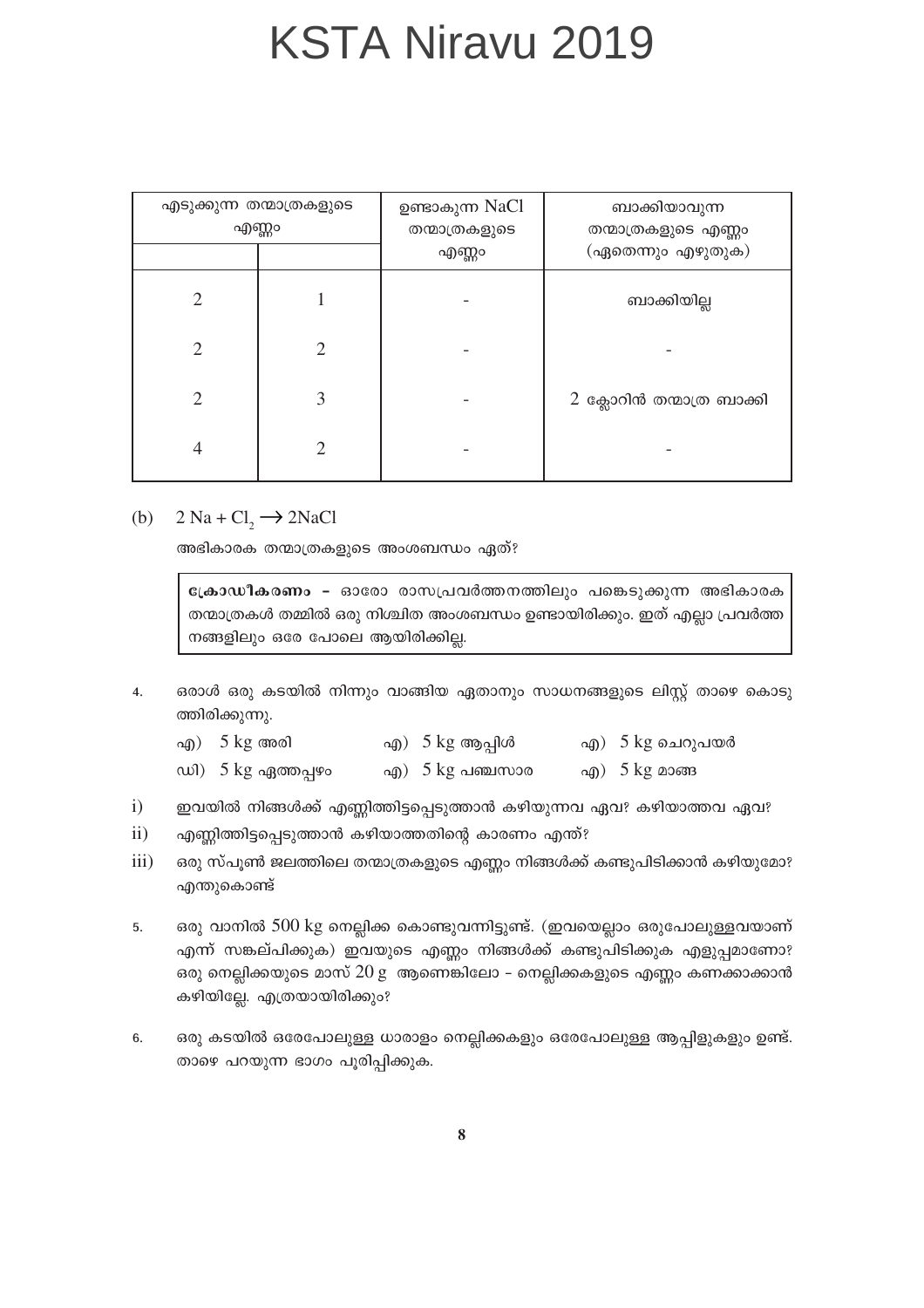|                            | നെല്ലിക്ക      | ആപ്പിൾ         |
|----------------------------|----------------|----------------|
| ഒരെണ്ണത്തിന്റെ മാസ്        | 25g            | 150g           |
| മാസുകൾ തമ്മിലുള്ള അനുപാതം  |                |                |
| ഒരാൾ വാങ്ങിച്ച അളവ്        | $1 \text{ kg}$ | $6 \text{ kg}$ |
| വാങ്ങിയ മാസ്               |                |                |
| തമ്മിലുള്ള അനുപാതം         |                |                |
| എണ്ണം                      |                |                |
| എണ്ണങ്ങൾ തമ്മിലുള്ള ബന്ധം  |                |                |
| മറ്റൊരാൾ വാങ്ങിയത്<br>മാസ് | $120$ എണ്ണം    | $120$ എണ്ണം    |
| മാസ് തമ്മിലുള്ള അനുപാതം    |                |                |

നിഗമനം : ഒരു നെല്ലിക്കയുടെയും ഒരു ആപ്പിളിന്റെയും മാസുകളുടെ അംശബന്ധത്തിന്റെ എത്ര മടങ്ങെടുത്താലും അവയിലെ എണ്ണം തുല്യമായിരിക്കും.

#### പട്ടിക പൂർത്തിയാക്കുക.  $\overline{7}$ .

| മുലകം        | അറ്റോമിക<br>മാസ് | എടുത്തിരിക്കുന്ന<br>മാസ് | ആറ്റങ്ങളുടെ<br>എണ്ണം |
|--------------|------------------|--------------------------|----------------------|
| ഹൈഡ്രജൻ (H)  |                  | 1 g                      | X                    |
| കാർബൺ (C)    | 12               | 12 <sub>g</sub>          |                      |
| ഓക്സിജൻ (O)  | 16               | 16 <sub>g</sub>          |                      |
| നൈട്രജൻ (N)  | 14               |                          | X                    |
| സൾഫർ (S)     |                  | 32 <sub>g</sub>          | X                    |
| ക്ലോറിൻ (Cl) | 35.5             |                          | X                    |

 $1 \text{ g}$  ഹൈഡ്രജനിൽ  $6.022 \text{ x } 10^{23}$  (അവഗാഡ്രോ നമ്പർ) ആറ്റങ്ങളാണ്. എങ്കിൽ  $40 \text{ g}$ 8. കാത്സ്യത്തിലെ ആറ്റങ്ങളുടെ എണ്ണമെത്ര?  $108g$  സിൽവറിലെ ആറ്റങ്ങളുടെ എണ്ണമെത്ര. അറ്റോമിക മാസ് :  $(Ca = 40, Ag = 108)$ 

അറ്റോമിക മാസിന് തുല്യമായത്രയും ഗ്രാം മൂലകത്തെ ഒരു ഗ്രാം അറ്റോമിക മാസ് മൂലകം എന്നുപറയുന്നു. ഇതിൽ  $6.022 \times 10^{23}$  ആറ്റങ്ങളുണ്ടായിരിക്കും.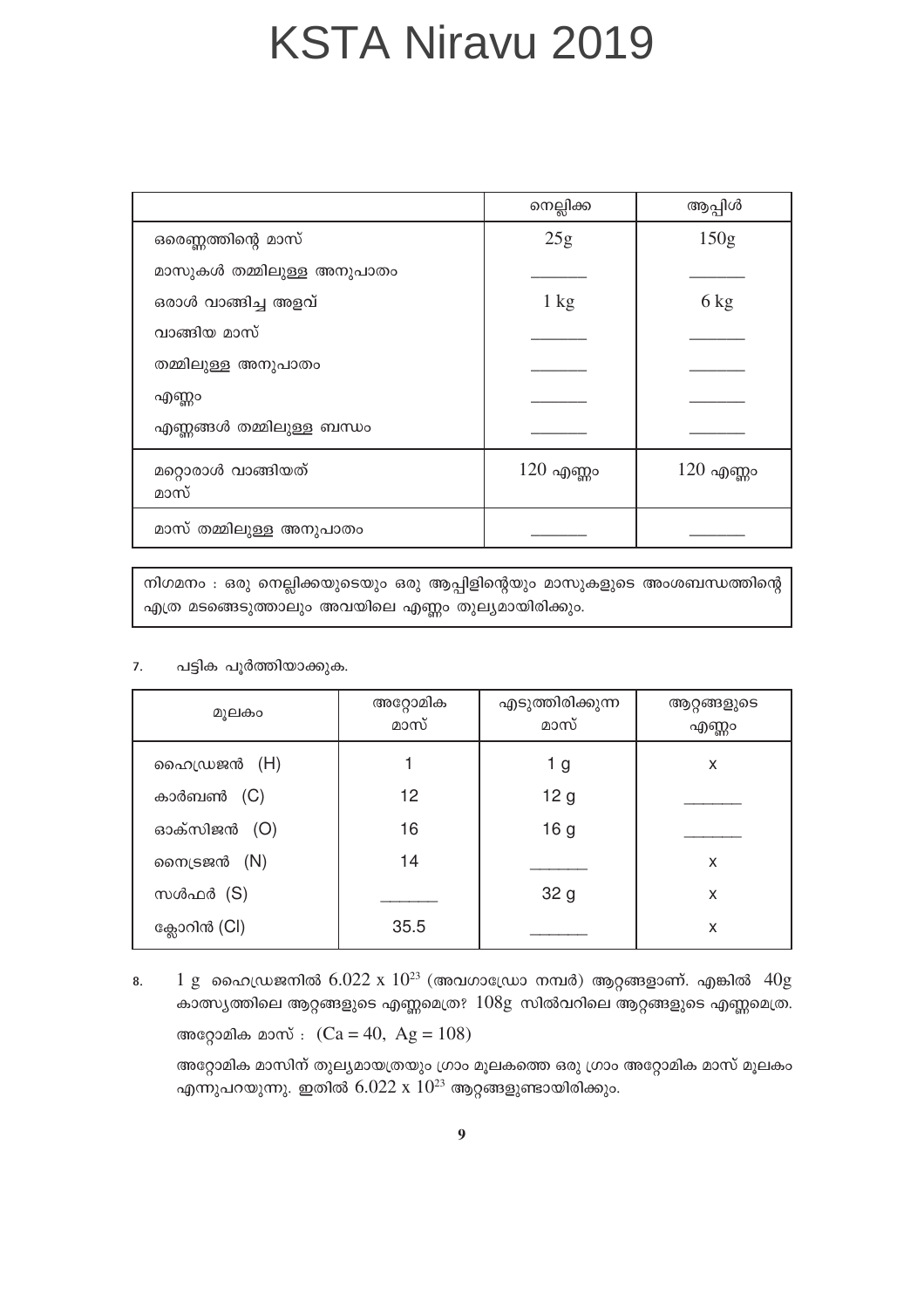പട്ടിക പൂർത്തിയാക്കുക.  $\mathbf{q}$ 

| മൂലകം | അറ്റോമിക<br>മാസ് | എടുത്തിരിക്കുന്ന<br>മാസ് | ആറ്റങ്ങളുടെ<br>എണ്ണം            |
|-------|------------------|--------------------------|---------------------------------|
| He    |                  | 20 <sub>g</sub>          | .                               |
|       | 19               | .                        | 6.022 $\times$ 10 <sup>23</sup> |
|       | .                | 32 g                     | $2 \times 6.022 \times 10^{23}$ |
|       |                  | 200 <sub>g</sub>         | .                               |

 $10.$ മോളിക്യുലർ മാസ് കണ്ടുപിടിക്കുക.

> CO<sub>2</sub> H<sub>2</sub>O C<sub>6</sub>H<sub>6</sub> H<sub>2</sub>SO<sub>4</sub> H<sub>3</sub>PO<sub>4</sub> (അറ്റോമിക മാസ് : H = 1, C = 12, O = 16, P = 31, S = 32)

 $H<sub>2</sub>O$  വിന്റെ മോളിക്യുലർ മാസ്  $18$  ആണ് എന്നതിൽ നിന്നും ഒരു  $H<sub>2</sub>O$  തന്മാത്രയുടെ,  $11.$ മാസ് 18 ഹൈഡ്രജൻ ആറ്റങ്ങളുടെ മാസിന് തുല്യമായിരിക്കും എന്ന് നിങ്ങൾക്കറിയാ മല്ലോ?

 $H, H, O$  ഇവയുടെ മാസിന്റെ അനുപാതം എത്ര?

 $\lg H$ ൽ 6.022 x  $10^{33}$  ആറ്റങ്ങളുണ്ടെങ്കിൽ  $18g H$ ,Oത്തിൽ എത്ര തന്മാത്രകൾ ഉണ്ടായി രിക്കും? (മാസിന്റെ അനുപാതം നോക്കി കണക്കാക്കുക).

| പദാർത്ഥം                    | ര്മാളിക്യുലർ $\rm \left  G\,MM\right $<br>മാസ് |                  | എടുത്തിരിക്കുന്ന<br>മാസ് | മോളുകളുടെ<br>എണ്ണം | തന്മാത്രകളുടെ<br>എണ്ണം          |
|-----------------------------|------------------------------------------------|------------------|--------------------------|--------------------|---------------------------------|
| CO <sub>2</sub>             | 44                                             | 44g              |                          |                    | $6.022 \times 10^{23}$          |
| $C_6C_{12}O_6$              | 180                                            |                  | 360g                     |                    |                                 |
| $C_6CO_3$                   | 100                                            | 100 <sub>g</sub> |                          |                    | $5 \times 6.022 \times 10^{23}$ |
| $\rm N_{_2}$                |                                                | 28g              | 42g                      |                    |                                 |
| He                          |                                                |                  | 20g                      |                    | $5 \times 6.022 \times 10^{23}$ |
| $\overline{\mathsf{O}}_{3}$ | 48                                             |                  | 120g                     |                    |                                 |

#### പട്ടിക പുരിപ്പിക്കുക

(മോളിക്യുലർ മാസിന് തുല്യമായത്രയും ഗ്രാം പദാർത്ഥത്തെ ഒരു ഗ്രാം മോളിക്യുലർ മാസ് പദാർത്ഥം എന്ന് പറയുന്നു. ഇതിൽ  $6.022 \times 10^{23}$  തന്മാത്രകൾ ഉണ്ടായിരിക്കും. മുകളിൽ തന്നി രിക്കുന്ന പട്ടികയിൽനിന്നും താഴെ പറയുന്നവ കണ്ടെത്തിയതെങ്ങിനെ എന്ന് എഴുതുക.

മോളുകളുടെ എണ്ണം 

| തന്മാത്രകളുടെ എണ്ണം |  |
|---------------------|--|
|---------------------|--|

| മൂലകം | A.M | GAM      | ആറ്റങ്ങളുടെ എണ്ണം      | 1 ആറം മാസ് |
|-------|-----|----------|------------------------|------------|
| H     |     | l g      | $6.022 \times 10^{23}$ |            |
| H     |     | lg       | 6.022 x $10^{23}$      |            |
|       |     | $\sigma$ | $6.022 \times 10^{23}$ |            |

ഒരു ആറ്റത്തിന്റെ മാസ് = ..............................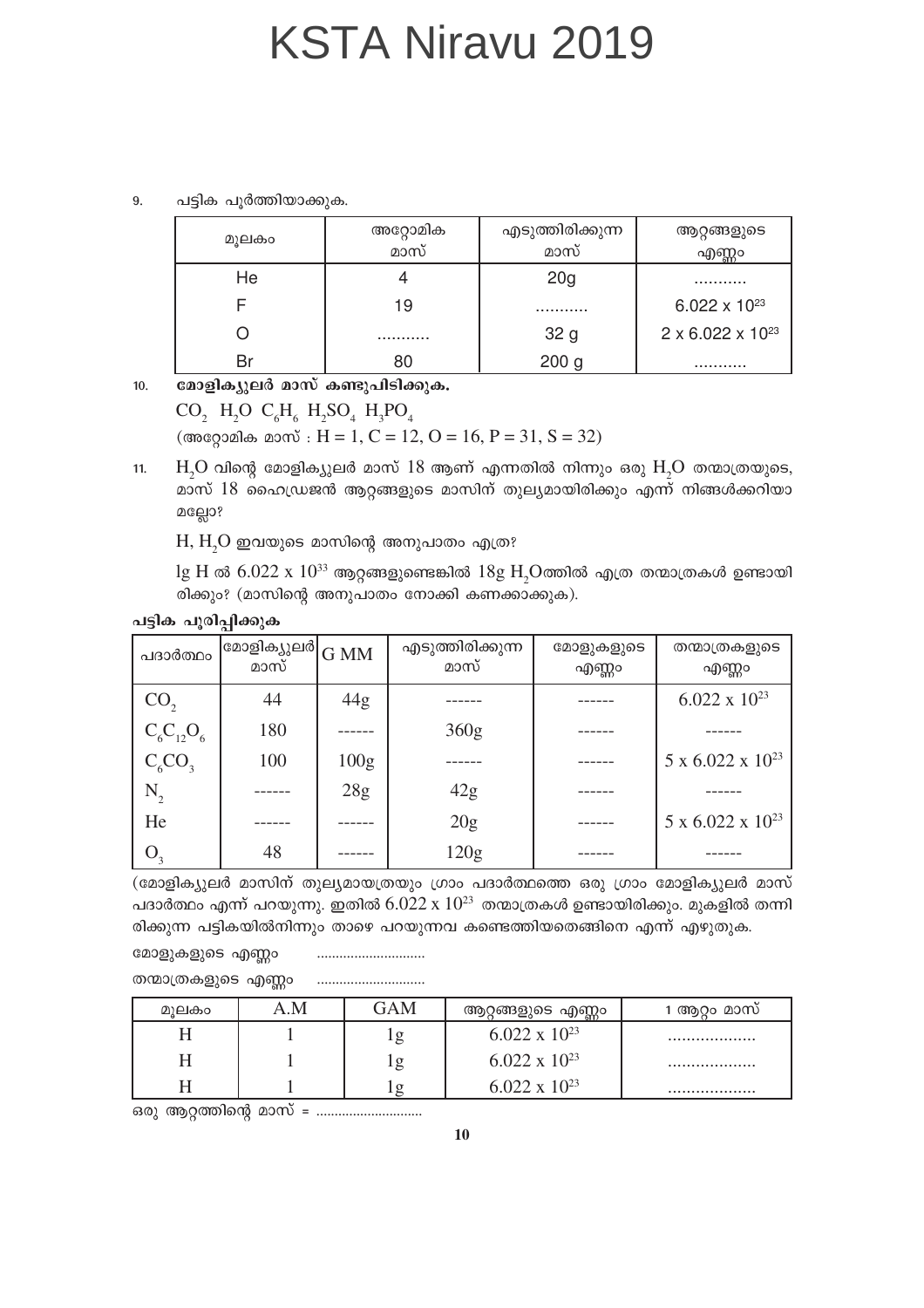$\mathbf{1}$ ആശയം കണികകളുടെ എണ്ണം മോൾ എണ്ണം = <del>അവഗാഡ്രോ എണ്ണം</del>

താഴെ തന്നിരിക്കുന്നവയുടെ മോൾ എണ്ണം കണക്കാക്കുക.

- $10000$  CH<sub> $_A$ </sub> തന്മാത്രകൾ. 1.
- $2.$ 600000 CO<sub>2</sub> തന്മാത്രകൾ.
- 3.  $6.022 \times 10^{24}$  ഗ്ലൂക്കോസ് തന്മാത്രകൾ.
- $28000$  g നൈട്രജനിലെ  $(N_2)$  ആറ്റങ്ങളുടെ മോൾ എണ്ണവും തന്മാത്രകളുടെ മോൾ 4. എണ്ണവും.
- $12.044 \times 10^{23}$  ക്ലോറിൻ ആറ്റങ്ങളുടെ മോൾ എണ്ണം. 5.
- 6.  $48 \text{ g } \text{CH}_4$  തന്മാത്രകളുടെ മോൾ എണ്ണം.

 $2.$ ആശയം

മോൾ എണ്ണം 
$$
= \frac{\text{STP<sub>യിലെ വ്യാപ്തേര (ലിറ്ററിൽ)  
STP<sub>യിലെ മോളാർ വ്യാപ്തം</sub></sub>
$$

- $STP$ യിൽ വാതകങ്ങളുടെ മോളാർ വ്യാപ്തം  $22.4$  L.  $\bullet$
- 1.  $STP$ യിൽ  $112 L CO$ , വാതകത്തിൽ ഉള്ള തന്മാത്രകളുടെ മോളാർ എണ്ണം കണക്കാക്കുക.
- $2.$  $STP$ യിൽ  $1000$  L കാർബൺഡൈഓക്സൈഡിൽ എത്ര ഗ്രാം കാർബൺ ഉണ്ടാവും ?

 $C + O_2 \rightarrow CO_2$ 

 $2H_1 + O_2 \rightarrow 2H_2O$ 3.

> $STP$  യിൽ  $108$  g ഓക്സിജൻ മതിയായ അളവിൽ ഹൈഡ്രജനുമായി പ്രവർത്തിച്ചാൽ എത്ര ജലം ലഭിക്കും ?

ആശയം : ഒരു ലിറ്റർ ലായനിയിൽ എത്ര മോൾ ലീനം അടങ്ങിയിരിക്കുന്നു 3. എന്നതാണ് മൊളാരിറ്റി.

മൊളാരിറ്റി (M) =  $\frac{n}{v}$  =  $\frac{$ ലീനത്തിന്റെ മോൾ എണ്ണം (n)<br>വ്യാപ്തം (ലിറ്ററിൽ)

- 1.  $CaCl<sub>2</sub>$  ന്റെ  $1M$  ലായനി തയ്യാറാക്കുന്ന ക്രമം എഴുതുക. (അറ്റോമിക മാസ് Ca - 40, Cl - 35.5)
- 2.  $0.5$  M CaCl, ലായനി  $1$  ലിറ്റർ തയ്യാറാക്കണമെങ്കിൽ എടുക്കേണ്ട CaCl, ന്റെ അളവെത്ര?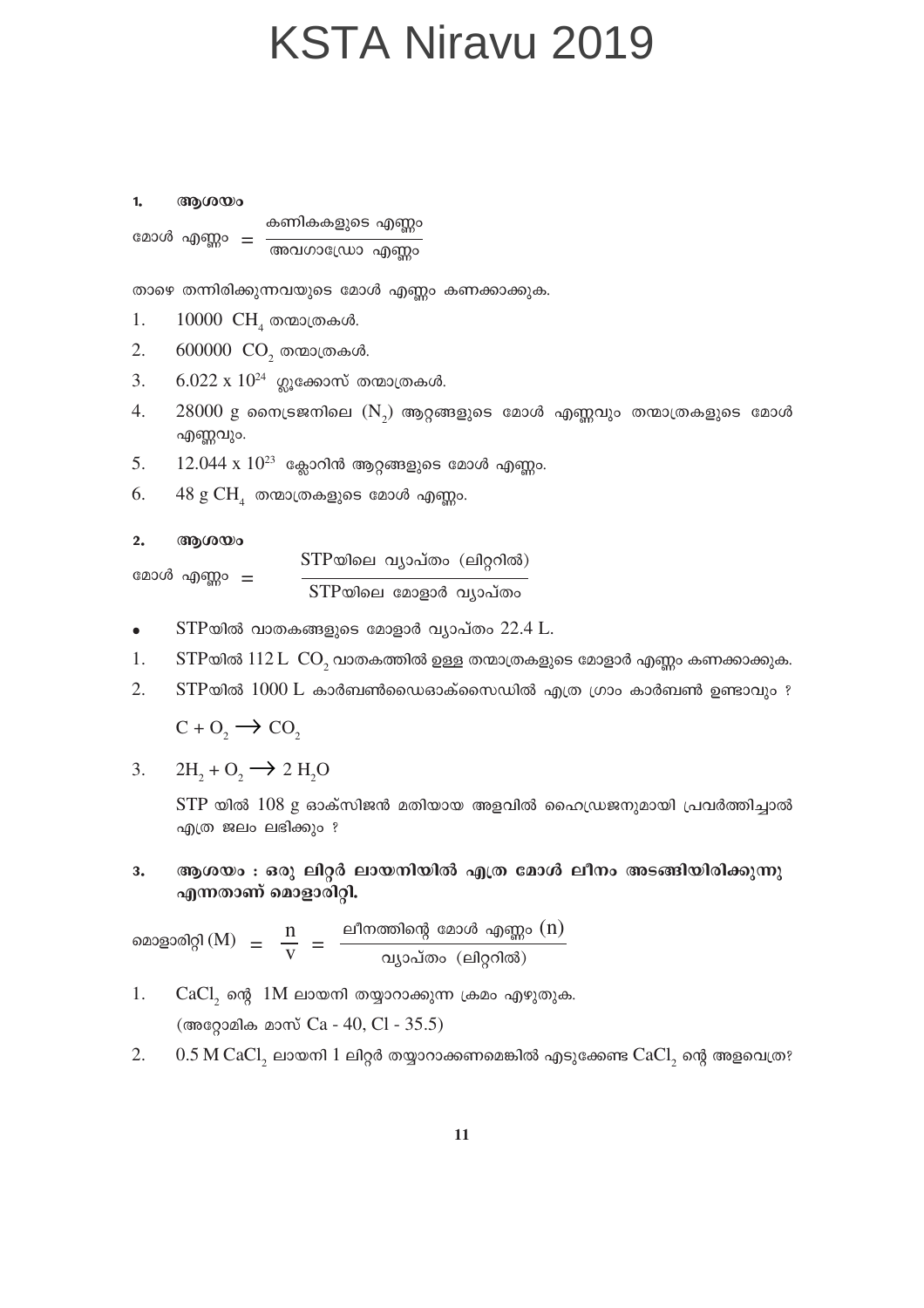#### രാസപ്രവർത്തനവേഗവും രാസസംതുലനവും

#### ആശയം : ഗാഢതയും രാസപ്രവർത്തനവേഗവും

രാസപ്രവർത്തനത്തിൽ ഏർപ്പെടുന്ന പദാർത്ഥങ്ങളുടെ ഗാഢത രാസപ്രവർത്തനവേഗ തയെ സ്വാധീനിക്കുന്നു. അഭികാരകങ്ങളുടെ ഗാഢത കൂടുന്തോറും യൂണിറ്റ് വ്യാപ്തത്തിലെ തന്മാത്രകളുടെ എണ്ണം കൂടുതുന്നു. തന്മാത്രകൾ തമ്മിലുള്ള ഫലവത്തായ കൂട്ടിമുട്ടലുകളുടെ എണ്ണം കൂടുന്നു. ഇത് രാസപ്രവർത്തനവേഗത കൂടാൻ വഴിയൊരുക്കുന്നു.

#### പ്രവർത്തനം 1



ഒരു യൂണിറ്റ് വ്യാപ്തത്തിലെ തന്മാത്രകളെയാണ്. ' $X^{\prime}, Y^{\prime}$  പ്രതിനിധാനം ചെയ്യുന്നത്. രണ്ട് ടെസ്റ്റ് ട്യൂബുകളിലും (A, B) വ്യത്യസ്ത ഗാഢതയിലുള്ള HCl ആണ് എടുത്തിട്ടുള്ളത്. ഒരേ വലിപ്പമുള്ള Mg റിബൺ ആണ് രണ്ട് ടെസ്റ്റ് ട്യൂബിലും ഇടുന്നു എങ്കിൽ,

ഗാഢത കൂടിയ HCl ഏത് ടെസ്റ്റ് ട്യൂബിലാണ് ഉള്ളത് ? എ)

ബി) ഏത് ടെസ്റ്റ് ട്യൂബിലാണ് രാസപ്രവർത്തനം വേഗത്തിൽ നടക്കുക?

സി) രാസപ്രവർത്തനവേഗത കൂടാനുള്ള കാരണം കൊളീഷ്യൻ സിദ്ധാന്തത്തിന്റെ അടിസ്ഥാ നത്തിൽ വിശദീകരിക്കുക.

ഡി) ഇവിടെ നടന്ന രാസപ്രവർത്തനത്തിന്റെ സമീകൃത സമവാക്യം എഴുതുക.

#### ആശയം : അഭികാരകങ്ങളുടെ സ്വഭാവവും രാസപ്രവർത്തനവേഗതയും

ഒരേ ഗാഢതയുള്ള HCl തുലൃഅളവിൽ വൃതൃസ്ത ടെസ്റ്റ് ട്യൂബുകളിൽ എടുത്ത് അതിൽ ഒരേ വലിപ്പമുള്ള മഗ്നീഷ്യം, സിങ്ക് എന്നിവ ഇട്ട് രണ്ട് ഗ്രൂപ്പുകൾ നടത്തിയ പരീക്ഷണത്തിന്റെ നിരീ ക്ഷണം താഴെ കൊടുത്തിരിക്കുന്നു. (പരീക്ഷണത്തിലെ കൃതൃത രണ്ട് ഗ്രൂപ്പുകാരും പാലിച്ചി രുന്നു)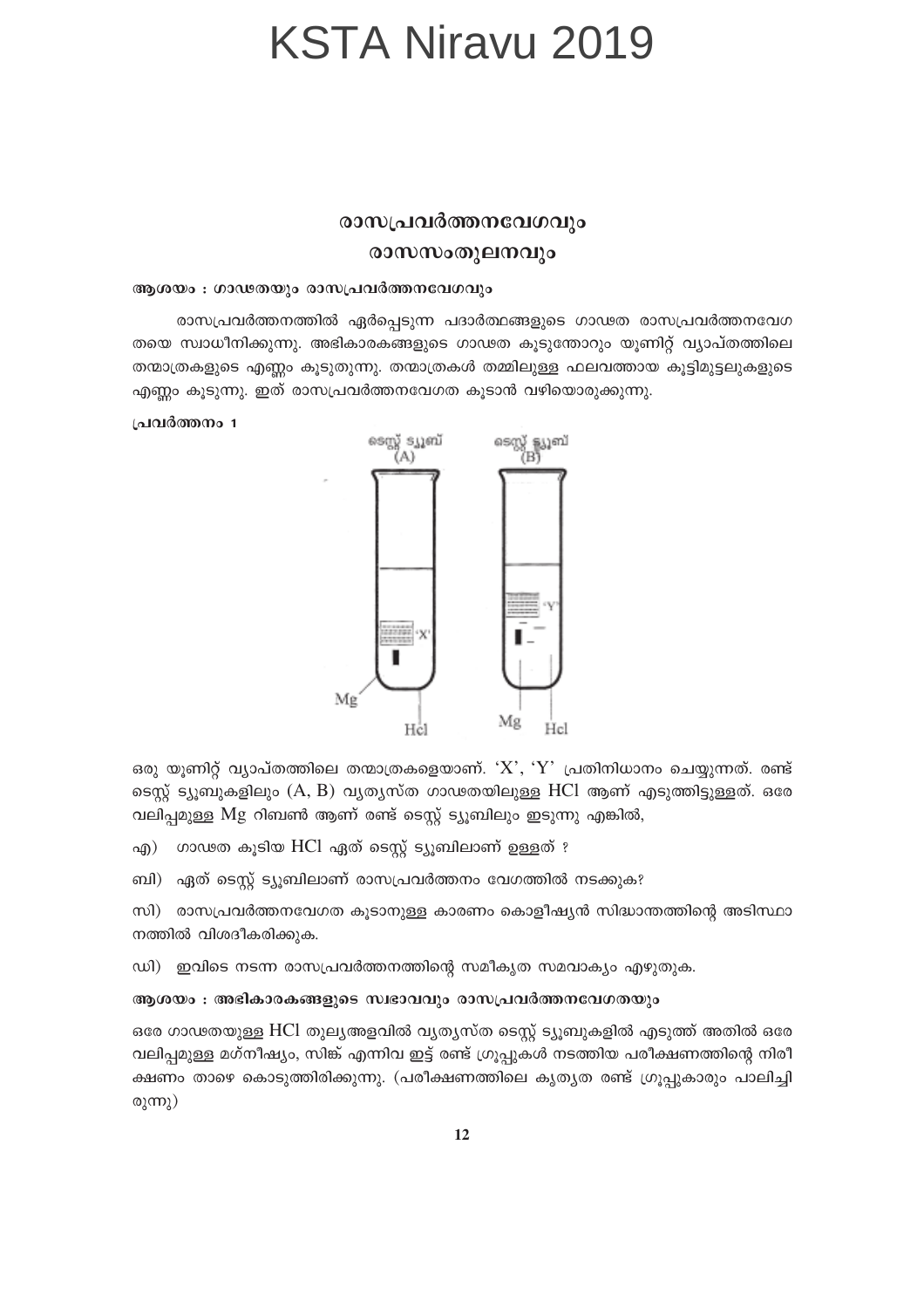ഗ്രൂപ്പ് 1. മഗ്നീഷ്യം ഇട്ട ടെസ്റ്റ് ട്യൂബിലാണ് രാസപ്രവർത്തനം വേഗത്തിൽ നടന്നത്.

ഗ്രൂപ്പ് 2. സിങ്ക് ഇട്ട ട്യൈ ട്യൂബിലാണ് രാസപ്രവർത്തനം വേഗത്തിൽ നടന്നത്.

ചോദ്യം 1

- ഇതിൽ ഏത് ഗ്രൂപ്പിന്റെ നിരീക്ഷണമാണ് ശരിയായത് ? എ)
- ബി) രാസപ്രവർത്തനം വേഗത്തിൽ നടക്കാൻ ഇടയാക്കിയ ഘടകം ഇവിടെ ഏതാണ്?

ക്രോഡീകരണം – അഭികാരകങ്ങളുടെ സ്വഭാവം രാസപ്രവർത്തനവേഗതയെ സ്വാധീനിക്കുന്നു.

#### ആശയം - മർദ്ദവും രാസപ്രവർത്തനവേഗവും

- വാതക അഭികാരകങ്ങൾ പരസ്പരം പ്രവർത്തിച്ച് വാതക ഉൽപ്പന്നങ്ങൾ ഉണ്ടാകുന്ന സാഹചര്യത്തിൽ മർദ്ദത്തിന് സ്വാധീനം ഉണ്ട്.
- വാതകങ്ങൾ ഉൾപ്പെട്ട രാസപ്രവർത്തനങ്ങളിൽ മർദ്ദം കൂടുമ്പോൾ തന്മാത്രകൾ കൂടുതൽ അടുത്ത് വരുന്നു.

നൈട്രജനും, ഹൈഡ്രജനും ഒരു സിലണ്ടറിൽ എടുത്ത് നടത്തിയ പരീക്ഷണത്തിന്റെ ചിത്രീകരണമാണ് ചുവടെ കൊടുത്തിരിക്കുന്നത്.

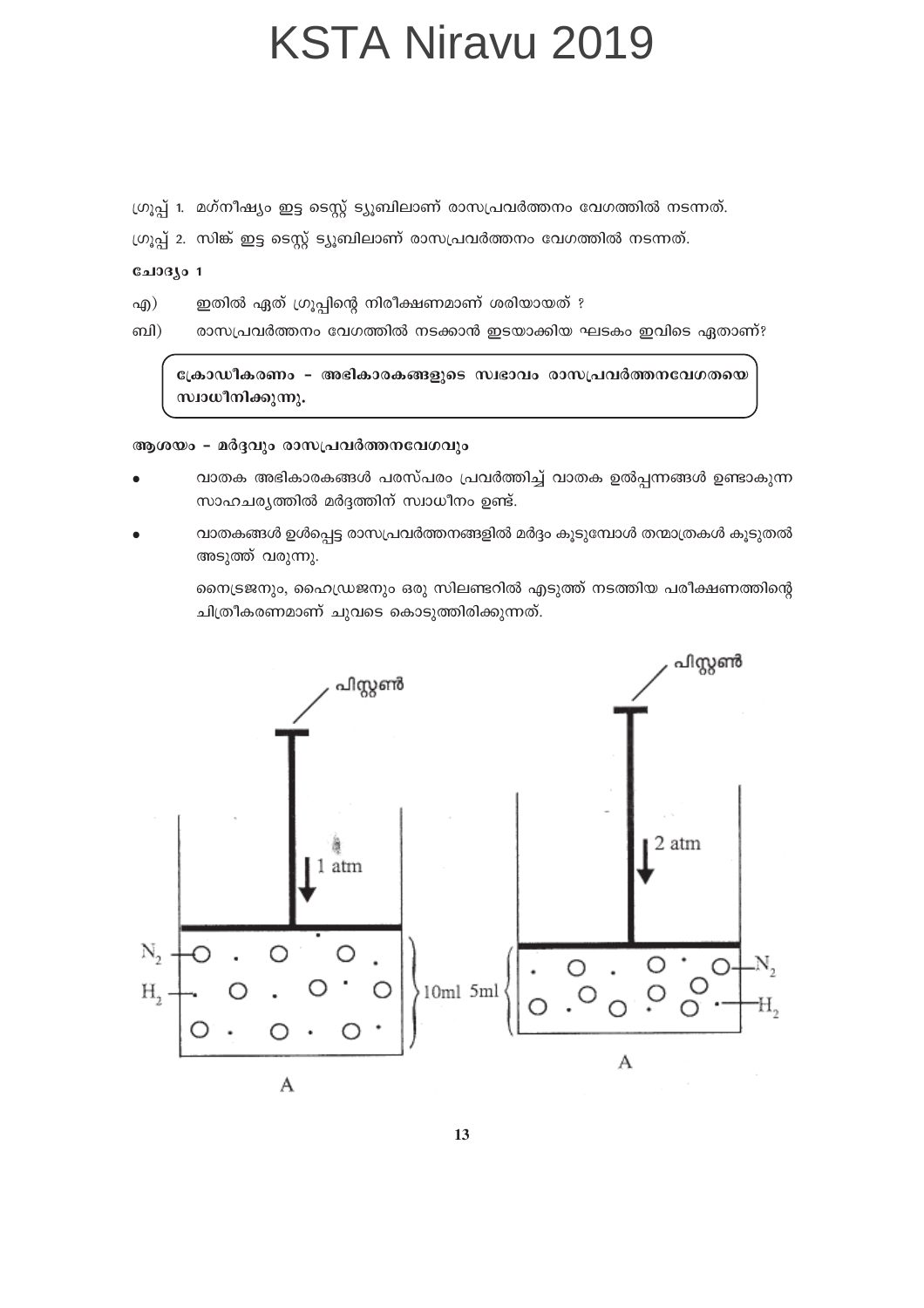ചുവടെ നൽകിയ ചോദ്യങ്ങളുടെ ഉത്തരം കണ്ടെത്തുക.  $\alpha$ 

- $1)$  $A$  യിലെയും 'B' യിലെയും വാതകങ്ങളുടെ വ്യാപ്തം എത്രയാണ്?
- വ്യാപ്തത്തിൽ വ്യത്യാസം വരുത്താൻ ഇവിടെ എന്താണ് ചെയ്തത്?  $2)$
- മർദ്ദം വർദ്ധിപ്പിച്ചപ്പോഴും മാറ്റം വരാതിരുന്നത് എന്തിനാണ്?  $3)$
- $A'$  എന്ന സിലണ്ടറിലെ വാതകത്തിനാണോ അതോ  $B'$  എന്ന സിലണ്ടറിലെ വാതക  $4)$ ത്തിലാണോ ഗാഢത കൂടുതൽ ? എന്തുകൊണ്ട് ?
- മർദ്ദം 1/2 atm ആക്കിമാറ്റിയാൽ ഈ സംവിധാനത്തിൽ ഉണ്ടാകുന്ന മാറ്റം ചിത്രീകരി  $5)$ ക്കുക.
- $A$ 'യിലാണോ, അതോ 'B'യിലാണോ തന്മാത്രകളുടെ കൊളീഷ്യൻ സാധ്യത കൂടുതൽ?  $6)$ എന്തുകൊണ്ട്?
- ബി. \_ മുകളിൽ കൊടുത്ത ചിത്രവുമായി ബന്ധപ്പെടുത്തി താഴെ കൊടുത്തിരിക്കുന്ന പ്രസ്താ വനകൾ അനുയോജ്യമായി പൂർത്തീകരിക്കുക.

വാതകങ്ങൾ ഉൾപ്പെട്ട രാസപ്രവർത്തനങ്ങളിൽ മർദ്ദം കൂടുമ്പോൾ....

- 
- ബി) യൂണിറ്റ് വ്യാപ്തത്തിലുള്ള തന്മാത്രകളുടെ എണ്ണം ............................. (കൂടുന്നു / കുറയുന്നു / മാറ്റമില്ല)
- സി) കൊളീഷൻ നിരക്ക് ……………………… (കൂടുന്നു / കുറയുന്നു / മാറ്റമില്ല)
- ഡി) രാസപ്രവർത്തന നിരക്ക് ................... (കൂടുന്നു / കുറയുന്നു)

ഖരപദാർത്ഥങ്ങളുടെ പരപ്പളവും രാസപ്രവർത്തനവേഗതയും

ആശയം : ഖരവസ്തുക്കൾ ഉൾപ്പെട്ട രാസപ്രവർത്തനങ്ങളിൽ വേഗതയെ സ്വാധീനിക്കുന്ന ഒരു ഘടകമാണ് പ്രതലപരപ്പളവ്.

#### പ്രവർത്തനം

മാർബിളും, ഹൈഡ്രോക്ലോറിക് ആസിഡും തമ്മിലുള്ള രാസപ്രവർത്തനം ക്ലാസ്റൂമിൽ ചെയ്ത് കാണിക്കാൻ 'താര'യോടും 'ശ്രീക്കുട്ടിയോടും' രസതന്ത്രാധ്യാപകൻ ആവശ്യപ്പെട്ടു. അവർക്ക് 1 ഗ്രാം വീതം മാർബിളും, ഒരേ ഗാഢതയുള്ള 5ml HCl, ടെസ്റ്റ് ട്യൂബുകൾ എന്നി വയും നൽകി. താരയോട് മാർബിൾ നേരിട്ടും, ശ്രീക്കുട്ടിയോട് മാർബിൾ നന്നായി പൊടിച്ചും ആസിഡിൽ ഇടാൻ നിർദ്ദേശം നൽകി. രണ്ടുപേരും ഒരേ സമയം പരീക്ഷണം ആരംഭിച്ചു. നിരീ ക്ഷണം താഴെ കൊടുക്കുന്നു.

ശ്രീക്കുട്ടിയുടെ ടെസ്റ്റ് ട്യുബിലെ മാർബിൾ വേഗത്തിൽ പ്രവർത്തിച്ചുതീർന്നു. താരയുടെ ടെസ്റ്റ് ട്യൂബിലെ മാർബിൾ പ്രവർത്തിച്ചുതീരാൻ കൂടുതൽ സമയമെടുത്തു.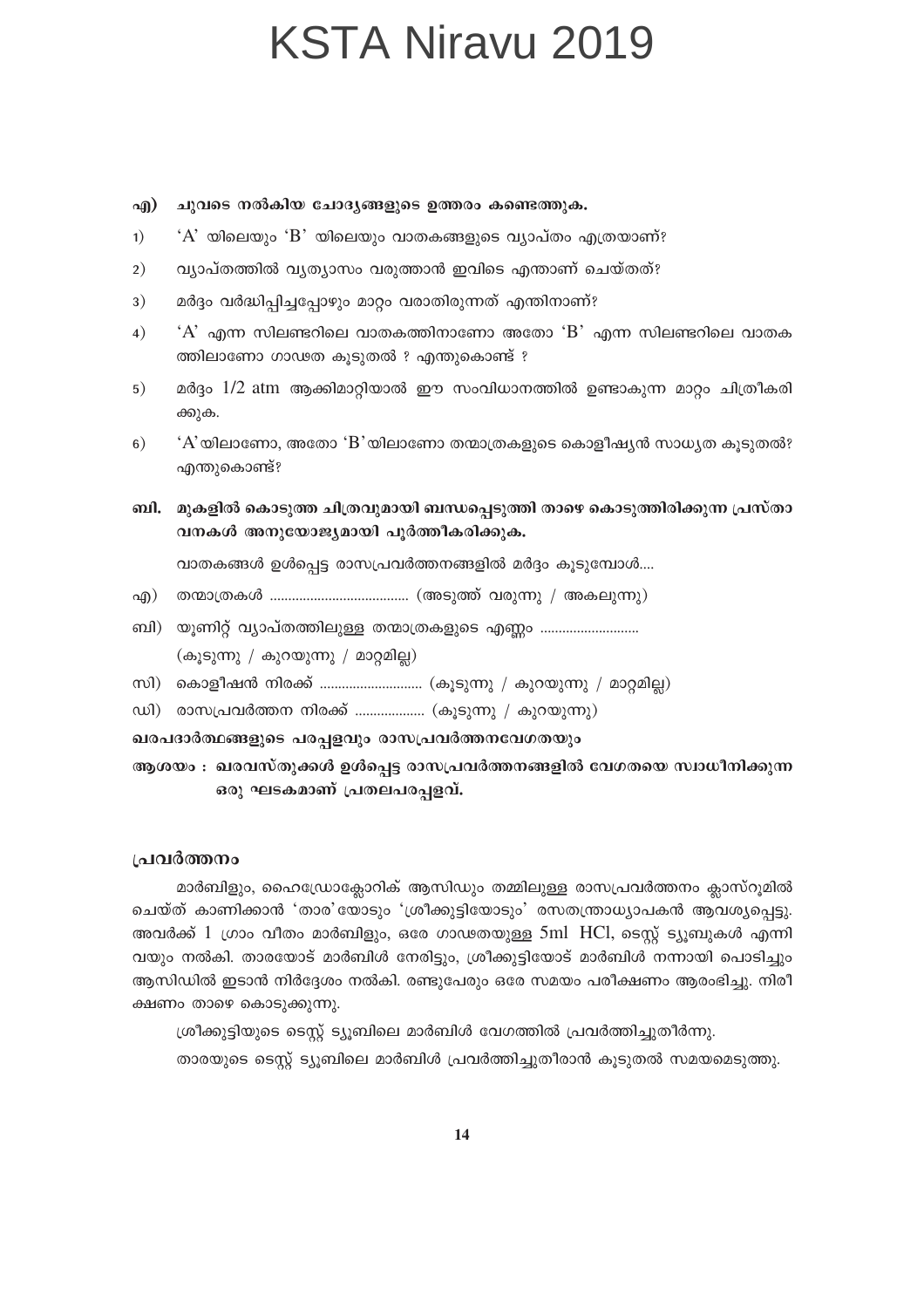#### എ) മൂല്യനിർണ്ണയം

- മാർബിളിന്റെ മാസിലും, ആസിഡിന്റെ ഗാഢതയിലും, അളവിലും വ്യത്യാസമില്ലാതിരു എ) ന്നിട്ടും രാസപ്രവർത്തന വേഗതയിൽ മാറ്റമുണ്ടായത് എന്തുകൊണ്ടാണ് ?
- ബി) മാർബിൾ പൊടിക്കുമ്പോൾ രാസപ്രവർത്തനം വേഗത കൂടുന്നത് എന്തുകൊണ്ടാണ്? തന്മാ ത്രകളുടെ കൊളീഷനുമായി ബന്ധപ്പെടുത്തി വിശദമാക്കുക.
- സി) ഈ രാസപ്രവർത്തനത്തിന്റെ സമീകൃത സമവാക്യം എഴുതുക.
- ബി) മേൽക്കൊടുത്ത രാസപ്രവർത്തനവുമായി ബന്ധപ്പെടുത്തി താഴെ കൊടുത്തിരിക്കുന്ന പ്രസ്താവനകൾ ശരിയായി പൂർത്തീകരിക്കുക.
- ഖരപദാർത്ഥങ്ങൾ പൊടിക്കുമ്പോൾ പ്രതലപരപ്പളവ് ................ എ) (കൂടുന്നു / കുറയുന്നു)
- ബി) പ്രതലപരപ്പളവ് കൂടുമ്പോൾ കൊളീഷൻ നിരക്ക് .................... (കൂടുന്നു / കുറയുന്നു / മാറുന്നില്ല)
- സി) ആസിഡ് തന്മാത്രകളും മാർബിൾ തന്മാത്രകളും തമ്മിലുള്ള കൊളീഷൻ കൂടുതൽ നട (പരപ്പളവ് കൂടിയപ്പോൾ, പരപ്പളവ് കുറഞ്ഞപ്പോൾ
- ചോദ്യം പാചകാവശ്യത്തിനുള്ള വിറകുകൾ ചെറിയ കഷണങ്ങളാക്കുന്നത് എന്തിനാണ്? (പ്രതലപരപ്പളവ്, കൊളീഷൻ എന്നീ ആശയങ്ങളുമായി ബന്ധപ്പെടുത്തി വിശദീക രിക്കുക)

ക്രോഡീകരണം - ഖരപദാർത്ഥങ്ങളെ ചെറുകഷണങ്ങളാക്കി മാറ്റുമ്പോൾ അല്ലെങ്കിൽ പൊടിച്ച് ഉപയോഗിക്കുമ്പോൾ അവയുടെ പ്രതലപരപ്പളവ് കൂടുന്നു. തന്മൂലം ഫലവത്തായ കൂട്ടിമുട്ടലുകളിൽ ഏർപ്പെടുന്ന തന്മാത്രകളുടെ എണ്ണവും കൂടുന്നു. അതിനാൽ രാസപ്ര വർത്തനവേഗവും കുടുന്നു.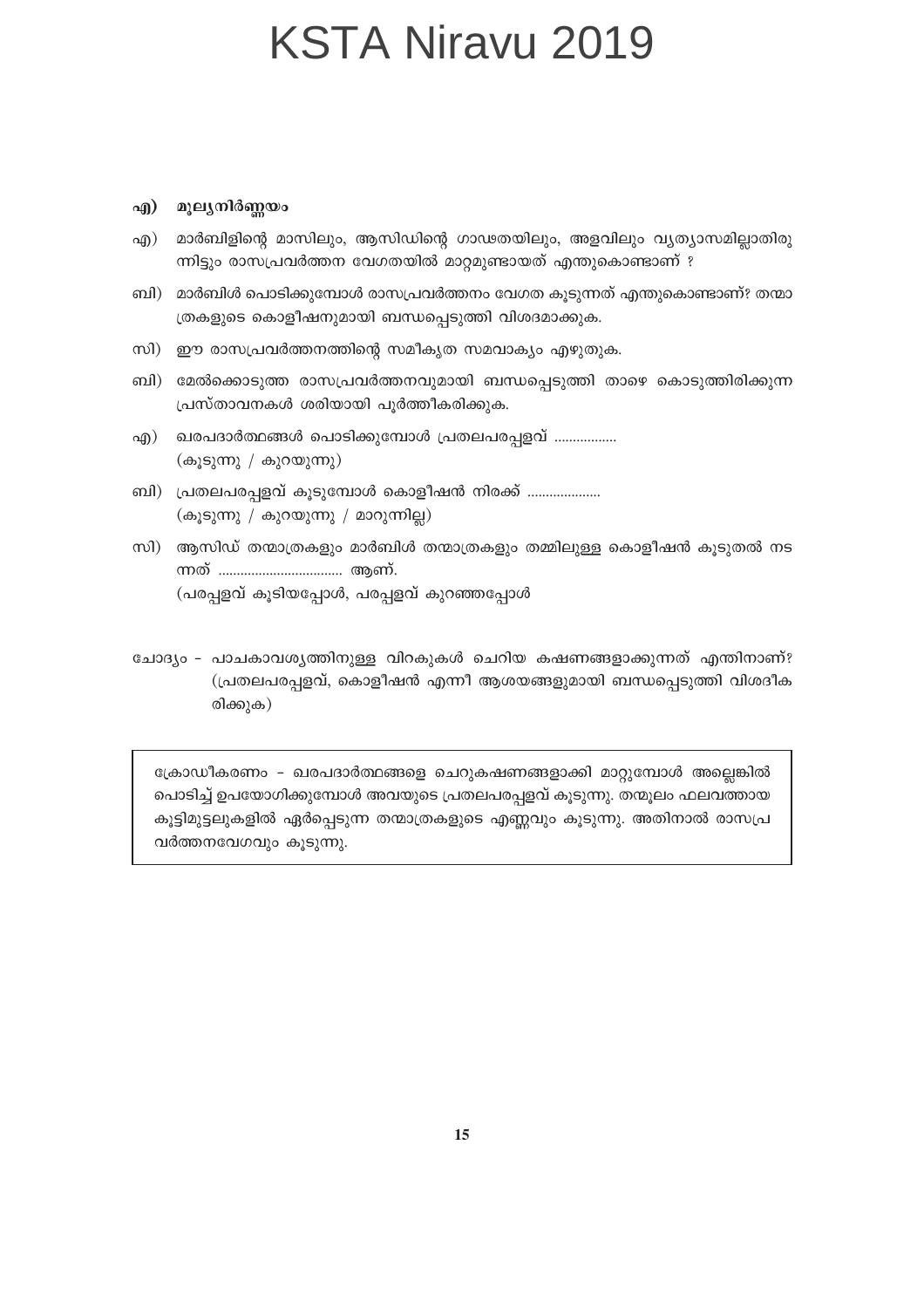#### താപനിലയും രാസപ്രവർത്തനവേഗവും

താഴെ കൊടുത്തിരിക്കുന്ന പരീക്ഷണം വിശകലനം ചെയ്ത് ചോദ്യങ്ങളുടെ ഉത്തരം കണ്ടെത്തുക.



 $\bf{A}$ 

- a) ഏത് ബോയിലിംഗ് ട്യൂബിലാണ് രാസപ്രവർത്തനം വേഗത്തിൽ നടക്കുക ? കാരണമെന്ത്?
- ബോയിലിംഗ് ട്യൂബിൽ പരീക്ഷണഫലമായി ഉണ്ടാകുന്ന അവക്ഷിപ്തം ഏതാണ്? ഇതിന്റെ  $b)$ നിറമെന്താണ്?
- $Na, S, O$  ലായനിയെ ചൂടാക്കിയപ്പോൾ രാസപ്രവർത്തന വേഗത കൂടിയത് എന്തുകൊ  $\mathbf{c})$ ണ്ടാണ്?
- അഭികാരതന്മാത്രകളുടെ കൊളീഷൻ നിരക്ക് കൂടുതൽ ഏത് ബോയിലിംഗ് ട്യൂബിലായി  $\mathbf{d}$ രിക്കും?
- $e)$ താപനിലയും, കൊളീഷനും തമ്മിലുള്ള ബന്ധമെന്താണ്?
- $f$ ഇവിടെ നടന്ന രാസപ്രവർത്തനത്തിന്റെ സമീകൃത സമവാക്യം എഴുതുക.
- ബി) മുകളിൽ കൊടുത്ത പരീക്ഷണവുമായി ബന്ധപ്പെടുത്തി പ്രസ്താവനകൾ പൂർത്തീ കരിക്കുക.
- അഭികാരകങ്ങളെ ചൂടാക്കുമ്പോൾ തന്മാത്രകളുടെ ഊർജ്ജം ........................... എ) ചലന വേഗത .......................
- ബി) ചൂടാക്കുമ്പോൾ തന്മാത്രകളുടെ കൊളീഷൻ നിരക്ക് .............................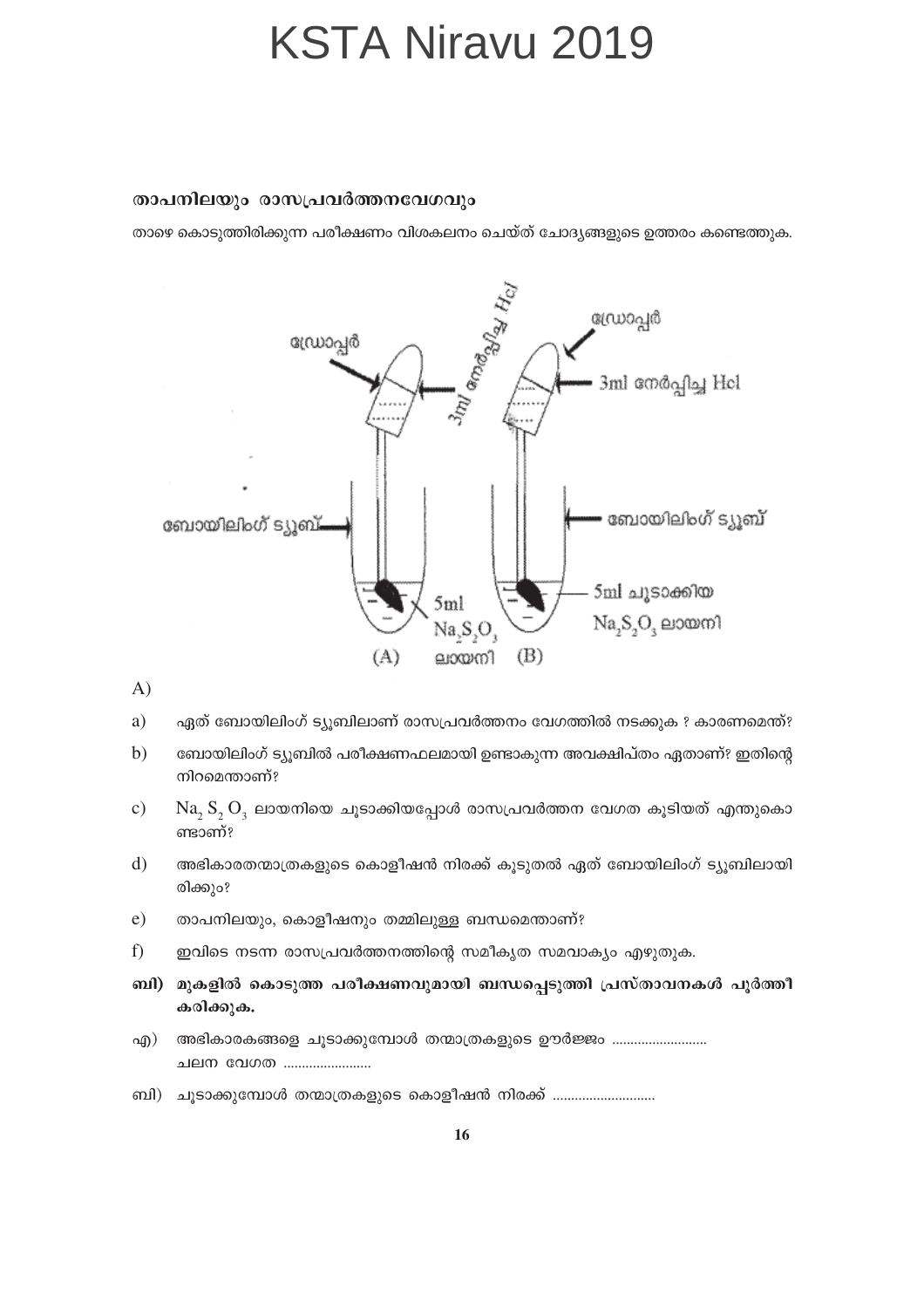- സി) താപനില കൂടുമ്പോൾ ത്രെഷോർഡ് എനർജിയുള്ള തന്മാത്രകളുടെ എണ്ണം .................... ക്രോഡീകരണം – താപനില രാസപ്രവർത്തനവേഗത്തെ സ്വാധീനിക്കുന്ന ഒരു പ്രധാന ഘടകമാണ്. താപനില വർദ്ധിക്കുമ്പോൾ രാസപ്രവർത്തനവേഗം കൂടുന്നു.
- (എ) ഉൽപ്രേരകവും രാസപ്രവർത്തനവേഗവും



- $A, B$  എന്നീ ബോയിലിംഗ് ട്യൂബുകളിൽ തുല്യ വ്യാപ്തം  $H_2O_2$  എടുത്ത് ചെയ്ത പരീക്ഷണ മാണ് മുകളിൽ ചിത്രീകരിച്ചിരിക്കുന്നത്. രാസപ്രവർത്തനഫലമായുണ്ടായ മൂലകവാതക മാണ് ' $X$ ' എങ്കിൽ
- ഈ വാതകം ഏതാണ് ? എ)
- ബി) എരിയുന്ന ഒരു ചന്ദനത്തിരി കാണിച്ചാൽ ഇതിൽ ഏത് ട്യൂബിലായിരിക്കും അത് കൂടു തൽ ശോഭയോടെ കത്താൻ സാധ്യത?
- സി)  $\cdot$ B' യിൽ MnO, ചേർത്തത് എന്തിനാണ്? ഇത്തരം രാസവസ്തുക്കൾക്ക് പൊതുവെ വിളി ക്കുന്ന പേരെന്താണ്?
- ഡി) H<sub>2</sub>O<sub>2</sub>വിൽ ഫോസ്ഫോറിക് ആസിഡ് ചേർത്ത് സൂക്ഷിക്കുന്നത് എന്തിനാണ്?
- രാസപ്രവർത്തനം പൂർത്തിയായാൽ ' $B$ ' എന്ന ബോയിലിംഗ് ട്യൂബിൽ  $MnO$ , അവശേഷി ഇ) ക്കാൻ ഇടയുണ്ടോ? ഉണ്ടെങ്കിൽ എത്ര ഗ്രാം? ഇതിൽനിന്നും എന്താണ് മനസ്സിലാക്കാൻ കഴിയുന്നത് ?
- (ബി) ബ്രാക്കറ്റിൽ കൊടുത്തവയിൽ നിന്നു അനുയോജ്യമായത് തെരഞ്ഞെടുത്ത് വിട്ടഭാഗം പൂരിപ്പിക്കുക.

| 1. | $\mathrm{H}_\mathrm{s}\mathrm{O}_\mathrm{s}$ വിന്റെ വിഘടനം                                            | പോസിറ്റീവ് ഉൽപ്രേരകം                     |
|----|-------------------------------------------------------------------------------------------------------|------------------------------------------|
|    |                                                                                                       | $(MnO, / H_1PO_A)$                       |
| 2. | $\mathrm{H}_\mathrm{s}\mathrm{O}_\mathrm{s}$ വിന്റെ വിഘടനം                                            | നെഗറ്റീവ് ഉൽപ്രേരകം                      |
|    |                                                                                                       | (MnO, / H <sub>3</sub> PO <sub>4</sub> ) |
| 3. | $H_{\rm s}SO_{\rm a}$ ന്റെ വ്യാവസായിക നിർമ്മാണം – ………………………………… (ഇരുമ്പ് / $\rm V_{\rm s}O_{\rm s}$ ) |                                          |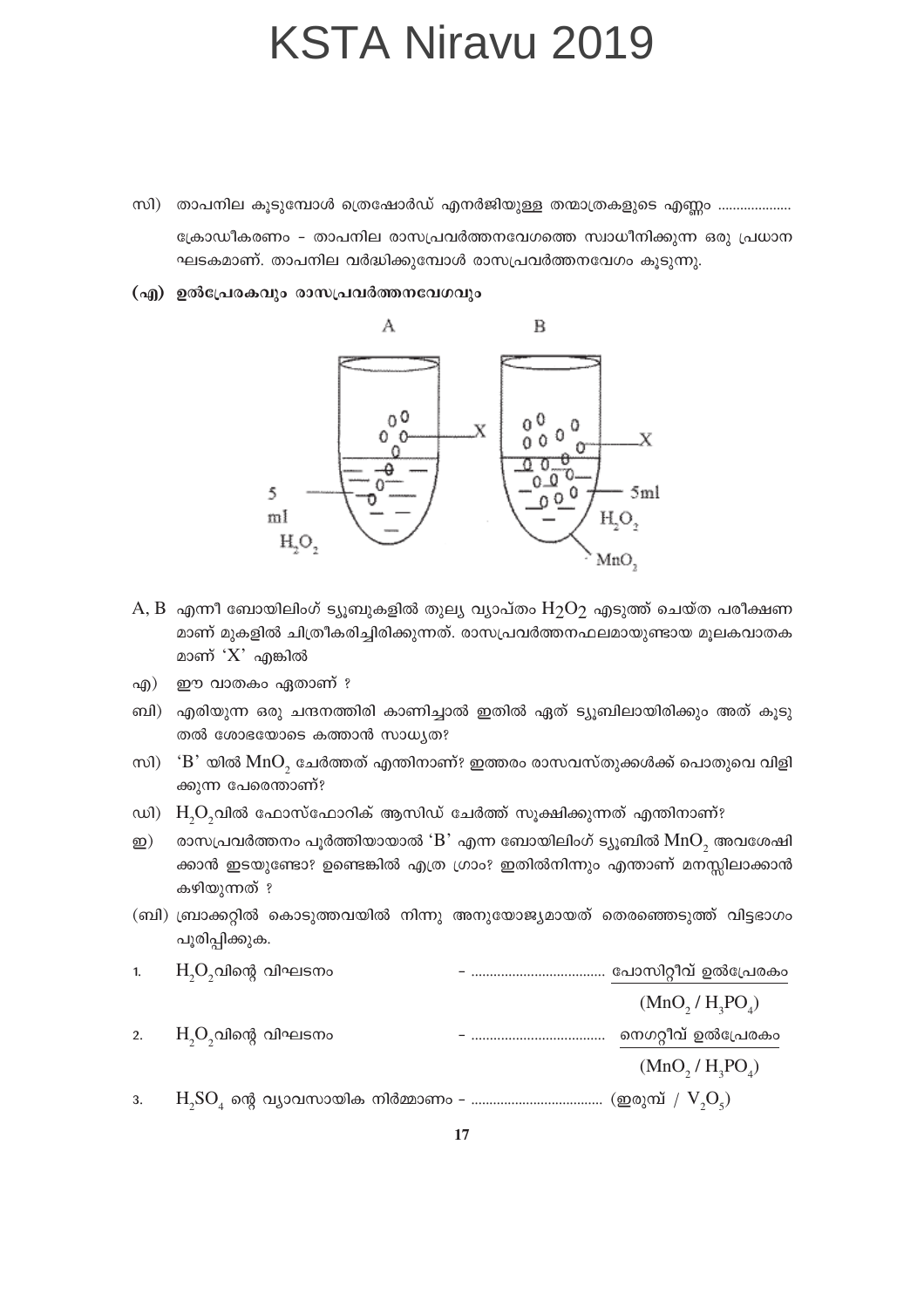$\overline{4}$ . ക്രോഡീകരണം – സ്വയം രാസമാറ്റത്തിനു വിധേയമാകാതെ രാസപ്രവർത്തന വേഗത്തിന് മാറ്റമുണ്ടാക്കുന്ന പദാർത്ഥങ്ങളാണ് ഉൽപ്രേരകങ്ങൾ. പോസിറ്റീവ് ഉൽപ്രേരകങ്ങൾ – രാസപ്രവർത്തന വേഗത വർദ്ധിപ്പിക്കാനും, നെഗറ്റീവ് ഉൽപ്രേരകങ്ങൾ രാസപ്രവർത്തനവേഗത കുറക്കാനും സഹായകമാകും.

#### പ്രകാശവും രാസപ്രവർത്തനവേഗവും

പ്രകാശം രാസപ്രവർത്തനത്തെ സ്വാധീനിക്കുന്ന ഘടകമാണ്.

-  $H_2 + Cl_2 - 2HCl$ 

പ്രകാശ രാസപ്രവർത്തനങ്ങൾ )

- സിൽവർ ബ്രോമൈഡിന്റെ വിഘടനം
- സിൽവർ നൈട്രേറ്റിന്റെ വിഘടനം
- പ്രകാശ സംശ്ലേഷണം

കാർബൊണിൽ ക്ലോറൈഡിന്റെ നിർമ്മാണം  $(CoCl<sub>2</sub>)$ 

(എ) താഴെ കൊടുത്തിരിക്കുന്ന രാസപ്രവർത്തനം മൂലമുണ്ടാകുന്ന രാസപദാർത്ഥം ഏതാണ്? അതിന്റെ ഉപയോഗമെന്താണ് ?

സൂര്യപ്രകാശം

 $SO_2(g) + Cl_2(g) \longrightarrow SO_2Cl_2(g)$ 

#### രാസസംതുലനം

- (എ) താഴെ കൊടുത്തിരിക്കുന്ന രാസപ്രവർത്തനങ്ങളെ ഏകദിശ പ്രവർത്തനങ്ങൾ ഉഭയ ദിശാ പ്രവർത്തനങ്ങൾ എന്നിങ്ങനെ തരംതിരിച്ച് രണ്ട് കോളങ്ങളിലായി എഴുതുക.
- അമോണിയം ക്ലോറൈഡിന്റെ വിഘടനം  $1)$
- മഗ്നീഷ്യവും, ഹൈഡ്രോക്ലോറിക് ആസിഡും തമ്മിലുള്ള പ്രവർത്തനം  $2)$
- $3)$ മാർബിളും നേർപ്പിച്ച HCl ലും തമ്മിലുള്ള പ്രവർത്തനം
- ഫെറിക് നൈട്രേറ്റും, പൊട്ടാസ്യം തയോസയനേറ്റും തമ്മിലുള്ള പ്രവർത്തനം.  $4)$
- നൈട്രജനും, ഹൈഡ്രജനും ചേർന്ന് അമോണിയ ഉണ്ടാകുന്ന പ്രവർത്തനം.  $5)$
- മഗ്നീഷ്യം വായുവിൽ കത്തുന്നത്.  $6)$

#### (ബി) ചിത്രം നിരീക്ഷിച്ച് ചോദ്യങ്ങൾക്ക് ഉത്തരം എഴുതുക.

ഒരു ഗ്ലാസ്സ് ട്യൂബിനുള്ളിൽ ഒരറ്റത്ത് ഗാഢ HClൽ മുക്കിയ പഞ്ഞിയും മറ്റേ അറ്റത്ത് അമോണിയ ലായനിയിൽ മുക്കിയ പഞ്ഞിയും വച്ചിരിക്കുന്നതാണ് ചിത്രത്തിൽ കാണുന്നത്.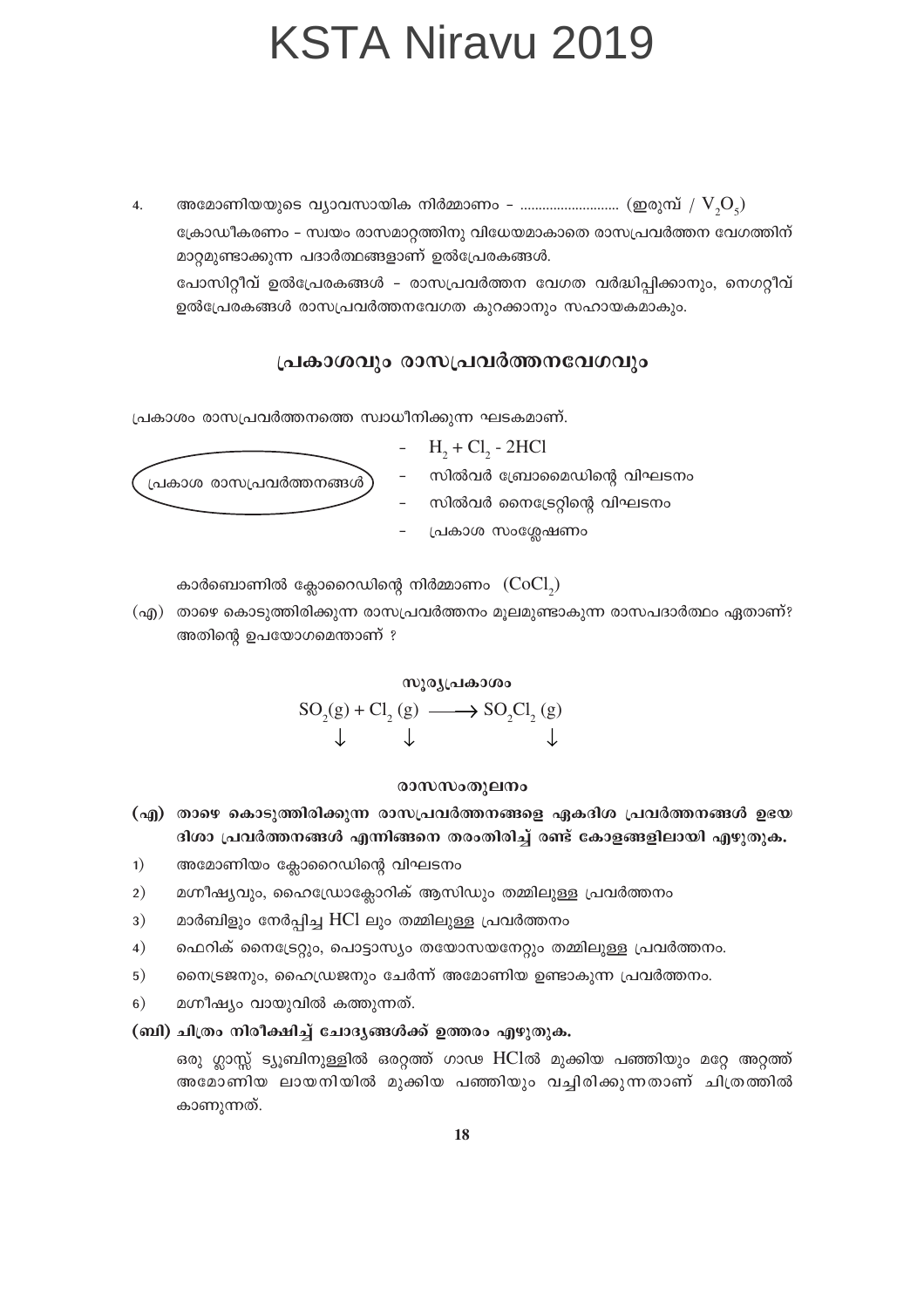

- ഇതിൽ HCl ൽ മുക്കിയ പഞ്ഞി ഏത്? എ $)$
- അമോണിയ ലായനിയിൽ മുക്കിയ പഞ്ഞി ഏത്? ബി)
- $m$ വെളുത്ത കട്ടിയുള്ള പുക ഏത് രാസപദാർത്ഥം രൂപപ്പെട്ടതിന്റെ സൂചനയാണ് ?
- $\omega$ ഏത് വാതകത്തിനാണ് ഡിഫ്യൂഷൻ ഏറ്റവും കൂടുതൽ ?
- $\underline{\mathfrak{D}})$ ഇവിടെ നടന്ന രാസപ്രവർത്തനത്തിന്റെ സമീകൃതസമവാക്യം എഴുതുക.
- നൈട്രജനും ഹൈഡ്രജനും ചേർന്ന് അമോണിയ ഉണ്ടാകുന്നത് ഉഭയദിശാ പ്രവർത്തന സി) ത്തിന്റെ ഗ്രാഫ് ചുവടെ കൊടുത്തിരിക്കുന്നു.

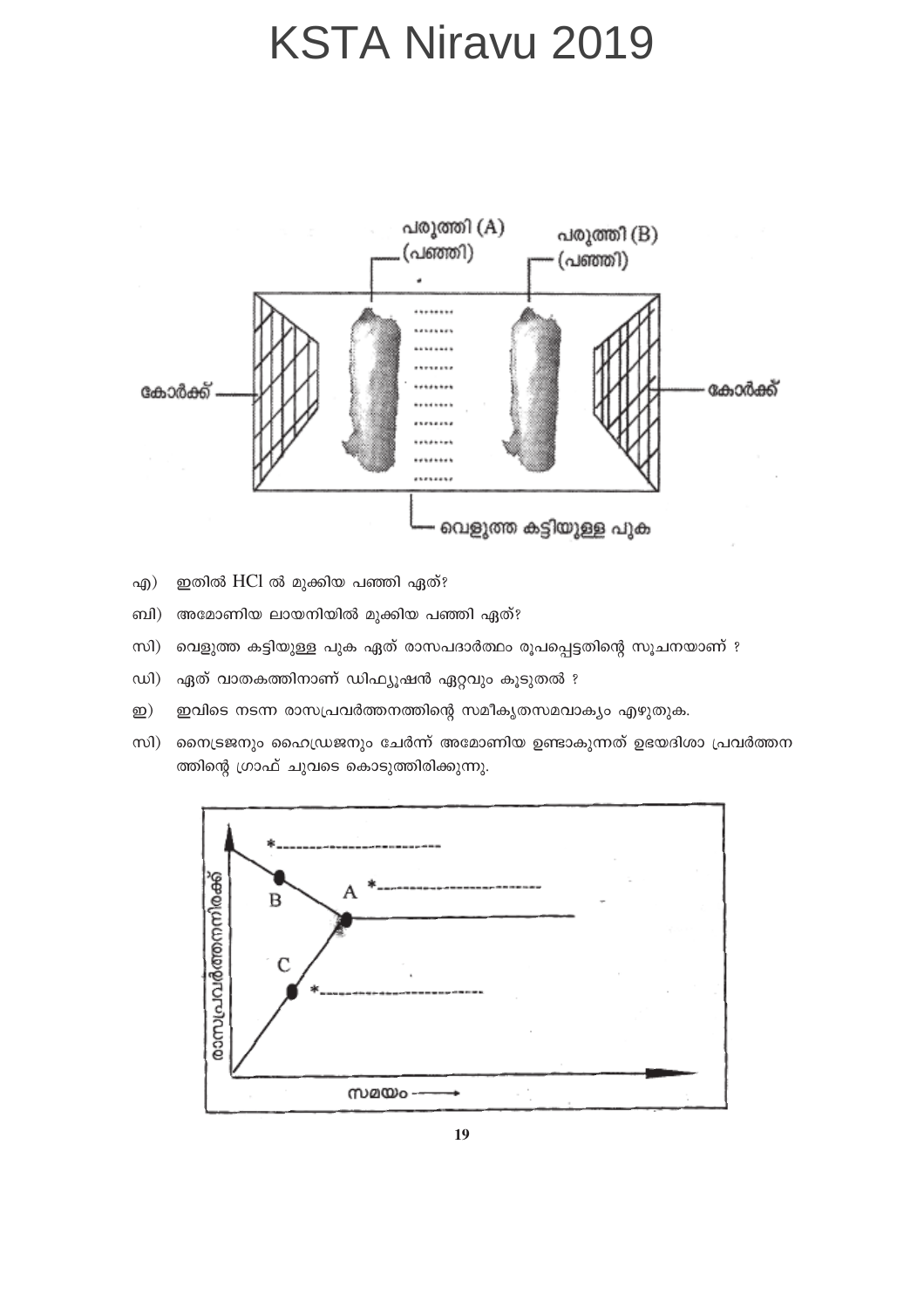താഴെ കൊടുത്തിരിക്കുന്ന രാസനാമവാകൃങ്ങളെ മുകളിൽ കൊടുത്തിരിക്കുന്ന ഗ്രാഫിൽ 

$$
\text{adj}) \quad \text{N}_{2\text{(g)}} + 3\text{H}_{2\text{(g)}} \longrightarrow 2\text{ NH3}_{\text{(g)}}
$$

ബി)  $2NH_{3(s)} + N_{2(s)} \rightarrow 3H_{2(s)}$ 

$$
\text{vol}) \quad N_{2(g)} + 3H_{2(g)} \longrightarrow 3H_{2(g)}
$$

ഡി) ഒരു രാസപ്രവർത്തനം സംതുലനാവസ്ഥ പ്രാപിക്കുന്നത് എപ്പോഴാണ്?

എ, ബി, സി എന്നിവയിൽനിന്നും നാലാമത്തെ പ്രവർത്തനത്തെ കാണിക്കന്ത് ഏതാണ്? ഇ)

ആശയം : ലെ ഷാറ്റ്ലിയർ തത്ത്വം ഉപയോഗിച്ച് സംതുലനാവസ്ഥയിൽ എത്തുന്ന രാസ പ്രവർത്തനങ്ങളിൽ കൂടുതലായി ഉൽപന്നം നിർമിക്കുന്നതിനുള്ള മാർഗങ്ങൾ കണ്ടെ ത്തൽ.

| Fe $(NO2)$ | $3KCNS \implies$<br>$+$ | Fe $(CNS)$ , | $+$ 3 KNO <sub>2</sub> |
|------------|-------------------------|--------------|------------------------|
| ഫെറിക്     | പൊട്ടാസ്യം              | ഫെറിക്       | പൊട്ടാസ്യം             |
| സൈട്രേറ്റ് | തയോസയനേറ്റ്             | തയോസയനേറ്റ്  | സൈട്രേറ്റ്             |

|  | $\big\vert$ Fe ${\rm (NO_3)_3}\big\vert$ . ഇളംമഞ്ഞ $\big\vert$ KCNS $\big\vert$ . നിറമില്ല. $\big\vert$ Fe ${\rm (CNS)_3}\big\vert$ കടുംചുവപ്പ് $\big\vert$ KNO $_3\big\vert$ . നിറമില്ല $\big\vert$ |  |  |  |  |  |  |
|--|------------------------------------------------------------------------------------------------------------------------------------------------------------------------------------------------------|--|--|--|--|--|--|
|--|------------------------------------------------------------------------------------------------------------------------------------------------------------------------------------------------------|--|--|--|--|--|--|

- സംതുലനാവസ്ഥയിൽ ഉള്ള ഈ രാസപ്രവർത്തനത്തിൽ KCNS ചേർക്കുമ്പോൾ ലായ  $1)$ നിയുടെ കടുംചുവപ്പ് നിറത്തിന് എന്ത് മാറ്റമാണ് ഉണ്ടാവുക ?
- $2)$ ഇവിടെ ഏതു രാസപ്രവർത്തനമാണ് നടക്കുക. (പുരോപ്രവർത്തനം / പാശ്ചാത്പ്രവർത്തനം)
- സംതുലനാവസ്ഥയിലുള്ള ഈ രാസപ്രവർത്തന വ്യൂഹത്തിൽനിന്ന്  $Fe~(\mathrm{NO}_3)$  $3)$ നീക്കംചെയ്യുമ്പോൾ വ്യൂഹത്തിന് ഉണ്ടാവുന്ന മാറ്റം എന്ത്?
- താഴെ തന്നിട്ടുള്ളവയിൽ കടുംചുവപ്പ് നിറത്തിനു കാരണമാകുന്ന അയേൺ ഏത്?  $4)$  $(Fe^{3+}, Fe(CNS)^{2+}, Fe(CNS)^{+}, CNS^{-})$

ആശയം : മർദ്ദം രാസസംതുലനത്തെ സ്വാധീനിക്കുന്നു.

$$
1) \qquad I \qquad N_2(g) + 3H_2(g) \longrightarrow 2NH_3(g)
$$

 $H<sub>2</sub>(g) + I<sub>2</sub>(g) \implies 2HI(g)$  $\mathbf I$  $2)$ 

(a) മേൽ സൂചിപ്പിച്ചിരിക്കുന്ന സംതുലനാവസ്ഥയിലുള്ള രണ്ട് രാസപ്രവർത്തനങ്ങളിൽ പുരോ -പാശ്ചാത്പ്രവർത്തനങ്ങളിൽ അഭികാരകങ്ങളുടെയും ഉൽപ്പന്നങ്ങളുടെയും മോൾ എണ്ണ ത്തിൽ വ്യത്യാസം ഉണ്ടാവുന്ന രാസപ്രവർത്തനം ഏത്?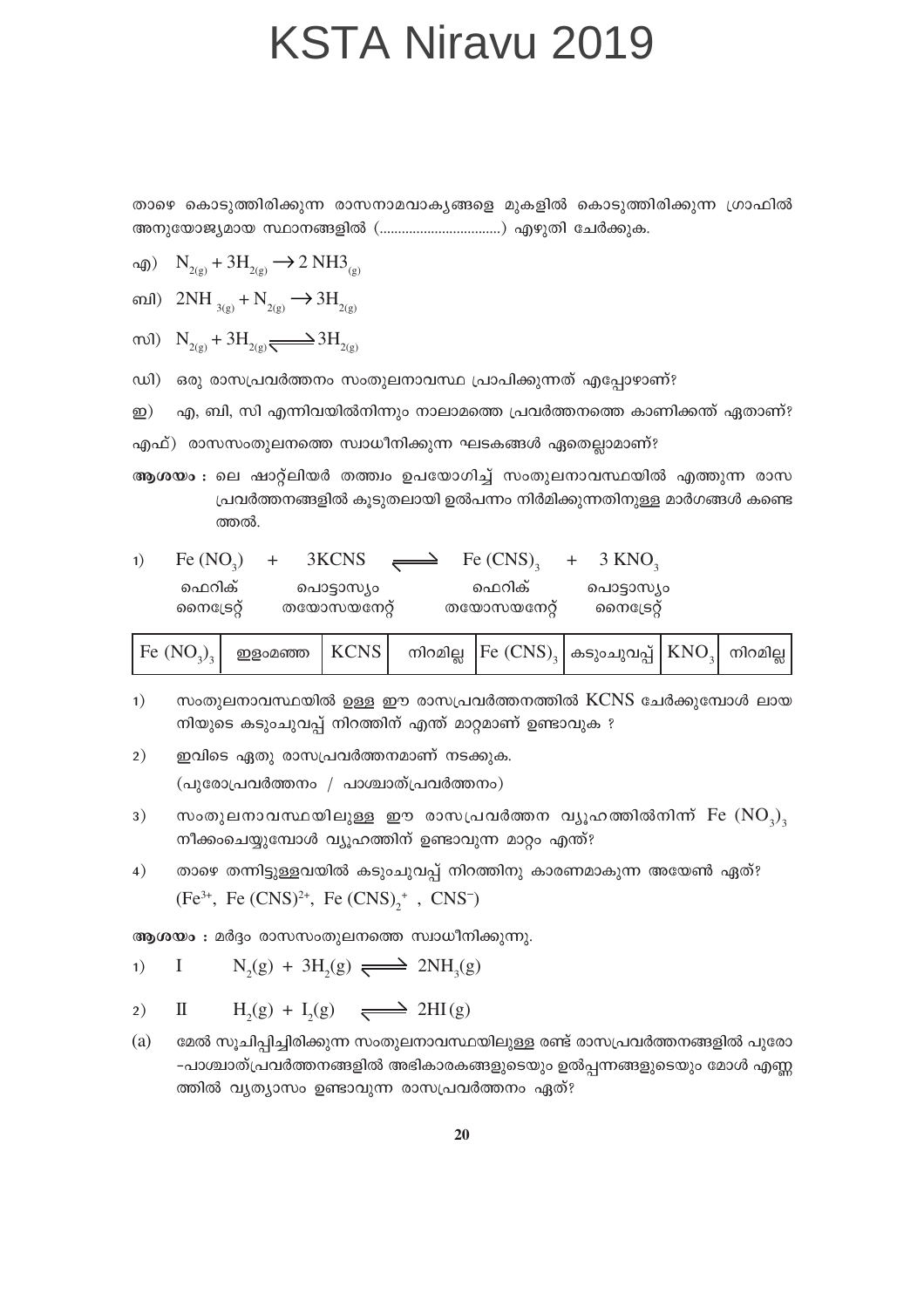മർദ്ദത്തിന് സംതുലനാവസ്ഥയിൽ യാതൊരു സ്വാധീനവുമില്ലാത്ത രാസപ്രവർത്തനമേത്? (b)

ആശയം : താപനിലയും രാസസംതുലനവും.

1) N<sub>2</sub>(g) + 3H<sub>2</sub>(g) 
$$
\longrightarrow
$$
 2NH<sub>3</sub>(g) +  $\infty$ 

- $(a)$ തന്നിരിക്കുന്ന രാസപ്രവർത്തനത്തിൽ താപാഗിരണ രാസപ്രവർത്തനത്തിന്റെ രാസസമ വാക്യം എഴുതുക.
- $(b)$ അമോണിയയുടെ ഉത്പാദനം വർദ്ധിപ്പിക്കുവാനായി അവലംബിക്കാവുന്ന മൂന്ന് മാർഗ ങ്ങൾ എഴുതുക.

$$
2) \quad 2\text{SO}_2(g) + \text{O}_2(g) \implies 2\text{SO}_3(g) + \text{cood}
$$

- (a) തന്നിരിക്കുന്ന രാസപ്രവർത്തനത്തിന്റെ സംതുലനാവസ്ഥയെ സ്വാധീനിക്കുന്ന മൂന്ന് ഘടകങ്ങൾ എഴുതുക.
- $(b)$ ഇവിടെ SO,ന്റെ ഉൽപാദനം കുട്ടാനായി ഉപയോഗിക്കുന്ന ഉൽപ്രേരകം ഏത്?

#### ക്രിയാശീല ശ്രേണിയും വൈദ്യുത രസതന്ത്രവും  $\overline{4}$ .

#### ആശയം : ലോഹങ്ങളുടെ രാസപ്രവർത്തനശേഷി വൃതൃസ്തമാണ്.

കുട്ടികളുടെ ഗ്രൂപ്പുകൾക്ക് ഓരോന്നിനും താഴെ കൊടുത്ത സാമഗ്രികൾ നൽകുന്നു.

Mg, Cu, Fe, Zn എന്നീ ലോഹങ്ങളുടെ കഷണങ്ങൾ, നേർത്ത ആസിഡ് ടെസ്റ്റ് ട്യൂബുകൾ.

- ചോദ്യം : തന്നിരിക്കുന്ന ലോഹങ്ങൾക്ക് രാസപ്രവർത്തനശേഷി വ്യത്യസ്തമാണോ എന്ന് പരീക്ഷണം മുഖേന നടത്തുക. പ്ലാനിംഗിന് ശേഷം നിരീക്ഷണക്കുറിപ്പ് തയ്യാറാക്കി ചർച്ചയിലുടെ നിഗമനത്തിലെത്തുക.
- പ്ലാനിംഗ് ഗ്രേഡിംഗ്  $A/B/C/D$ പരീക്ഷണം A/B/C/D നിരീക്ഷണക്കുറിപ്പ്, ചർച്ച, നിഗമനം A/B/C/D

ചോദ്യം : ഇവയിൽ ഏത് ലോഹമാണ് ആസിഡുമായി തീവ്രമായി പ്രവർത്തിച്ചത് ?

- ആസിഡുമായി പ്രവർത്തിക്കാത്ത ലോഹം ഏതാണ് ?
- പ്രവർത്തനശേഷി കുറഞ്ഞുവരുന്ന ക്രമത്തിൽ ഈ ലോഹങ്ങളെ ക്രമപ്പെടുത്തുക.
- ആശയം : ക്രിയാശീല ശ്രേണിയുടെ സഹായത്താൽ ലോഹങ്ങളുടെ ക്രിയാശീലം താരതമ്യം ചെയ്യൽ.
- ചോദ്യം : തുല്യ അളവ് സിങ്ക് സൾഫേറ്റ് ലായനി അഞ്ച് ടെസ്റ്റ് ട്യുബുകളിലായി എടു ക്കുക. Ni, Fe, Zn, Al, Pb, Mg എന്നീ ലോഹങ്ങളുടെ കഷണങ്ങൾ ഇവയിൽ ഓരോന്നിലും ഇട്ട് വെക്കുന്നുവെന്ന് കരുതുക.
- (എ) ഇവയിൽ ഏതൊക്കെ ലോഹങ്ങൾ ആയിരിക്കും സിങ്ക് സൾഫേറ്റിലെ സിങ്കിനെ ആദേശം ചെയ്യുക? എന്തുകൊണ്ട് ?
- (ബി) നടക്കുന്ന പ്രവർത്തനങ്ങൾ ഓരോന്നിന്റെയും സമവാകൃങ്ങൾ എഴുതുക.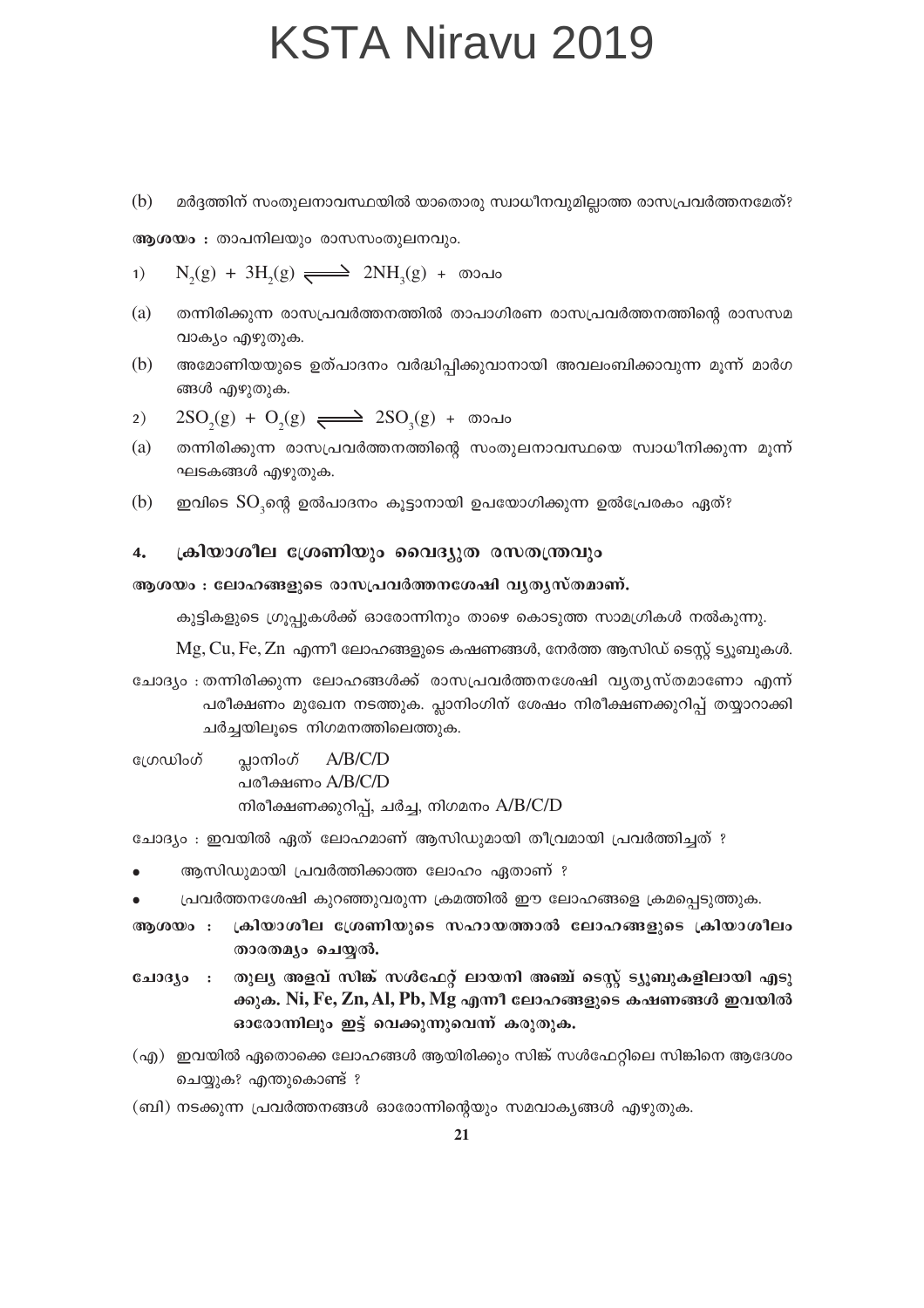#### റിഡോക്സ് പ്രവർത്തനങ്ങൾ ആശയം :

- ഒരു ടെസ്റ്റ് ട്യൂബിൽ കോപ്പർ സൾഫേറ്റ് ലായനി എടുത്തശേഷം അതിൽ ഒരു ചോദ്യം  $\overline{\phantom{a}}$ : ഇരുമ്പാണി താഴ്ത്തി വെയ്ക്കുക.
- എന്തൊക്കെയായിരിക്കും നിരീക്ഷണങ്ങൾ ?  $\alpha$
- ബി) ഇവിടെ നടന്ന മാറ്റങ്ങളുടെ കാരണം എഴുതുക.
- സി) ഇതൊരു റിഡോക്സ് പ്രവർത്തനം ആണെന്ന് പറയാനുള്ള കാരണമെന്ത്?

#### ആശയം - ഗാൽവാനിക് സെൽ

ചുവടെ കൊടുത്ത ചിത്രം പരിശോധിച്ച് ചോദ്യങ്ങൾക്കുള്ള ഉത്തരം എഴുതുക. ചോദ്യം  $\sim$  :



- ഇതിൽ ഓക്സീകരണം നടക്കുന്ന ഇലക്ട്രോഡ് ഏത് ? നിരോക്സീകരണം നടക്കുന്ന എ) ഇലക്ട്രോഡ് ഏത് ?
- ബി) താഴെ കൊടുത്തിരിക്കുന്ന രാസപ്രവർത്തനങ്ങൾ പരിശോധിച്ച് അയേൺ ഇലക്ട്രോ ഡിൽ നടക്കുന്നവയെയും സിൽവർ ഇലക്ട്രോഡിൽ നടക്കുന്നവയെയും കണ്ടെത്തുക.
- $Ag \rightarrow Ag+ + le$  $1)$
- $Fe \rightarrow Fe2+ + 2e$  $2)$
- $Fe2+ + 2e \rightarrow Fe$  $3)$
- $Ag+ + le \rightarrow Ag$  $4)$
- $1)$ ചിത്രത്തിൽ A എന്ന് അടയാളപ്പെടുത്തിയത് എന്താണ്?
- ഒരു ഗാൽവാനിക് സെല്ലിൽ ഈ സംവിധാനത്തിന്റെ ധർമ്മമെന്ത്?  $2)$
- സി) ഈ സെല്ലിലെ ആനോഡ്, കാഥോഡ് ഇവ ഏതെന്ന് എഴുതുക.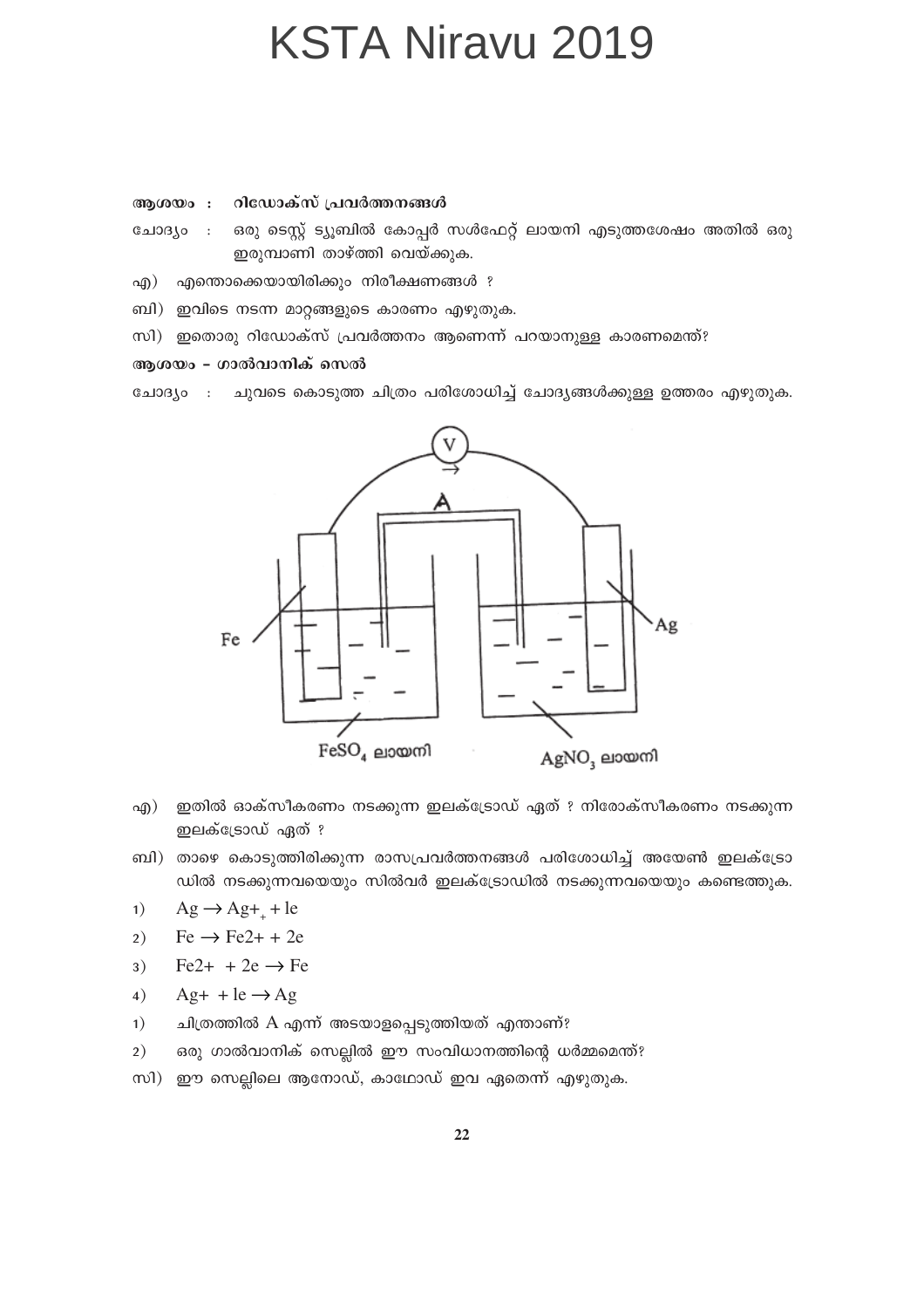- ആശയം : ക്രിയാശീല ശ്രേണിയുടെ അടിസ്ഥാനത്തിൽ ലോഹങ്ങളുടെ ക്രിയാശീലം വിശകലനം ചെയ്യൽ.
- ചോദ്യം : ചുവടെ കൊടുത്ത ചോദ്യങ്ങൾക്കുള്ള ഉത്തരങ്ങൾ ബോക്സിൽ നിന്ന് തെരെ ഞ്ഞെടുത്ത് എഴുതുക.

സിങ്ക്, മഗ്നീഷ്യം, സോഡിയം, ലെഡ്, കോപ്പർ

- ക്രിയാശീലത്തിന്റെ ആരോഹണക്രമത്തിൽ തന്നിരിക്കുന്ന ലോഹങ്ങളെ ക്രമീകരിക്കുക.  $1)$
- നിരോക്സീകരണം മാത്രം നടക്കുന്നത് ഏത് ലോഹത്തിനാണ് ?  $2)$
- ക്രിയാശീലം കൂടിയ ലോഹം ഏത് ? എ)
- ബി) കോപ്പർ സൾഫേറ്റ് ലായനിയിൽ നിന്ന് കോപ്പറിനെ ആദേശം ചെയ്യാൻ കഴിവില്ലാത്ത ലോഹം?
- സി) തണുത്ത ജലവുമായി പ്രവർത്തിക്കുന്ന ലോഹം.
- ഡി) നേർത്ത് HCl ലുമായി പ്രവർത്തിക്കാത്ത ലോഹങ്ങൾ.
- ആശയം വൈദ്യുത വിശ്ലേഷണ സെല്ലുകൾ
- ചോദ്യം ഉരുകിയ സോഡിയം ക്ലോറൈഡിന്റെ വൈദ്യുത വിശ്ലേഷണം നടത്താനുള്ള സംവിധാനം ചിത്രീകരിച്ചിരിക്കുന്നു. ചിത്രം പരിശോധിച്ച് ചോദ്യങ്ങൾക്ക് ഉത്തരം എഴുതുക.



ഉരുക്കിയ Nacl

- ആനോഡിലും, കാഥോഡിലും നടക്കുന്ന പ്രവർത്തനങ്ങളുടെ സമവാകൃങ്ങൾ എഴുതുക. എ)
- ബി) ആനോഡിലും, കാഥോഡിലും ലഭിക്കുന്ന പദാർത്ഥങ്ങൾ എന്തൊക്കെയാണ്?
- സി) ഉരുക്കിയ NaCl ന് പകരം NaClന്റെ ലായനി ഇലക്ട്രോലൈറ്റായി ഉപയോഗിച്ചാൽ ആനോ ഡിലും, കാഥോഡിലും ലഭിക്കുന്ന പദാർത്ഥങ്ങൾ എന്തൊക്കെയായിരിക്കും ?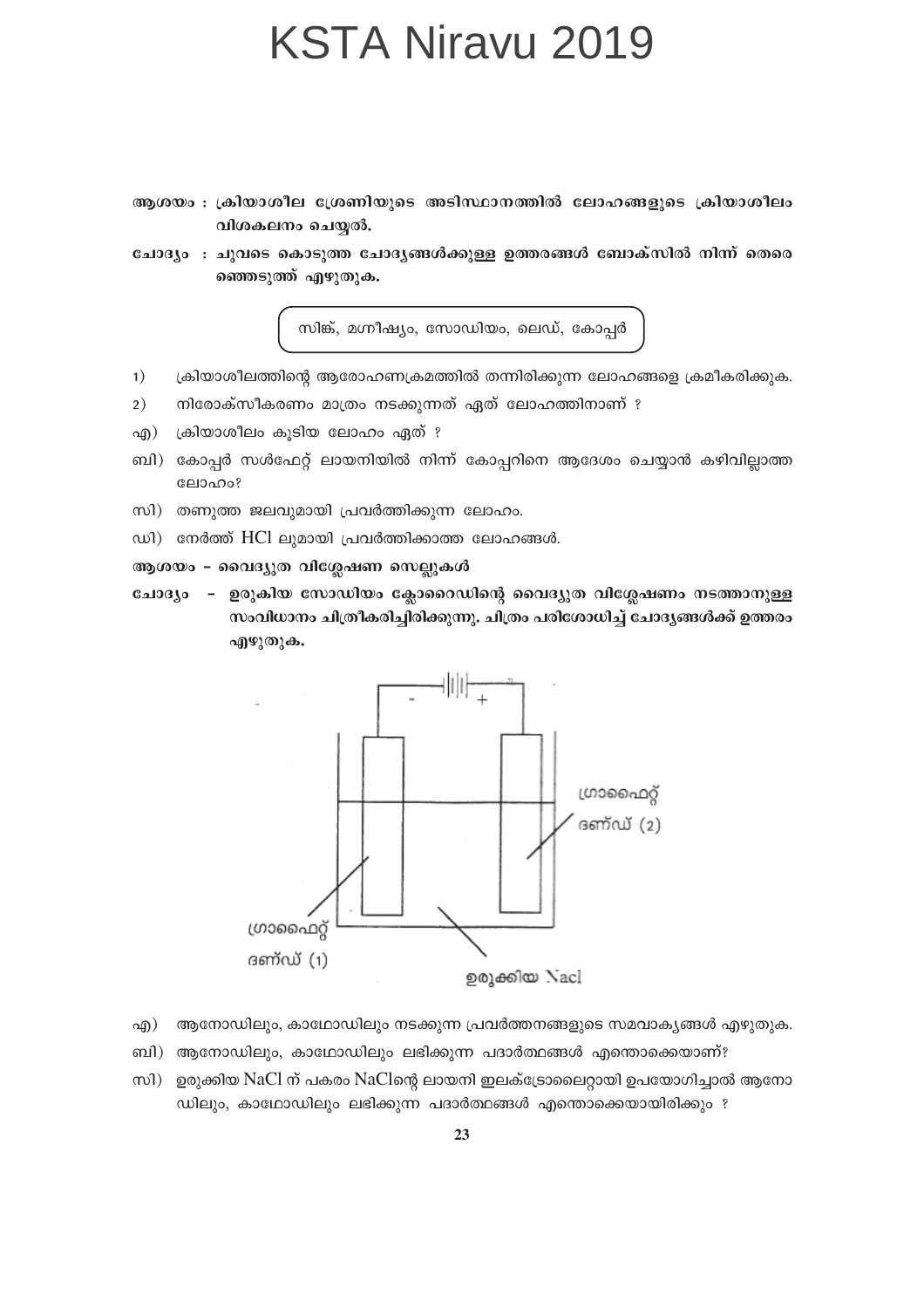അശയം - ഗാൽവാനിക് സെൽ

ചോദ്യം - തന്നിരിക്കുന്ന സാമഗ്രികളിൽനിന്ന് അനുയോജ്യമായവ തെരഞ്ഞെടുത്ത് ഒരു ഗാൽവാനിക് സെൽ ക്രമീകരിക്കാനുള്ള സംവിധാനം ചിത്രീകരിക്കുക. (മഗ്നീഷ്യം, സിങ്ക് സൾഫേറ്റ്, സിങ്ക്, അയേൺ സൾഫേറ്റ്, മഗ്നീഷ്യം സൾഫേറ്റ്, സിൽവർ സൾഫേറ്റ്, വയറുകൾ, വോൾട്ട് മീറ്റർ, ബീക്കറുകൾ, ഫിൽട്ടർ പേപ്പർ, പൊട്ടാസ്യം ക്ലോറൈഡ് ലായനി, ജലം)

 $\text{Zn} + \text{CuSO}_{4} \rightarrow \text{ZnSO}_{4} + \text{Cu}$  $1)$ 

- ഈ പ്രവർത്തനത്തിൽ ഓക്സീകരണം നടന്നത് ഏത് ലോഹത്തിനാണ് ? a)
- $CuSO<sub>4</sub>$  ലായനിയിൽ കോപ്പർ അയോണുകൾക്ക് എന്താണ് സംഭവിച്ചത്. സമവാകൃം  $b)$ എഴുതുക.
- രാസപ്രവർത്തന സമവാക്യം പൂർത്തീകരിക്കുക.  $2)$  $2Ag NO_3 + Mg \rightarrow$  +
- ഗാൽവാനിക് സെല്ലിൽ സാൾട്ട് ബ്രിഡ്ജിലൂടെ \_\_\_\_\_\_\_\_\_\_\_\_\_\_ന്റെ ഒഴുക്കും ബാഹ്യസർക്ക്യൂ  $3)$ ട്ടിലൂടെ \_\_\_\_\_\_\_\_\_\_\_\_\_\_\_ന്റെ ഒഴുക്കും നടക്കുന്നു.
- $4)$ രാസപ്രവർത്തന സമവാക്യം പൂർത്തീകരിക്കുക.

a) 
$$
2Cl^- \rightarrow Cl_2 +
$$

b) 
$$
\_\_\_\_\_ + 2e^- \rightarrow Cu
$$

c) 
$$
CuCl_2 \rightarrow Cu^{2+} +
$$

d) 
$$
2H_3O^+ + \underline{\hspace{1cm}} \rightarrow H_2 + 2H_2O
$$

e) 
$$
H_2SO_4 + 2H_2O \rightarrow
$$
  $\longrightarrow$   $+ SO_4^{2-}$ 

- അൽപം നേർപ്പിച്ച സൾഫ്യൂറിക് ആസിഡു ചേർത്ത ജലത്തെ വൈദ്യുത വിശ്ലേഷണം  $5)$ നടത്തുമ്പോൾ കാഥോഡിൽ ലഭിക്കുന്നത് എന്ത് ? ആനോഡിലോ ?
- $H_2O$  തൻമാത്രയെയും  $SO_4^2$  അയോണിനെയും താരതമ്യം ചെയ്യുമ്പോൾ ഓക്സീക  $6)$ രണ സാധ്യത കൂടുതൽ ഏതിനാണ് ?
- വൈദ്യുത വിശ്ലേഷണം ഉപയോഗപ്പെടുത്തുന്ന മൂന്ന് മേഖലകളുടെ പേരെഴുതുക.  $7)$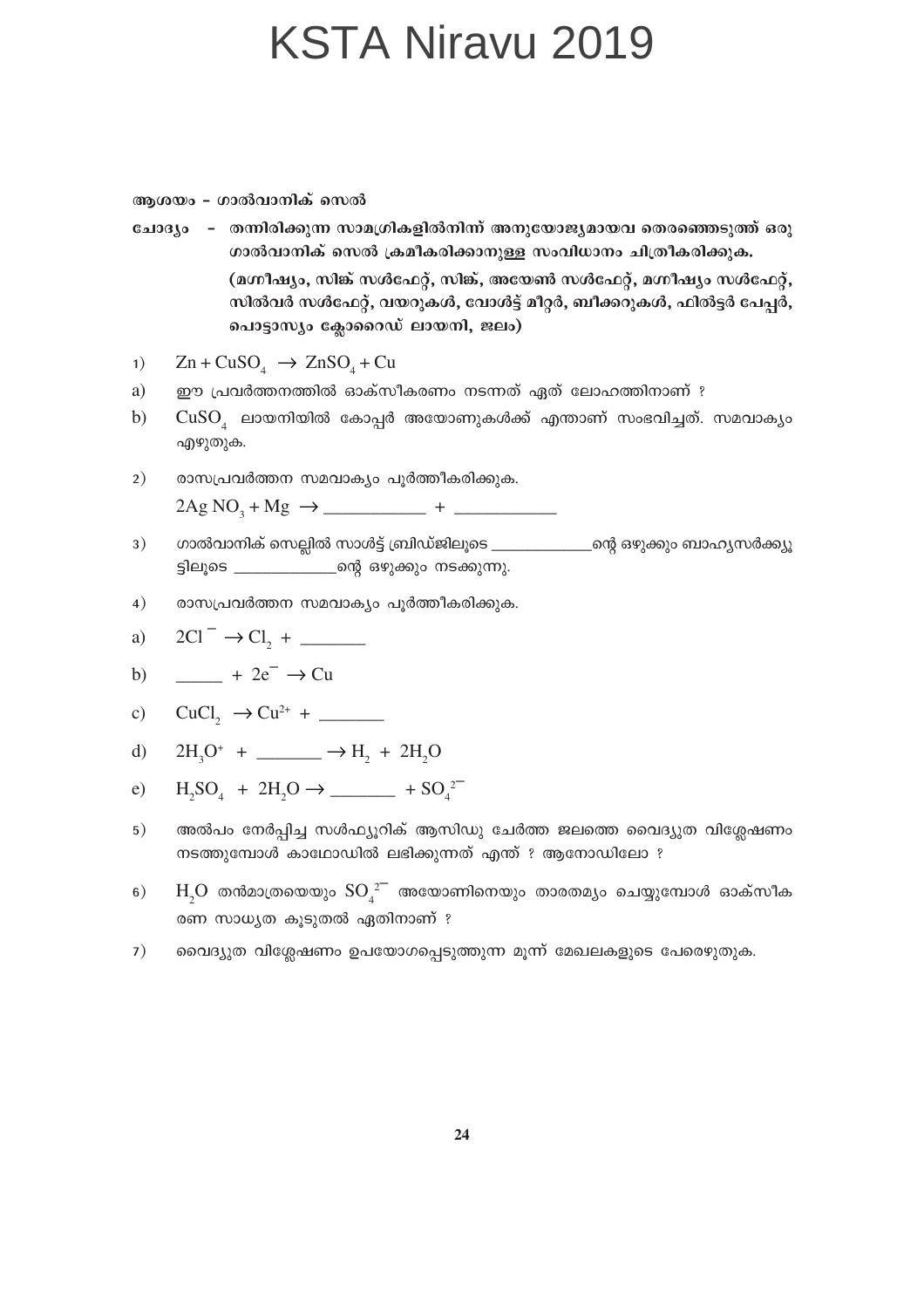തണുത്ത ജലവുമായി പ്രവർത്തനം : Na :  $1)$ നീരാവിയുമായി പ്രവർത്തനം 

 $2)$ 

നേർപ്പിച്ച ഹൈഡ്രോക്ലോറിക് ആസിഡുമായി രണ്ട് വ്യത്യസ്തലോഹങ്ങൾ പ്രവർത്തി ക്കുന്ന ചിത്രം തന്നിരിക്കുന്നു. (a) ഏത് വാതകമാണ് കുമിളകളായി പുറത്തുവരുന്നത് ?

- (a) ക്രിയാശീലം കൂടിയ ലോഹം ഏത് ടെസ്റ്റ് ട്യൂബിലാണ് ഉള്ളത്?
- $(b)$ Fe,  $Zn$  എന്നീ ലോഹങ്ങളാണ് പരീക്ഷണത്തിന് ഉപയോഗിച്ചതെങ്കിൽ  $A, B$  എന്നീ ടെസ്റ്റ് ട്യൂബുകളിൽ ഏതൊക്കെ ലോഹങ്ങൾ ആണ് എന്നെഴുതുക.
- $(c)$ ഈ സംവിധാനത്തെ ഒരു ഗാൽവാനിക് സെല്ലാക്കി മാറ്റുകയാണെങ്കിൽ ഓക്സീകരണം നടക്കുന്നത് ഏത് ടെസ്റ്റ് ട്യൂബിൽ ആയിരിക്കും ?
- $(d)$ നിരോക്സീകരണ പ്രവർത്തനത്തിന്റെ രാസസമവാക്യം എഴുതുക.
- $3)$ രാസസമവാക്യം നിരീക്ഷിക്കുക.

 $\text{Zn}^0 + \text{Cu}^{2+} \text{SO}^{2-} \rightarrow \text{Zn}^{2+} \text{SO}^{2-} + \text{Cu}^0$ 

- സിങ്ക് ലോഹത്തിന്റെ ഓക്സീകരണാവസ്ഥ എന്ത് ?  $(a)$
- $(b)$ കോപ്പർ ലോഹത്തിന്റെ ഓക്സീകരണാവസ്ഥ എന്ത് ?
- $(c)$ ഓക്സീകരണം നടക്കുന്നത് ഏത് ലോഹത്തിനാണ് ?
- $Cu^{2+}$  ന് എന്ത് മാറ്റമാണ് രാസപ്രവർത്തനത്തിൽ ഉണ്ടാവുന്നത് ?  $(d)$
- $4)$ തന്നിട്ടുള്ള ആദേശ രാസപ്രവർത്തനങ്ങളുടെ സമവാക്യം പൂർത്തിയാക്കുക.
- $2 \text{ Ag NO}_3 + \text{Cu} \rightarrow \text{Cu (NO}_3)$ , + (a)
- (b)
- $MgSO<sub>A</sub> + 2 Na \rightarrow Na<sub>2</sub>SO<sub>A</sub> +$  $(c)$
- $(d)$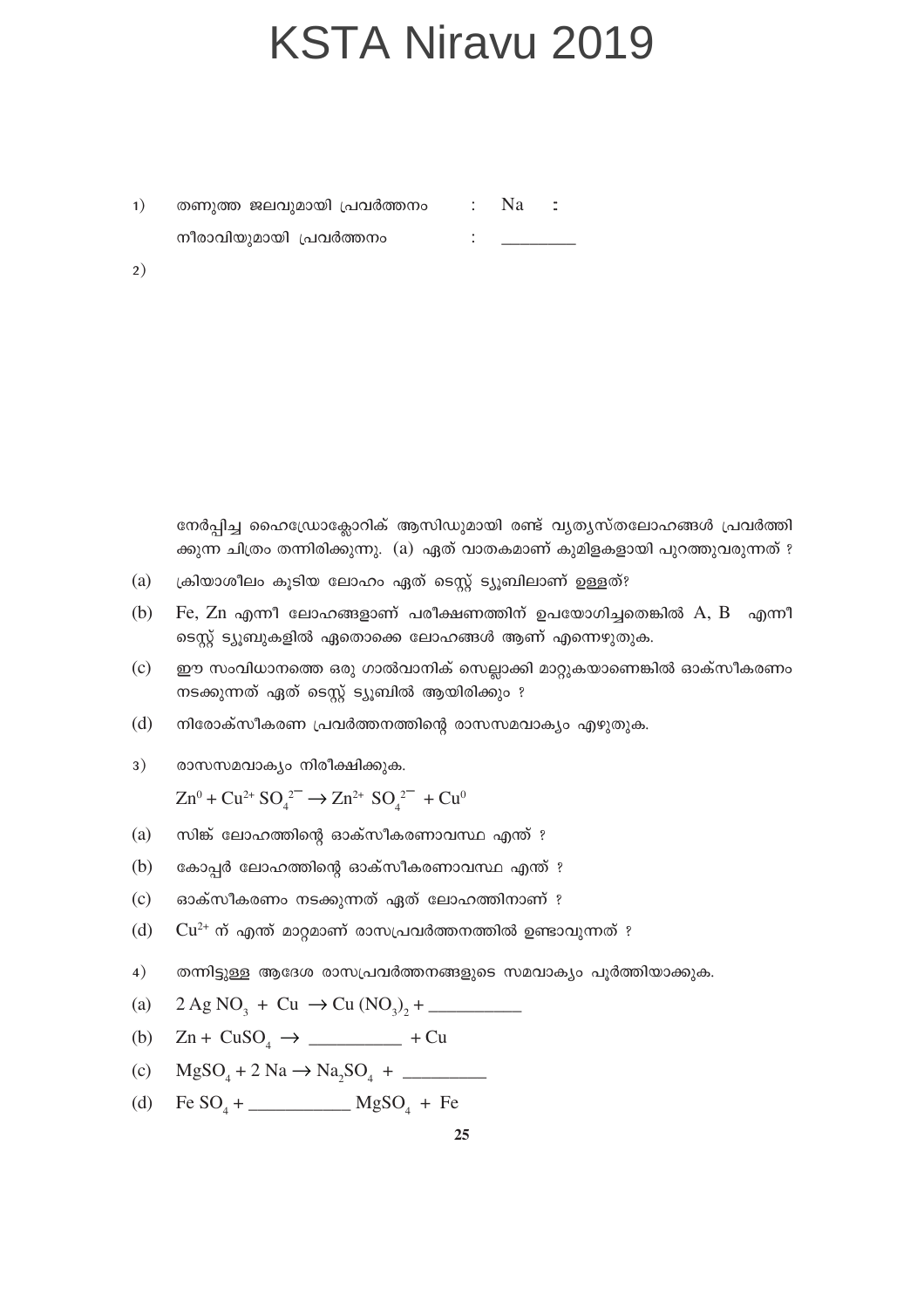#### യൂണിറ്റ് – 5

#### ലോഹനിർമ്മാണം

#### ആശയം : ലോഹങ്ങളുടെ ഭൗതിക ഗുണങ്ങൾ

ലോഹങ്ങളുടെ ചില ഉപയോഗങ്ങളും അതിന് ആധാരമായ ഭൗതിക ഗുണങ്ങളും കൊടു  $(1)$ ത്തിരിക്കുന്നു. ഇവ ചേരുംപടി ചേർത്ത് എഴുതുക.

| എ                      | வி            |
|------------------------|---------------|
| വൈദ്യുത കമ്പി          | തിളക്കം       |
| പാചക പാത്രങ്ങൾ         | കാഠിന്യം      |
| അഭരണങ്ങൾ               | സൊണോറിറ്റി    |
| കൃഷിയായുധങ്ങൾ          | താപചാലകത      |
| ബെല്ലുകളുടെ നിർമ്മാണം  | മാലിയബിലിറ്റി |
| നേരിയ കമ്പികളാക്കുന്നു | വൈദ്യുത ചാലകത |
| ഷീറ്റുകളുടെ നിർമ്മാണം  | ഡക്ടിലിറ്റി   |

#### ആശയം : ധാതുക്കളും അയിലുകളും

- അലൂമിനിയത്തിന്റെ ധാതുക്കളാണ് ബോക്സൈറ്റ്, ക്രയോലൈറ്റ്, കളിമണ്ണ് എന്നിവ.  $(2)$ എന്നാൽ ഇവയെല്ലാം അലൂമിനിയത്തിന്റെ അയിരുകളല്ല.
- $(a)$ അലൂമിനിയത്തിന്റെ അയിര് ഏതാണ് ?
- $(b)$ ഇത് അയിരായി ഉപയോഗിക്കാൻ കാരണമെന്ത് ?
- കോളത്തിന് യോജിച്ചവ b, c കോളങ്ങളിൽ നിന്ന് ചേർത്തെഴുതുക.  $(3)$  $(a)$

| (അയിര്)             | (രാസസൂത്രം)                               | (ലോഹം)    |
|---------------------|-------------------------------------------|-----------|
| ബോക്സൈറ്റ്          | Fe <sub>2</sub> O <sub>3</sub>            | കോപ്പർ    |
| ഹേമറൈറ്റ്           | CuFeS <sub>2</sub>                        | സിങ്ക്    |
| കലാമിൻ              | $\text{Al}_2\text{O}_3$ 2H <sub>2</sub> Q | അയൺ       |
| കോപ്പർ പൈറ്റൈറ്റിസ് | ZnCO <sub>3</sub>                         | അലൂമിനിയം |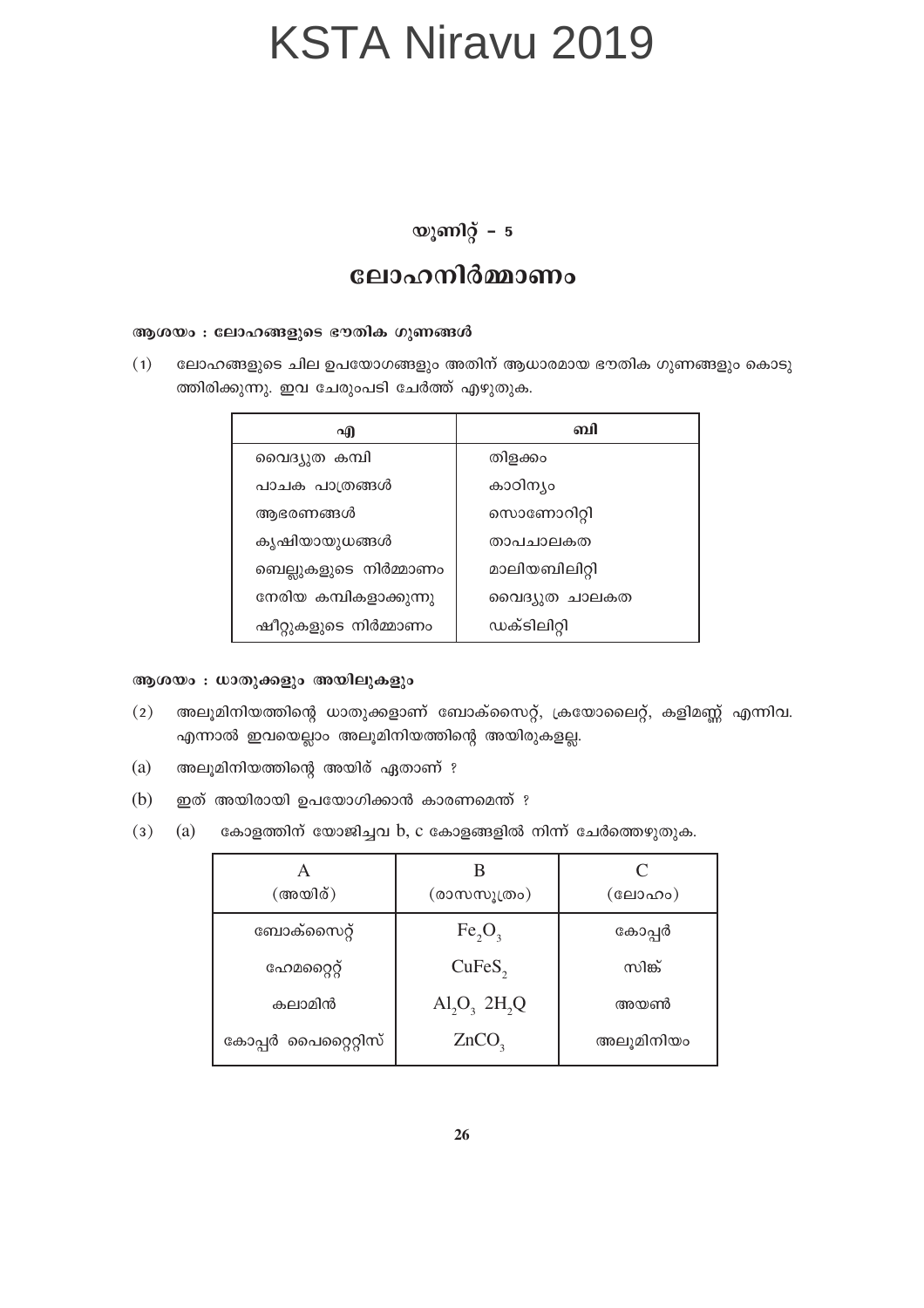#### ആശയം : അയിരുകളുടെ സാന്ദ്രണ രീതികൾ

 $(4)$ ചില അയിരുകളും സാന്ദ്രണ രീതികളും അയിരിന്റെ ചില ഗുണങ്ങളും താഴെ കൊടു ക്കുന്നു. യോജിച്ചവ ചേർത്ത് മാതൃകയിലുള്ളപോലെ പൂരിപ്പിക്കുക.

എ

வி

കോപ്പർ പൈറ്റൈറ്റിസ് മാഗ്നറ്റൈറ്റ് സ്വർണ്ണത്തിന്റെ അയിര് ബോക്സൈറ്റ്

ലീച്ചിങ്ങ് പ്ലവന പ്രക്രിയ കാന്തിക വിഭജനം ജലപ്രവാഹത്തിൽ കഴുകൻ

 $m<sup>1</sup>$ 

അപദ്രവ്യം സാന്ദ്രത കുറഞ്ഞതും അയിര് സാന്ദ്രത കൂടിയതും അപദ്രവ്യ സാന്ദ്രത കൂടിതടും അയിര് സാന്ദ്രത കുറഞ്ഞതും അയിരോ അപദ്രവ്യമോ ഏതെങ്കിലും ഒന്നിന് കാന്തിക സ്വഭാവം അയിര് ചില ലായനികളുമായി രാസപ്രവർത്തനത്തിൽ ഏർപ്പെടുന്നു.

(മാതൃക: ബോക്സൈറ്റ് – ലീച്ചിങ്ങ് – അയിര് ചില ലായനികളുമായി രാസപ്രവർത്തനത്തിൽ ഏർപ്പെടുന്നു.)

 $(5)$ താഴെ കൊടുത്ത സമവാകൃങ്ങൾ വിശകലനം ചെയ്യുക.

 $2PbS + 3O_2 \rightarrow 2p bO + SO_2$  $2ZnS + 3O_2 \rightarrow 2ZnO + 2SO_2$  $CuCO<sub>3</sub> \rightarrow CuO + CO<sub>2</sub>$  $ZNCO_3 \rightarrow ZnO + CO_2$  $2CuS + 3O_2 \rightarrow 2CuO + 2SO_2$ 

ഈ രാസപ്രവർത്തനങ്ങളെ കാൽസിനേഷൻ, റോസ്റ്റിങ്ങ് എന്നിങ്ങനെ വേർതിരിക്കുക.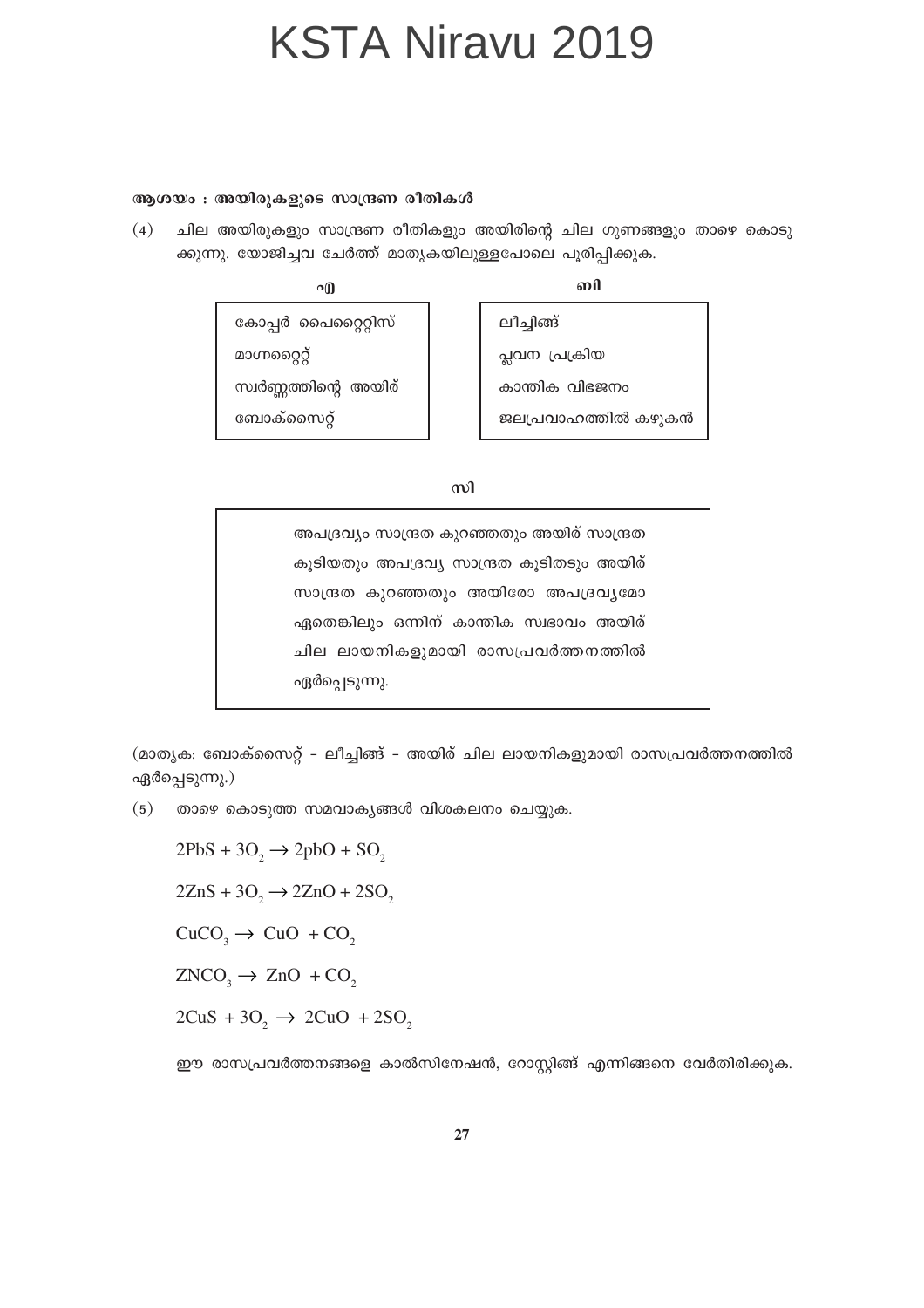#### ആശയം : ലോഹഓക്സൈഡുകളും നിരോക്സീകരണവും ലോഹശുദ്ധീകരണവും.

താഴെ തന്നിരിക്കുന്നതിൽ a കോളത്തിനു ചേർന്നവ b കോളത്തിൽ നിന്നും തെരഞ്ഞെ  $(6)$ ടുത്തെഴുതുക.

| ലോഹം       | നിരോക്സീകാരി     |
|------------|------------------|
| സിങ്ക്     | വൈദ്യുതി         |
| അയൺ        | കാർബൺ മോണോക്സൈഡ് |
| പൊട്ടാസ്യം | കാർബൺ            |

 $(2)$ 

 $(1)$ 

| ലോഹം                        | ലോഹശുദ്ധീകരണ രീതികൾ |
|-----------------------------|---------------------|
| ടിൻ, ലെഡ്                   | സ്വേദനം             |
| സിങ്ക്, കാഡ്മിയം, മെർക്കുറി | വൈദ്യുതിവിശ്ലേഷണം   |
| കോപ്പർ, വെള്ളി              | ഉരുക്കി വേർതിരിക്കൽ |
|                             |                     |

ĥ

#### ആശയം : ബ്ലാസ്റ്റ് ഫർണസ്

വ്യാവസായികമായി ഇരുമ്പു നിർമ്മിക്കാനുപയോഗിക്കുന്ന ബ്ലാസ്റ്റ് ഫർണസിലെ പ്രധാന  $(7)$ പ്രവർത്തനങ്ങൾ താഴെ കൊടുത്തിരിക്കുന്നു.

> $CaCO<sub>3</sub> \rightarrow CaO + CO<sub>2</sub>$  $C + O_3 \rightarrow CO_2 + \omega$  $CO<sub>3</sub> + C + \omega_0$ alo  $\rightarrow$  2CO  $CaO + SiO_2 \rightarrow$

- സമവാകൃങ്ങൾ പുരിപ്പിച്ച് സമീകരിക്കുക. a)
- പ്രവർത്തനങ്ങൾ ബ്ലാസ്റ്റ് ഫർണസിൽ നടക്കുന്ന ക്രമത്തിൽ മാറ്റി എഴുതുക. b)
- ഇരുമ്പിന്റെ നിർമ്മാണത്തിനുപയോഗിക്കുന്ന അയിര് ഏതാണ് ?  $\mathbf{c})$
- $\mathbf{d}$ ഏതു രീതിയിലാണ് ഇത് സാന്ദ്രീകരിക്കുന്നത്?
- $e)$ സാന്ദ്രീകരിച്ച അയിരിനെ ഏതു മാർഗ്ഗം ഉപയോഗിച്ചാണ് ഓക്സൈഡ് ആക്കി മാറ്റുന്നത്?
- $f$ ബ്ലാസ്റ്റ് ഫർണസിൽ അയിരിനോടൊപ്പം ചേർക്കുന്ന ചുണ്ണാമ്പു കല്ലിന്റെ ധർമ്മം എന്ത് ?
- ഇതിൽ ഉപയോഗിക്കുന്ന നിരോക്സീകാരി ഏത്?  $\mathbf{g}$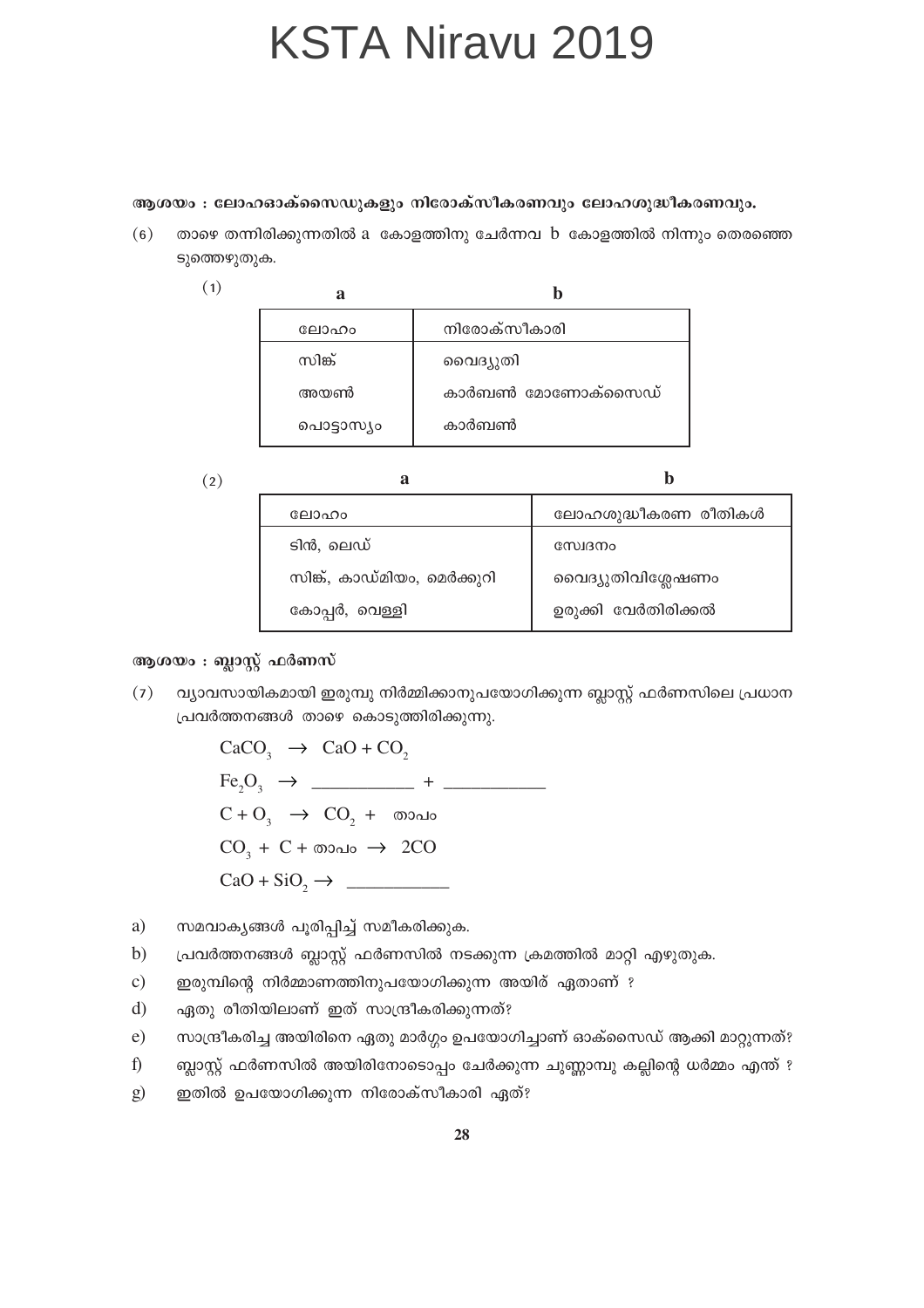- $h$ ബ്ലാസ്റ്റ് ഫർണസിലെ ഗാങ്, ഫ്ളക്സ്, സ്ലാഗ് ഇവ ഓരോന്നും എന്താണെന്നെഴുതുക.
- 
- $\ddot{1}$ ബ്ലാസ്റ്റ് ഫർണസിൽ നിന്നും പുറത്തുവരുന്ന ഇരുമ്പ് ഏതു പേരിൽ അറിയപ്പെടുന്നു ?
- ആശയം : കാസ്റ്റ് അയൺ, റോട്ട് അയൺ ഇവ തമ്മിൽ ഗുണങ്ങളിലുള്ള വൃത്യാസം വിവിധ തരം അലോയ് സ്റ്റീലുകൾ
- കാസ്റ്റ് അയൺ, റോട്ട് അയൺ ഇവ എന്താണെന്ന് വിശദമാക്കുക. a) 8.
	- $b)$ ഇവയിൽ ഏത് അയണാണ് മോൾഡുകളിൽ ഒഴിച്ച് വിവിധ രൂപങ്ങൾ നിർമ്മി ക്കാൻ ഉപയോഗിക്കുന്നത് ? കാരണമെന്ത് ?
	- കാസ്റ്റ് അയൺ വളച്ച് വിവിധ രൂപങ്ങൾ നിർമ്മിക്കാൻ സാധ്യമല്ല. കാരണമെഴുതുക.  $\mathbf{c})$
- 9. താഴെ കൊടുത്തിരിക്കുന്ന ആശയങ്ങൾ മാതൃകയിലേതുപോലെ ചേർത്തെഴുതുക.

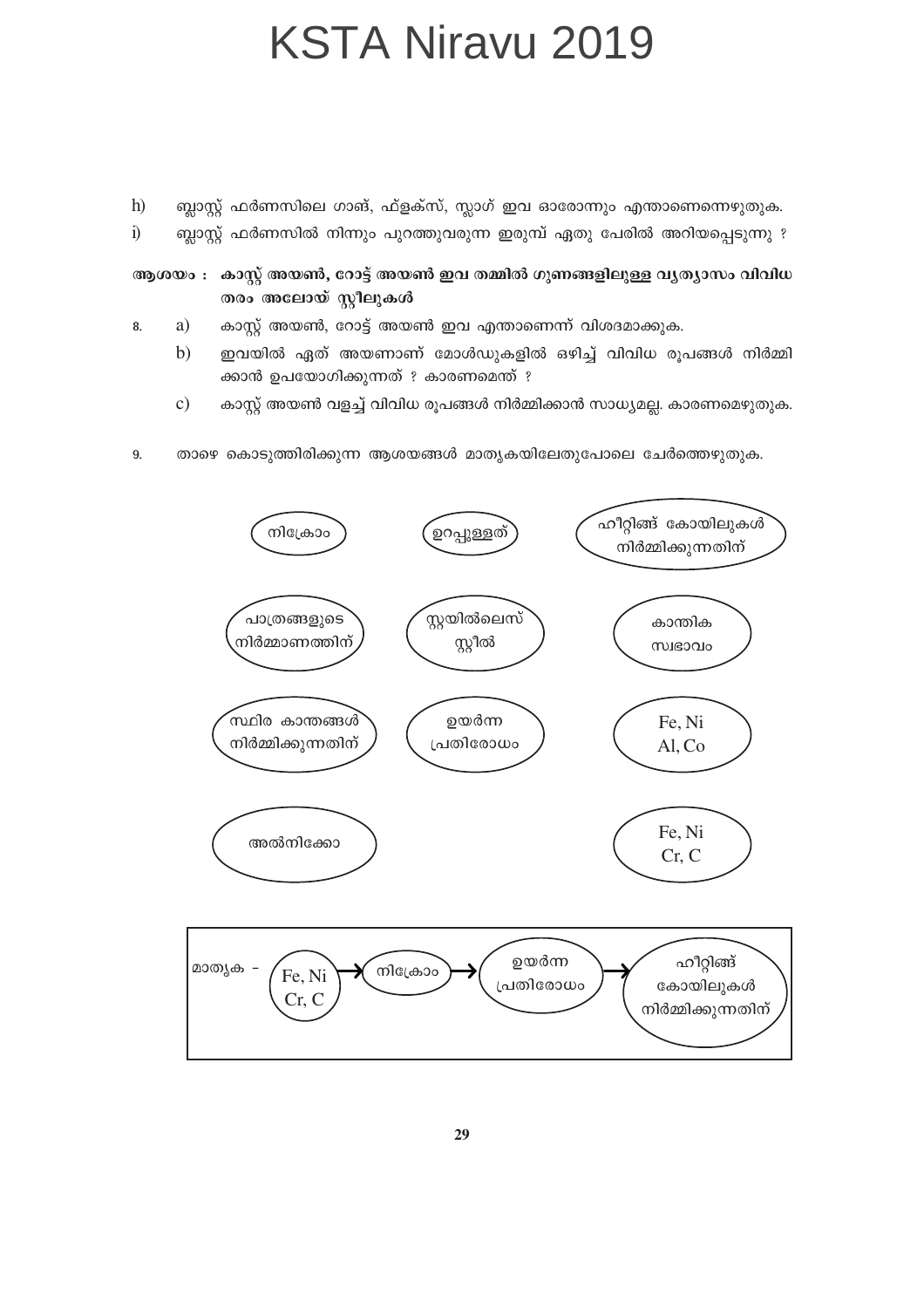#### ആശയം : അലുമിനിയത്തിന്റെ നിർമ്മാണം

 $10.$ ബോക്സൈറ്റിനെ സാന്ദ്രണം ചെയ്യുന്ന ഫ്ളോചാർട്ട് നൽകിയിരിക്കുന്നു. അനുയോജ്യമായ രീതിയിൽ പൂരിപ്പിക്കുക.



- ബോക്സൈറ്റിന്റെ സാന്ദ്രണരീതിയുടെ പേരെന്ത്?  $\overline{1}$ .
- ബോക്സൈറ്റിലെ പ്രധാന അപദ്രവ്യം ഏത് ?  $\overline{2}$ .
- അലൂമിനയെ വൈദ്യുത വിശ്ലേഷണം നടത്തി അലൂമിനിയം വേർതിരിക്കുന്ന പ്രക്രിയ  $11.$ യുടെ ചിത്രമാണ് താഴെ കൊടുത്തിരിക്കുന്നത്.



- അലൂമിനിയം നിർമ്മിക്കുന്ന പ്രക്രിയ ഏതു പേരിലറിയപ്പെടുന്നു ? എ $)$
- ഈ സെല്ലിലെ ആനോഡ്, കാഥോഡ് ഇവ ഏവ ? ബി)
- സി $)$ വൈദ്യുതി വിശ്ലേഷണത്തിന് അലൂമിനയയിലേക്ക് ഉരുകിയ ക്രയോറെലറ്റ് ചേർക്കുന്ന തെന്തിന്?
- ഡി) ആനോഡ്, കാഥോഡ് ഇവയിൽ നടക്കുന്ന രാസപ്രവർത്തനങ്ങൾ എഴുതുക.
- ഈ സെല്ലിലെ കാർബൺ ബ്ലോക്കുകൾ ഇടക്കിയെ മാറ്റേണ്ടിവരുന്നു. കാരണമെന്ത്?  $\mathbf{D}$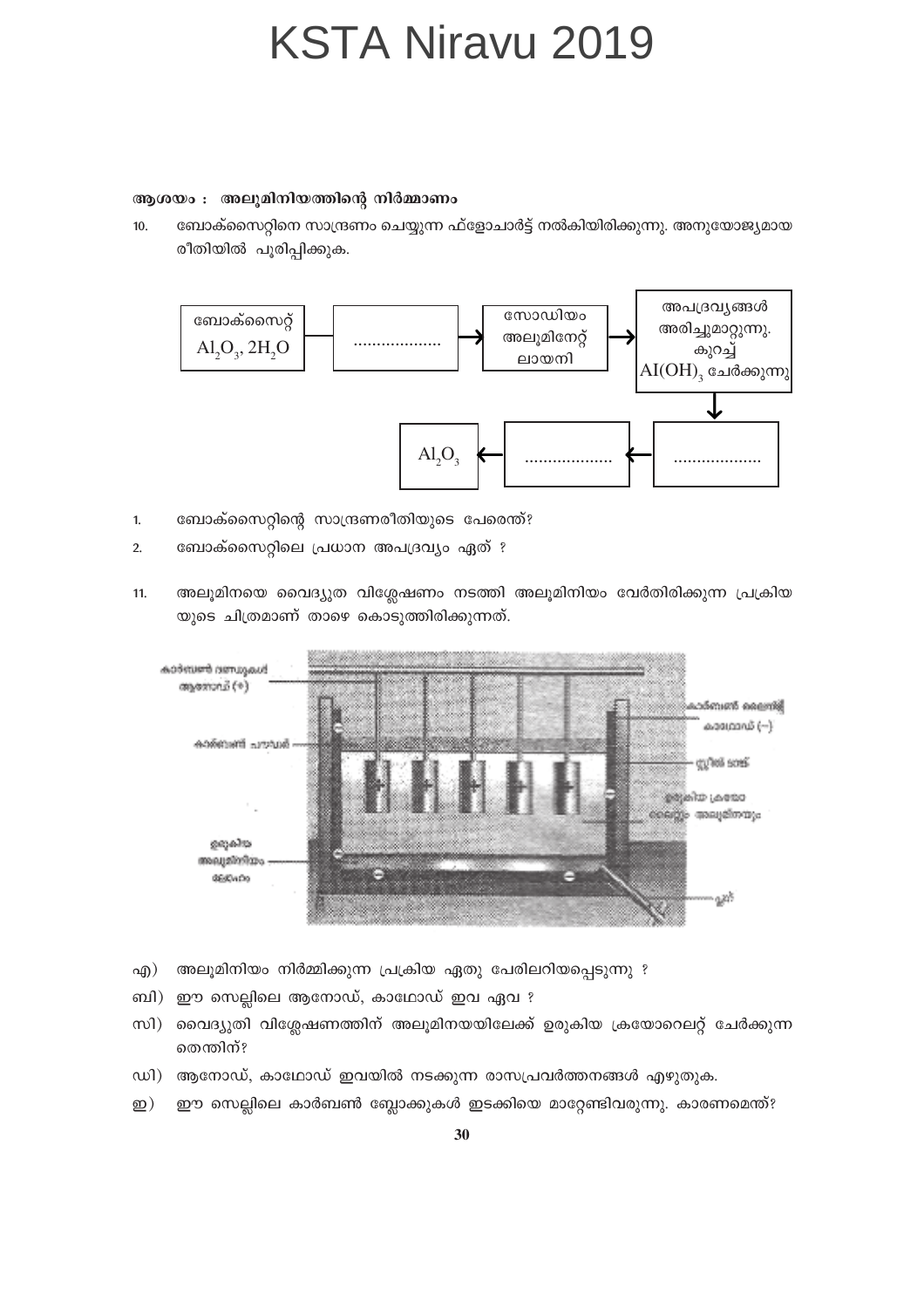#### ആശയം : കോപ്പറിന്റെ ശുദ്ധീകരണം

 $12.$ വൈദ്യുതി വിശ്ലേഷണ രീതി ഉപയോഗിച്ചാണ് കോപ്പർ ശുദ്ധീകരിക്കുന്നത്. അതിനായി ഉപയോഗിക്കുന്ന സെല്ലിന്റെ ചിത്രം നൽകിയിരിക്കുന്നു.



- ഈ സെല്ലിലെ കാഥോഡ്, ആനോഡ്, ഇലക്ട്രോലൈറ്റ് ഇവ ഏവ? എ)
- ബി) കാഥോഡിലും ആനോഡിലും നടക്കുന്ന പ്രവർത്തനങ്ങൾ എഴുതുക.
- സി) ആനോഡ് മഡ് എന്താണെന്ന് വിശദമാക്കുക.
- ഡി) കോപ്പറിന്റെ ശുദ്ധീകരണം ഒരു ലാഭകരമായ പ്രക്രിയയാണ് എന്നുപറയാൻ എന്താണ് കാരണം?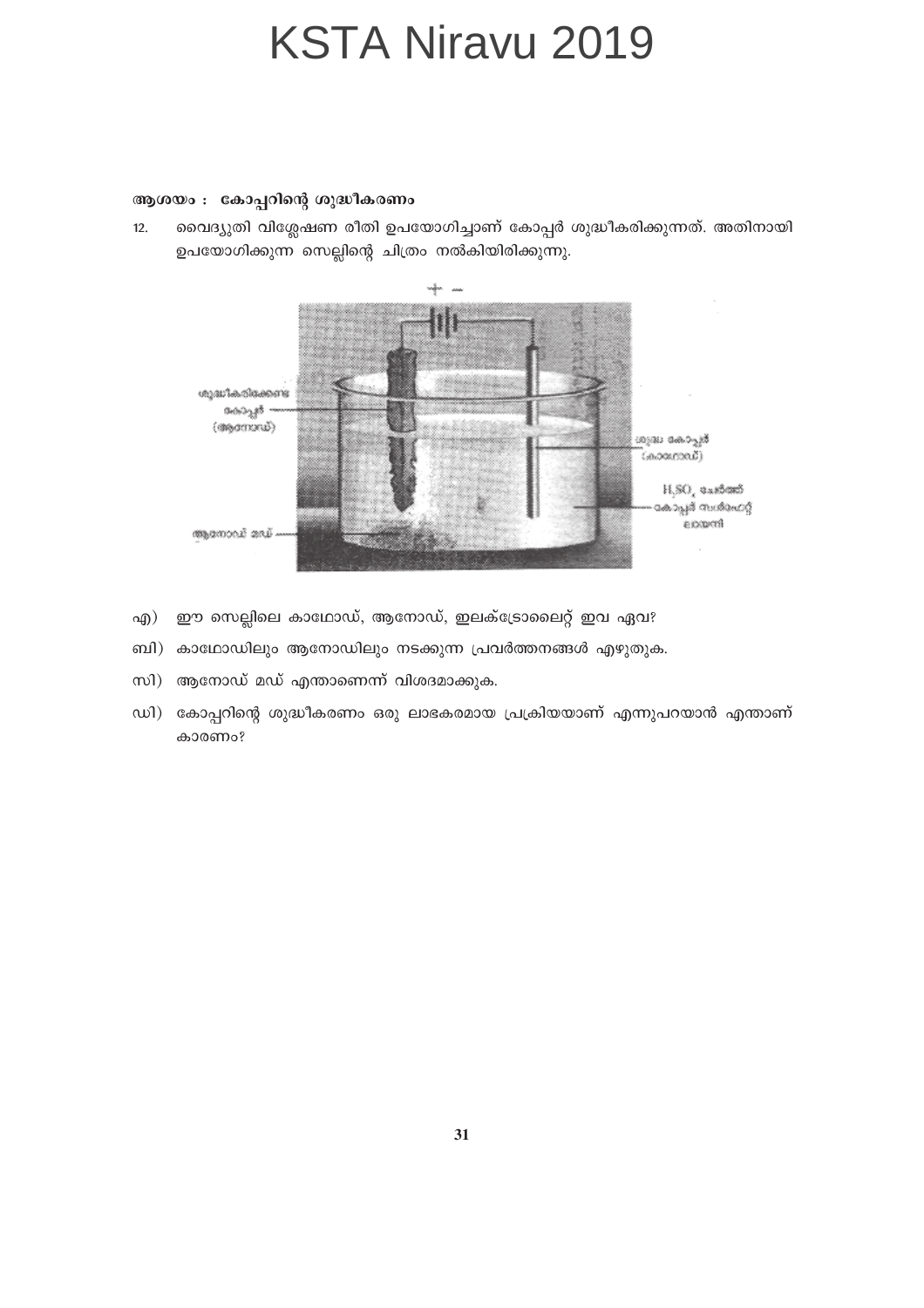#### യൂണിറ്റ് –  $6$

#### ഓർഗാനിക് സംയുക്തങ്ങളുടെ നാമകരണം

#### ആശയം : ഹൈഡ്രോകാർബണുകളുടെ നാമകരണം

 $(1)$ ഏതാനും ഹൈഡ്രോകാർബണുകളുടെ തന്മാത്രാ വാകൃവും നാമവും നൽകിയിരിക്കുന്നു. ഇവ പരിശോധിച്ച് താഴെ കൊടുത്തിരിക്കുന്ന ചോദ്യങ്ങൾക്ക് ഉത്തരമെഴുതുക.

| $C_2H_6$  | $C_3H_4$    | $C_4H_6$  |
|-----------|-------------|-----------|
| ഏതെയ്ൻ    | പൊപ്പൈൻ     | ബ്യൂട്ടൈൻ |
| $C_3H_6$  | $C_2H_4$    | $C_3H_8$  |
| പ്രൊപ്പീൻ | എഥീൻ        | പൊപ്പൈൻ   |
| $C_2H_2$  | $C_4H_{10}$ | $C_4H_8$  |
| എതൈൻ      | ബ്യൂട്ടെയ്ൻ | ബ്യൂട്ടീൻ |

 $(a)$ പേരിന്റെ തുടക്കം ഒരേപോലെയുള്ളവ തെരഞ്ഞെടുത്ത് അവയുടെ ഘടനാവാക്യം എഴുതി പട്ടിക പൂർത്തിയാക്കുക.

| ആൽക്കെയിൻ          |                               | ആൽക്കെയിൻ            |                              | ആൽക്കെയിൻ           |                 |
|--------------------|-------------------------------|----------------------|------------------------------|---------------------|-----------------|
| തന്മാത്രാ<br>വാകൃം | ഘടനാവാക്യം                    | തന്മാത്രാ <br>വാക്യം | ഘടനാവാക്യം                   | തന്മാത്രാ<br>വാക്യം | ഘടനാവാക്യം      |
| $C_2H_6$           | H H<br>$H - C - C - H$<br>H H | $C_2H_4$             | $H$ $H$<br>$C = C$<br>H<br>Н | $C_2H_4$            | $H - C = C - H$ |
|                    |                               |                      |                              |                     |                 |
|                    |                               |                      |                              |                     |                 |

- (a) ഓരോ ഗ്രൂപ്പിന്റെയും പേരിൽ പിൻ പ്രത്യേയം വ്യത്യാസപ്പെടുവാനുള്ള കാരണം എഴുതുക.
- ഓരോ ഹൈഡ്രോകാർബണിന്റെ തന്മാത്രാവാക്യം  $\mathrm{C_{_5}H_{_{12}}}$  ആണ് ? ഇതിന്റെ ഘനവാക്യം (b) എഴുതുക.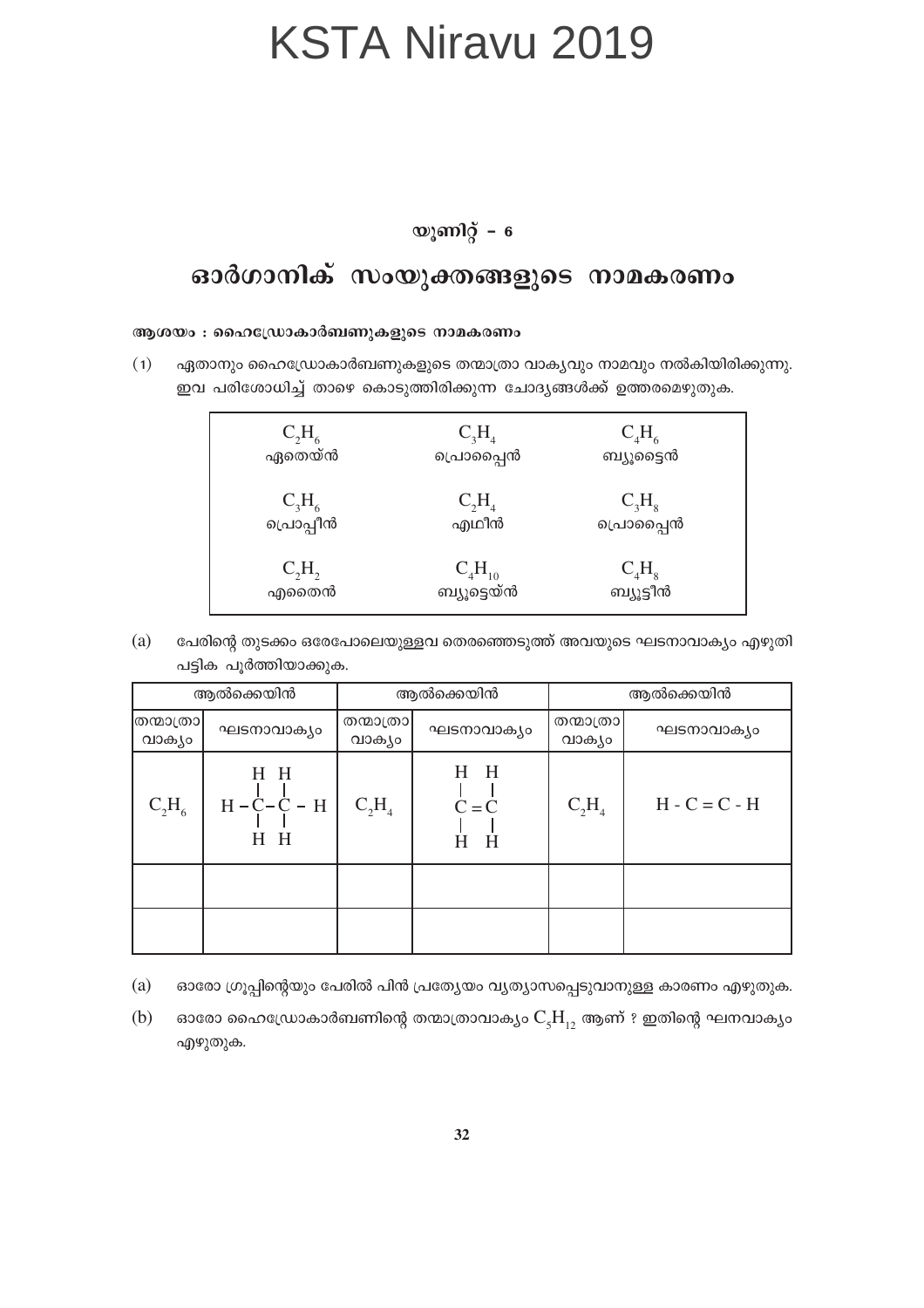- ഒരു ഓർഗാനിക് സംയുക്തത്തിനെക്കുറിച്ചുള്ള ചില സൂചനകൾ ചുവടെ നൽകിയിരി  $(2)$ ക്കുന്നു.
	- ഇത് ഒരു ഹൈഡ്രോകാർബണാണ്.  $\bullet$
	- ഇതിൽ 8 കാർബൺ ആറ്റങ്ങൾ ഉണ്ട് ?
	- ഇതിൽ ഏകബന്ധനം മാത്രമാണുള്ളത് ?

സംയുക്തത്തിന്റെ തന്മാത്രാവാക്യം, ഘടനാവാക്യം എന്നിവ എഴുതുക.

#### ആശയം : ഒരു ശാഖ മാത്രമുള്ള ഹൈഡ്രോകാർബണുകളുടെ നാമകരണം

താഴെ കൊടുത്തിരിക്കുന്ന കാർബൺ ചെയിനിൽ ഹൈഡ്രജൻ ആറ്റങ്ങൾ ചേർത്ത്  $\mathbf{A}$ ഹൈഡ്രോകാർബണിന്റെ ഘടനാവാക്യം പൂർത്തീകരിക്കുക.

| കാർബൺ ചെയിൻ                | ഘടനാവാക്യം |
|----------------------------|------------|
| 1. $C - C - C - C - C - C$ |            |
| 2. $C - C - C - C - C$     |            |
| 3. $C - C - C - C - C$     |            |

ഓരോ ഘടനാവാകൃവും പരിശോധിച്ച് അതിന്റെ തന്മാത്രാവാകൃവു<mark>ം IU</mark>PAC നാമവും എഴുതുക.

3. താഴെ നൽകിയിരിക്കുന്ന പട്ടിക പൂർത്തിയാക്കുക.

ഏറ്റവും നീളം കൂടിയ ചെയിനിനെ പ്രധാന ചെയിനായി പരിഗണിച്ച് അതിലെ സൂചന : കാർബൺ ആറ്റങ്ങൾക്ക് നമ്പർ നൽകി ശാഖകളുടെ സ്ഥാനം കണ്ടെത്തി  $IUPAC$ നാമം എഴുതുക. ശാഖയ്ക്ക് ഏറ്റവും ചെറിയ സംഖ്യ ലഭിക്കത്തക്കവിധം നമ്പർ ചെയ്യാൻ സാധിക്കണം.

| സംയുക്തം                                                                                                 | നീളം കൂടിയ ചെയി <br>നിലെ കാർബൺ<br>ആറ്റങ്ങളുടെ എണ്ണം | ശാഖകളുടെ <br>സ്ഥാനം | ശാഖയുടെ<br>സ്ഥാനം | <b>IUPAC</b><br>നാമം |
|----------------------------------------------------------------------------------------------------------|-----------------------------------------------------|---------------------|-------------------|----------------------|
| $ CH_3$ - CH - CH <sub>2</sub> - CH <sub>2</sub> - CH <sub>3</sub><br>CH <sub>2</sub>                    |                                                     | മീഥൈൽ               | 2                 | 2-മീഥൈൽ<br>പെന്റെയ്ൻ |
| CH <sub>3</sub><br>$CH3$ - $CH2$ - $CH$ - $CH3$                                                          |                                                     |                     |                   |                      |
| $ CH_3$ - CH <sub>2</sub> - CH - CH <sub>2</sub> - CH <sub>3</sub><br>CH <sub>2</sub><br>CH <sub>3</sub> |                                                     | ഈഥെൽ                |                   |                      |
| $CH3$ - CH - CH <sub>2</sub> - CH <sub>3</sub><br>CН,<br>СH,                                             |                                                     |                     |                   |                      |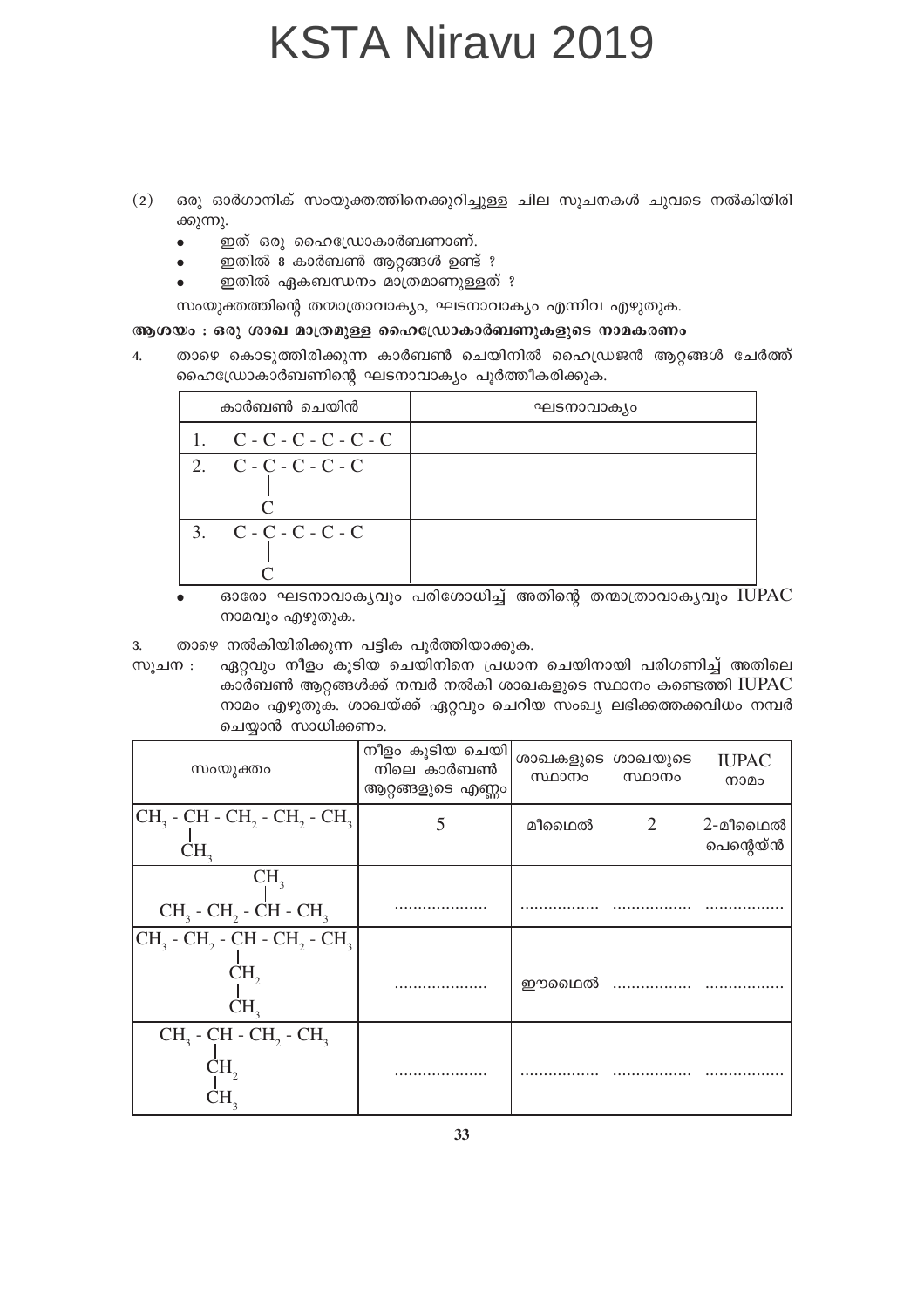ആശയം : ഒന്നിലധികം ശാഖകൾ അടങ്ങിയ ഹൈഡ്രോകാർബണുകളുടെ നാമകരണം.

- $\overline{2}$ 3  $\mathbf{1}$  $\overline{4}$ 5  $CH<sub>3</sub>$  -  $CH<sub>2</sub>$  -  $CH$  -  $CH$  -  $CH<sub>3</sub>$ 1.  $CH<sub>3</sub>$   $CH<sub>3</sub>$ 5  $\mathfrak{Z}$ 2  $\overline{4}$  $\mathbf{1}$ CH<sub>3</sub> - CH<sub>2</sub> - CH - CH<sub>2</sub>  $1.$  $CH<sub>2</sub>$   $CH<sub>2</sub>$
- ഒരേ ശാഖ തന്നെ ഒന്നിലധികം തവണ വന്നാൽ ശാഖകളുടെ എണ്ണം സൂചിപ്പിക്കാൻ 5. ഡൈ, ട്രൈ തുടങ്ങിയ പ്രത്യയങ്ങൾ ശാഖയുടെ പേരിന് മുമ്പിൽ ചേർത്ത് IUPAC നിയമം എഴുതുക.

ബോക്സിൽ കൊടുത്തിരിക്കുന്ന ഹൈഡ്രോകാർബണിന് പ്രധാന ചെയിനിന് രണ്ടു രീതിയിൽ നമ്പർ നൽകിയിരിക്കുന്നു.

ഇടത്തുനിന്ന് വലത്തേയ്ക്ക് നമ്പർ നൽകുമ്പോൾ ശാഖകളുടെ അഥവാ മീതൈൽ റാഡി ക്കളുടെ സ്ഥാന സംഖ്യകൾ 3, 4 എന്നും ഇടത്തുനിന്ന് വലത്തേക്ക് നമ്പർ നൽകുമ്പോൾ ശാഖകളുടെ സ്ഥാനസംഖ്യകൾ 2, 3 എന്നും ലഭിക്കുന്നു. അതായത് ആദ്യ ശാഖയ്ക്ക് 2, 3 എന്ന സ്ഥാനസംഖ്യകൾ ലഭിക്കുന്നു. അവയിൽ ചെറിയ സംഖ്യ 2 ആണ്, സ്ഥാനസം ഖ്യയായി സ്വീകരിക്കേണ്ടതാണ്. അതിനാൽ വലത്തുനിന്ന് ഇടത്തേയ്ക്ക് നമ്പർ ചെയ്തി രിക്കുന്ന രീതിയാണ്. ഇവിടെ തെരഞ്ഞെടുക്കേണ്ടത്. അതിനാൽ മുകളിൽ നൽകിയിരി ക്കുന്ന സംയുക്തത്തിന്റെ യഥാർത്ഥ IUPAC നിയമം എന്തായിരിക്കും ?

താഴെ കൊടുത്തിരിക്കുന്ന ഹൈഡ്രോകാർബണിന്റെ ഘടനാവാക്യം പരിശോധിച്ച് പട്ടിക 6. പൂർത്തിയാക്കുക.  $\sim$   $\sim$  $\overline{C}$ 

| ശാഖകളുടെ സ്ഥാനസംഖ്യകൾ                                                                             |  |
|---------------------------------------------------------------------------------------------------|--|
| ശാഖകളായി പരിഗണിച്ച ആൽക്കൈൻ റാഡിക്ക<br>ലുകളുടെ എണ്ണത്തെ സൂചിപ്പിക്കുന്ന മുൻ പ്രത്യേ<br>യവും പേരും. |  |
| ഏറ്റവും നീളം കൂടിയ ചെയിനിലെ കാർബൺ ആറ്റ<br>ങ്ങളുടെ എണ്ണം സൂചിപ്പിക്കുന്ന പദമൂലം.                   |  |
| കാർബൺ ആറ്റങ്ങൾക്കിടയിലെ ബന്ധനത്തെ<br>സൂചിപ്പിക്കുന്ന പിൻ പ്രത്യേയം.                               |  |
| സംയുക്തത്തിന്റെ IUPAC നാമം                                                                        |  |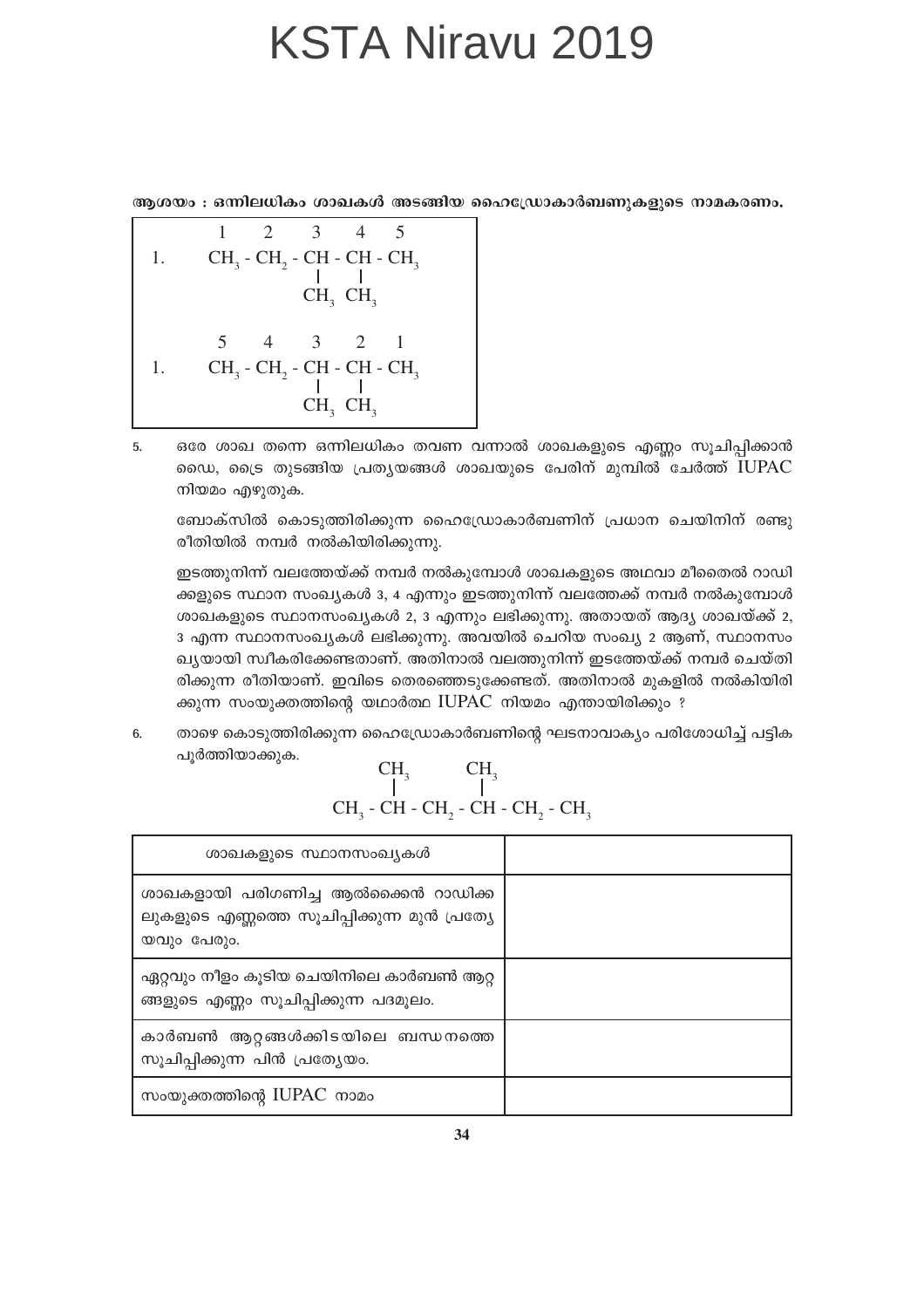താഴെ കൊടുത്തിരിക്കുന്ന ഘടനാവാക്യം പരിശോധിച്ച് അവയുടെ IUPAC നാമം  $\overline{7}$ . എഴുതുക.

(a)

\n
$$
CH_{3}^{-1}
$$
\n(b)

\n
$$
CH_{3} - CH - CH_{2} - CH - CH_{3}
$$
\n(c)

\n
$$
CH_{3}^{-1}
$$
\n(d)

\n
$$
CH_{3} - CH - CH - CH_{2} - CH_{3}
$$
\n(e)

\n
$$
CH_{3} - CH - CH_{2} - CH_{2} - CH_{3}
$$
\n(f)

\n
$$
CH_{3} - CH - CH_{2} - CH_{2} - CH_{3}
$$
\n(g)

\n
$$
CH_{3} - CH - CH_{2} - CH_{2} - CH_{3}
$$
\n(h)

\n
$$
CH_{3}
$$

രണ്ടിലധികം ശാഖകൾ വരുമ്പോൾ 8.

മുകളിൽ നൽകിയിരിക്കുന്ന സംയുക്തത്തിന് (ഹൈഡ്രോ കാർബണിന്) 3, മീതൈൻ റാഡി ക്കലുകൾ ഉണ്ട്.

ഇടത്തുനിന്ന് വലത്തോട്ടേയ്ക്ക് നമ്പർ ചെയ്യുമ്പോൾ ശാഖകൾക്ക് 2, 4, 5 എന്ന സ്ഥാന സംഖ്യ കൾ ലഭിക്കുന്നു.

വലത്തുനിന്ന് ഇടത്തോട്ട് നമ്പർ ചെയ്യുമ്പോൾ 2, 3, 4 എന്നീ സ്ഥാന സംഖ്യകൾ ലഭിക്കുന്നു. രണ്ടുരീതിയിൽ നമ്പർ ചെയ്യുമ്പോഴും ആദ്യശാഖയുടെ സ്ഥാനസംഖ്യ 2 ആണ്. അതിനാൽ ഇവിടെ ആദ്യ ശാഖക്ക് പകരം രണ്ടാമത്തെ ശാഖയുടെ സ്ഥാനസംഖ്യ പരിഗണിക്കുമ്പോൾ അത് 4, 3 എന്നിങ്ങനെയാണ്. ഇതിലെ ചെറിയ സംഖ്യ 3 ആണ് സ്ഥീകരിക്കേണ്ടത്. അതായത്

ശാഖകളുടെ സ്ഥാനസംഖ്യ 2, 3, 5 ആണ്. (വലത്തുനിന്ന് ഇടത്തേക്ക്) അതുകൊണ്ട്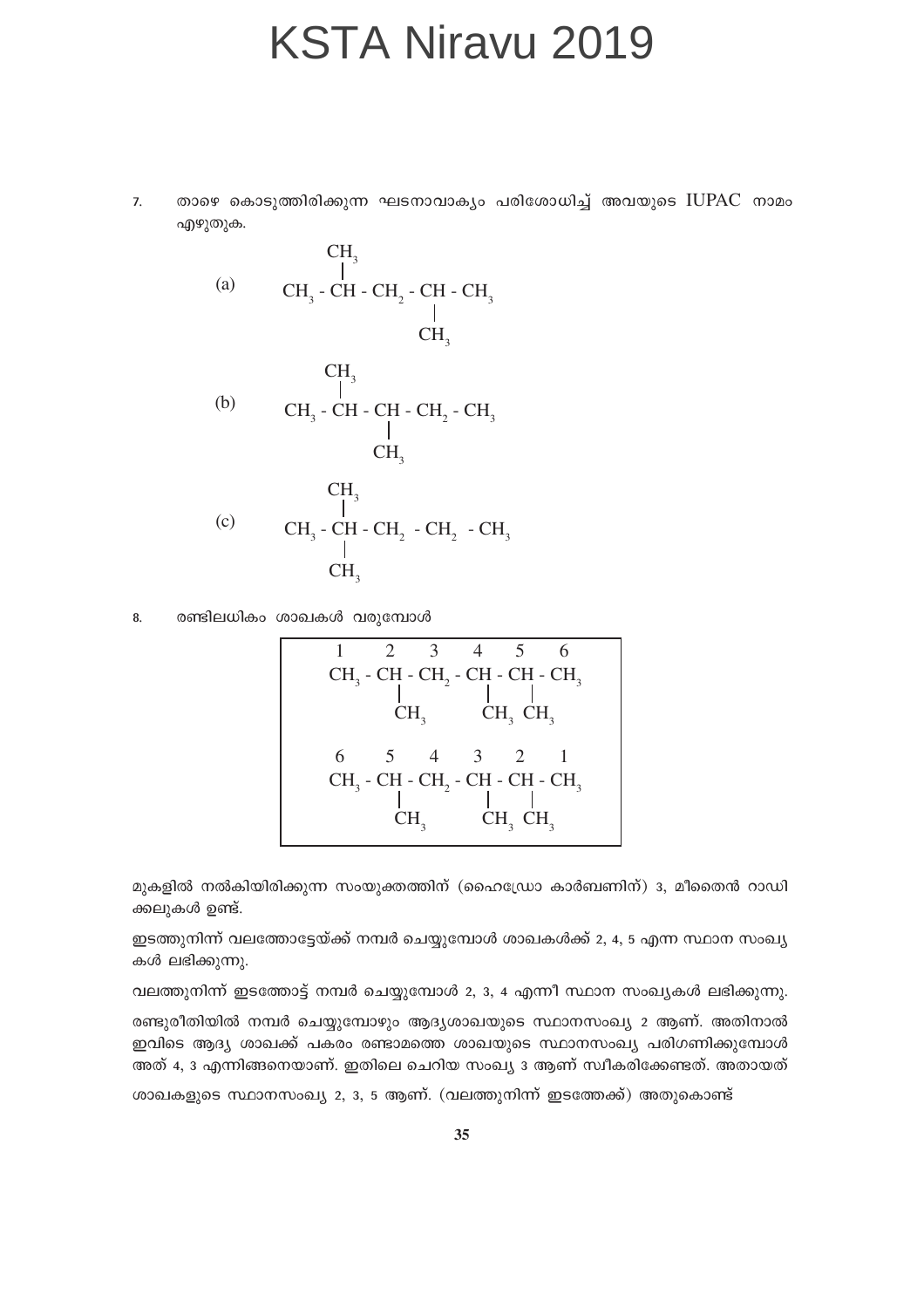മുകളിൽ കൊടുത്തിരിക്കുന്ന സംയുക്തത്തിന്റെ യഥാർത്ഥ IUPAC നാമം എഴുതുക.

ആശയം : വൃതൃസ്ത ആൽക്കൈൻ റാഡിക്കലുകൾ ശാഖകളായി വരുന്ന ഹൈഡ്രോ കാർബണുകളുടെ നാമകരണം.

\n- $$
CH_3 - CH_2 - CH - CH - CH_2 - CH_2 - CH_3
$$
\n- $CH_3 \cdot CH_3 - CH_3$
\n- $CH_3 - CH_2 - CH - CH - CH_2 - CH_3$
\n- $CH_2 - CH_2 - CH_2 - CH_2 - CH_3$
\n

മുകളിൽ കൊടുത്തിരിക്കുന്ന ഹൈഡ്രോകാർബണുകളുടെ IUPAC നാമകങ്ങൾ എഴുതുക.

സൂചന : വ്യത്യസ്ത ആൽക്കൈൻ റാഡിക്കലുകൾ ശാഖകളായി വന്നാൽ പേരുനൽകുമ്പോൾ ശാഖകളുടെ പേരുകൾ അക്ഷരമാലാക്രമത്തിൽ എഴുതണം.

|                                                                         | സംയുക്തം - 2                         | സംയുക്തം – 2 |
|-------------------------------------------------------------------------|--------------------------------------|--------------|
| ശാഖകളുടെ സ്ഥാനസംഖ്യകൾ                                                   | 3, 4                                 |              |
| അക്ഷരമാലാക്രമത്തിൽ ശാഖകളായി<br>പരിഗണിച്ച ആൽക്കൈൻ റാഡിക്കലുകളുടെ<br>പേര് | ഈതൈൽ<br>മീതൈൻ                        |              |
| ഏറ്റവും നീളം കൂടിയ ചെയിനിലെ കാർബൺ<br>ആറ്റങ്ങളുടെ എണ്ണം പദമൂലം           | 7, ഹെപ്റ്റ്                          |              |
| കാർബൺ ആറ്റങ്ങൾക്കിടയിലെ ബന്ധനത്തെ<br>സൂചിപ്പിക്കുന്ന പിൻ പ്രത്യയം       | എയ്ൻ                                 |              |
| സംയുക്തത്തിന്റെ IUPAC നാമം                                              | 4 - ഈതൈൽ<br>3 - മീതൈൽ<br>ഹെപ്റ്റൈയ്ൻ |              |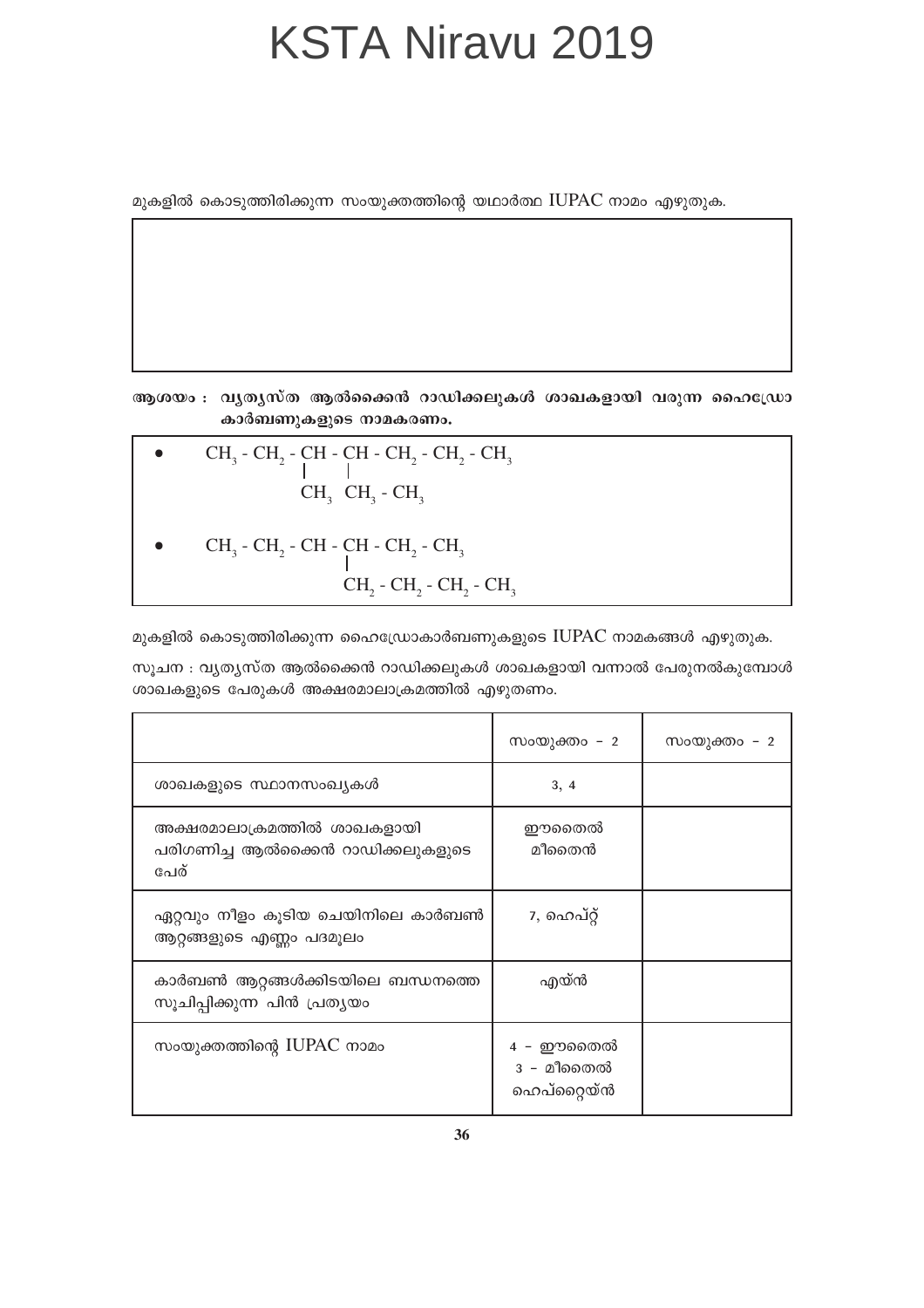ആശയം : അപൂരിത ഹൈഡ്രോ കാർബണുകളുടെ നാമകരണം.

പട്ടിക പൂർത്തിയാക്കി ഓരോ സംയുക്തത്തിന്റെയും IUPAC നാമം എഴുതുക.

|                | സംയുക്തം                                            | പദമൂലം | ബന്ധനത്തിലെ<br>സ്ഥാനം | പിൻ<br>പ്രത്യേയം | <b>IUPAC</b><br>നാമം |
|----------------|-----------------------------------------------------|--------|-----------------------|------------------|----------------------|
| 1              | $CH2 = CH - CH2 - CH2 - CH3$                        |        |                       |                  |                      |
| $\overline{2}$ | $CH2$ - CH = CH - CH <sub>2</sub> - CH <sub>3</sub> |        |                       |                  |                      |
| 3              | $CH3$ - CH = CH - CH <sub>2</sub>                   |        |                       |                  |                      |
| 4              | $CH3 \equiv C - CH2 - CH2 - CH3$                    |        |                       |                  |                      |
| 5              | $CH3 - C \equiv C - CH2 - CH3$                      |        |                       |                  |                      |
| 6              | $CH_2 - C \equiv C - CH_3$                          |        |                       |                  |                      |

#### ആശയം : ഫങ്ഷണൽ ഗ്രൂപ്പുകൾ

കാർബൺ ആറ്റങ്ങളുടെ ഹൈഡ്രഡൻ ആറ്റങ്ങളും മാത്രം അടങ്ങിയ ഓർഗാനിക് സംയുക്ത ങ്ങളാണ് ഹൈഡ്രോ കാർബണുകൾ. എന്നാൽ ഈ ഹൈഡ്രോകാർബണിലുള്ള ഏതെങ്കിലും ഒരു ഹൈഡ്രജൻ ആറ്റത്തിനു പകരം മറ്റേതെങ്കിലും ആറ്റമോ ആറ്റം ഗ്രൂപ്പുകളോ വന്നാൽ അത് രാസഭൗതിക ഗുണങ്ങളിൽ വ്യത്യാസമുള്ള മറ്റൊരു സംയുക്തമായി മാറുന്നു. അങ്ങനെ പകര മായി വരുന്ന ആറ്റങ്ങളും ആറ്റം ഗ്രൂപ്പുകളുമാണ് ഫങ്ഷണൽ ഗ്രൂപ്പുകൾ.

#### ആശയം : ഫങ്ഷണൽ ഗ്രൂപ്പുകൾ

പദസൂര്യനിൽ നൽകിയിരിക്കുന്ന ആൽക്കൈൻ റാഡിക്കലും ഫങ്ഷണൽ ഗ്രൂപ്പുകളും  $12.$ ചേർന്നുണ്ടാകുന്ന വിവിധ സംയുക്തങ്ങളുടെ IUPAC നാമം എഴുതുക.

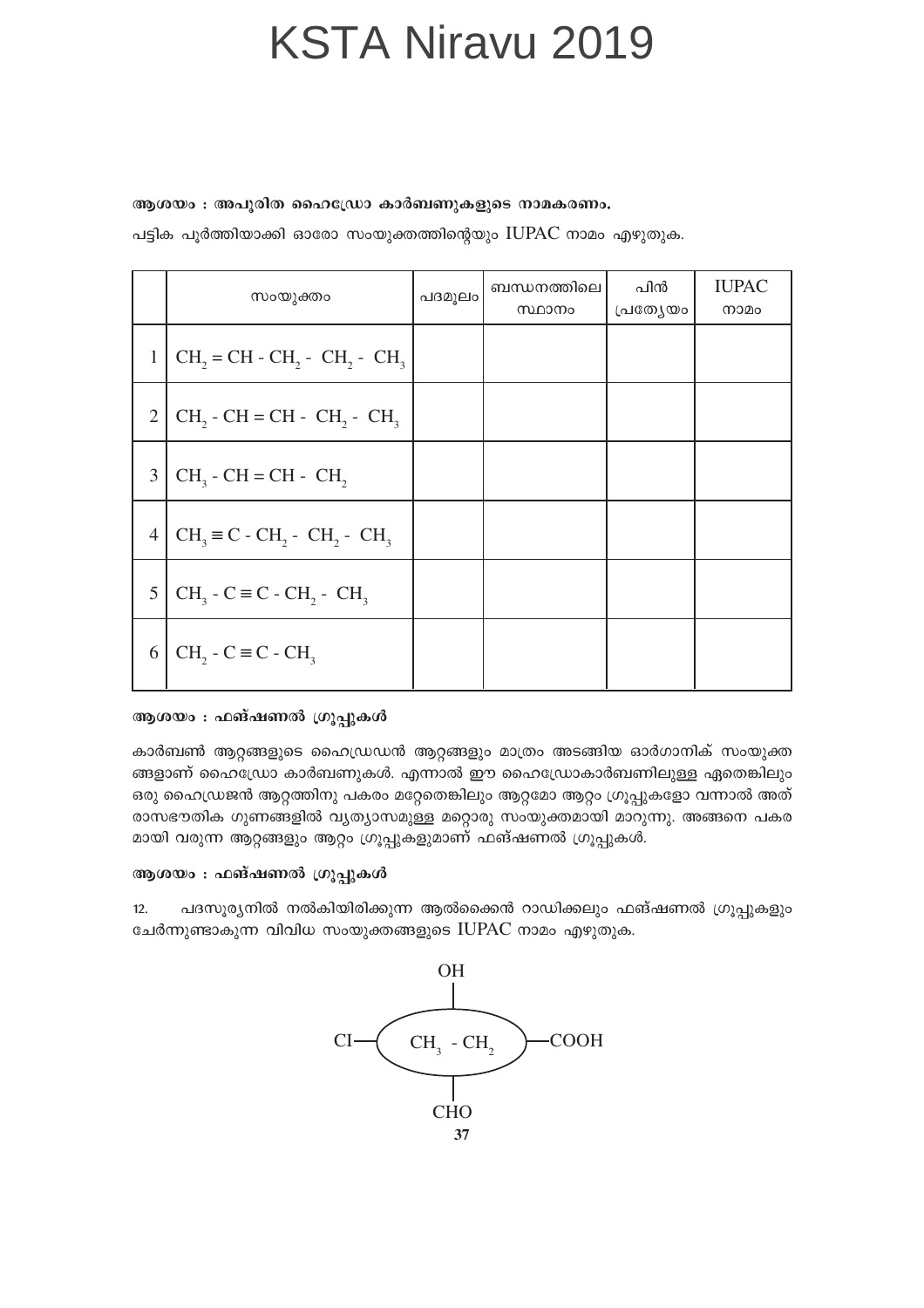| ആൽക്കൈൻ<br>റാഡിക്കൽ       | ഫങ്ഷണൽ<br>ഗ്രൂപ്പ് | ഉണ്ടാകുന്ന സംയുക്തത്തിന്റെ<br>ഘടനാവാക്യം | സംയുക്തത്തിന്റെ<br>IUPAC mono |
|---------------------------|--------------------|------------------------------------------|-------------------------------|
| $CH3$ - $CH2$             | $-OH$              | $CH3$ - $CH2$ - OH                       |                               |
| $CH3$ - CH <sub>2</sub> - | .                  | $CH3$ - $CH2$ - COOH                     |                               |
| $CH3$ - $CH2$ -           | <b>CHO</b>         |                                          |                               |
|                           | $-C1$              |                                          |                               |

- ഏതാനും സംയുക്തങ്ങളുടെ ഘടനാവാക്യം നൽകിയിരിക്കുന്നു. ഇവയുടെ IUPAC  $13.$ നാമം എഴുതുക.
	- $CH_3$   $CH_2$   $CH_2$   $CH_2$   $CH_2$   $OH$  $(1)$

$$
\begin{array}{cc}\n\text{(2)} & \text{CH}_3 \text{-} \text{CH}_2 \text{-} \text{CH} \text{-} \text{CH}_3 \\
 & \mid \\
 & \text{OH}\n\end{array}
$$

(3) 
$$
CH_3 - CH_2 - CH - CH_2 - OH
$$
  
\n $\downarrow$   
\n $CH_3$ 

അനുയോജ്യമായവ ചേർത്തെഴുതുക.  $14.$ 

| $CH_3$ - $CH_2$ - $CH_2$ - CHO<br>CH <sub>3</sub>      | 2, 2 ഡൈമീഥൈൽ പ്രൊപ്പനാൽ |
|--------------------------------------------------------|-------------------------|
| CH <sub>3</sub><br>$CH_3 - C - CHO$<br>CH <sub>3</sub> | 2 മീഥൈൽ പ്രൊപ്പനാൽ      |
| $CH3$ - $CH$ - CHO<br>CH <sub>2</sub>                  | 2 മീഥൈൽ ബ്യൂട്ടനാൽ      |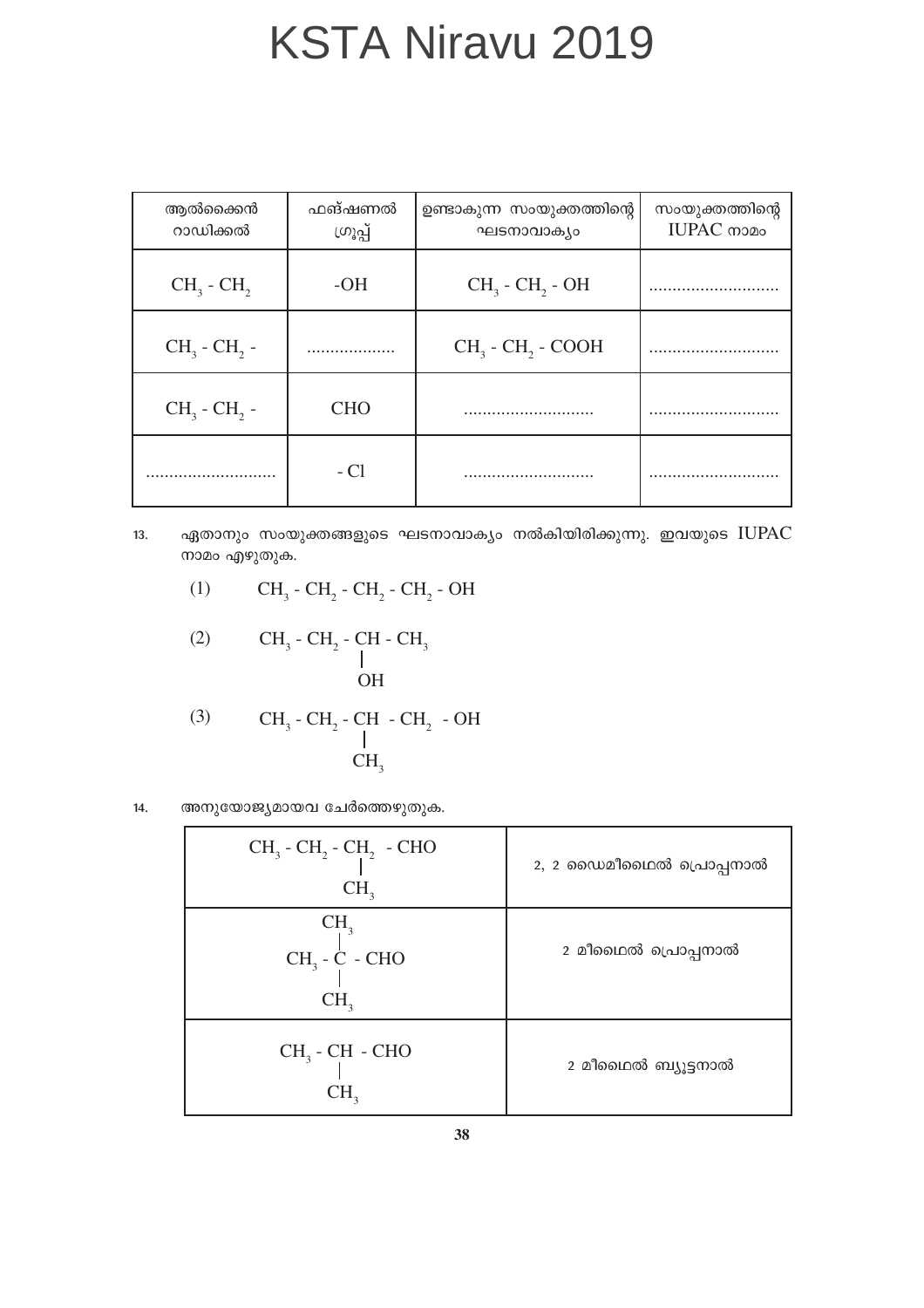ആശയം : കീറ്റോൺസ്

താഴെ നൽകിയിരിക്കുന്ന ഘടനാവാക്യം പരിശോധിച്ച് ചോദ്യങ്ങൾക്ക് ഉത്തരമെഴുതുക.  $15.$ 

 $CH<sub>3</sub>$  - CH<sub>2</sub> - CO - CH<sub>2</sub> - CH<sub>3</sub>

- എ) ഈ സംയുക്തത്തിലെ കാർബൺ ആറ്റങ്ങളുടെ എണ്ണം എഴുതുക.
- ബി) ഈ സംയുക്തത്തിലെ ഫങ്ഷണൽ ഗ്രൂപ്പിന്റെ പെരെന്ത് ?
- സി) ഈ സംയുക്തത്തിന്റെ നാമം ആകാവുന്നതേത്?

 $($ പെന്റൻ - 2 - ഓൺ, പെന്റൻ - 3, ഓൺ, പെന്റൻ - 4 ഓൺ)

ഏതാനും ഫങ്ഷണൽ ഗ്രൂപ്പുകൾ ചുവടെ നൽകിയിരിക്കുന്നു. ഓരോ ഫങ്ഷണൽ  $16.$ ഗ്രൂപ്പും അടങ്ങിയിട്ടുള്ള സംയുക്തം ഏത് വിഭാഗത്തിൽ പെടുന്നതാണെന്ന് ബ്രാക്ക റ്റിൽ കൊടുത്തവയിൽ നിന്നും തെരഞ്ഞെടുക്കുക.

- CHO, - COOH, - CO -, -NH<sub>2</sub>, - OH, R-O - (R-O-)

 $($ ഈതർ, ആൽക്കഹോൾ, കീറ്റോൺസ്, അമിനോ ആസിഡ്, ആൾസിഹൈഡ്)

#### $17.$ ആശയം : ഐസോമെറിസം

ഓരോ തന്മാത്രാ വാക്യമുള്ള രണ്ട് സംയുക്തങ്ങൾ ഘടനയിലുള്ള വൃത്യാസം മുലം രാസഭൗതിക സ്വഭാവങ്ങളിൽ വ്യത്യസ്തത പുലർത്തുകയാണെങ്കിൽ അവ ഐസോ മറുകളാണ്. ഈ പ്രതിഭാസമാണ് ഐസോമെറിസം.

താഴെ കൊടുത്തിരിക്കുന്ന ഘടനാവാക്യം പരിശോധിച്ച് ഓരോന്നിന്റെയും രാസ വാക്യം ഐസോമർ ജോഡികളെ കണ്ടെത്തി ഇവ ഏതു വിഭാഗം ഐസോമറുകളാ ണെന്ന് എഴുതുക.

 $CH_3$  -  $CH_2$  -  $CH_2$  -  $CH_3$  b)  $CH_3$  - CO -  $CH_3$ a) c)  $CH_3$  -  $CH_2$  -  $CH_2$  -  $OH$  d)  $CH_3$  -  $CH_2$  -  $O$  -  $CH_3$ e)  $CH_3$  -  $CH_2$  -  $CH_2$  - CHO f)  $CH_3$  - CH - CH<sub>3</sub>  $CH<sub>3</sub>$ g)  $CH_3$  -  $CH_3$  -  $CH_3$  $OH$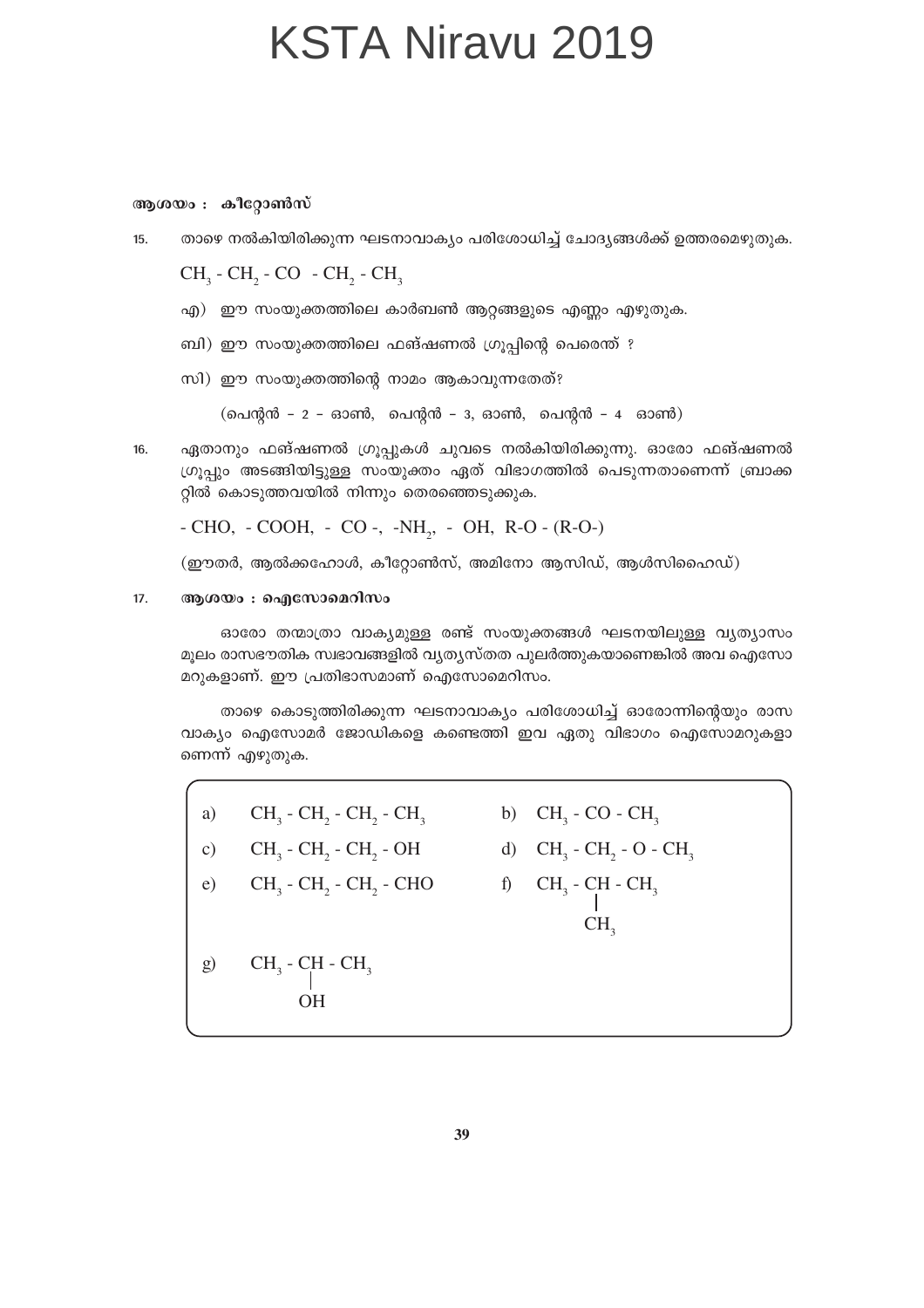യൂണിറ്റ് -  $7$ 

#### ഓർഗാനിക് സംയുക്തങ്ങളുടെ രാസപ്രവർത്തനങ്ങൾ

 $1.$ ആശയം ആദേശ പ്രവർത്തനം  $\pm$ ജ്വലനം താപീയ വിഘടനം അഡീഷണൽ പ്രവർത്തനം പോളിമറൈസേഷൻ

അനുയോജ്യമായ വിധം ചേർത്തെഴുതുക. 1.

| അഭികാരകങ്ങൾ                       | ഉല്പന്നങ്ങൾ            | രാസപ്രവർത്തനത്തിന്റെ പേര്           |  |  |
|-----------------------------------|------------------------|-------------------------------------|--|--|
| a) $C_4 H_{10} + O_2$             | $p) CHA = CH2$         | പോളിമറൈസേഷൻ                         |  |  |
| b) $CH_2 \rightarrow CH_2 + cl_2$ | q) $CH4 + C2H2$        | അഡീഷണൽ പ്രവർത്തനം<br>$\mathfrak{g}$ |  |  |
| c) $CH_3-CH_2-CH_3$               | r) $CO_2 + H_2O$       | ആദേശ രാസപ്രവർത്തനം<br>h)            |  |  |
| d) $CH \equiv CH + CH$ ,          | r) $\{CH, -CH, \}n$    | താപീയ വിഘടനം                        |  |  |
| e) $n [CH, - CH,]$                | t) $CH3 - CH2Cl + HCl$ | താപീയ വിഘടനം<br>$\overline{1}$      |  |  |

താഴെ കൊടുത്തിരിക്കുന്ന രാസസമവാക്യം പരിശോധിച്ച് ചോദ്യങ്ങൾക്ക് ഉത്തരം  $2.$ എഴുതുക.

$$
1) \t CH2 = CH2 + H2 \t\t\t 20000
$$

$$
\begin{array}{cccc}\n\text{C} & \text{C} & \text{C} \\
\text{(a)} + \text{Cl}_2 & \text{C} & \text{C} \\
\text{(b)} & \text{H} & \text{C}\n\end{array}
$$

- a) a,  $b \nightharpoonup a$  കണ്ടെത്തി എഴുതുക.
- $b)$ ഇവ രണ്ടും ഏതുതരം രാസപ്രവർത്തനമാണെന്നെഴുതുക.
- ബോക്സിൽ നൽകിയിരിക്കുന്ന സംയുക്തങ്ങൾ പരിശോധിച്ച് താഴെ നൽകിയിരിക്കുന്ന 3. ചോദ്യങ്ങൾക്ക് ഉത്തരമെഴുതുക.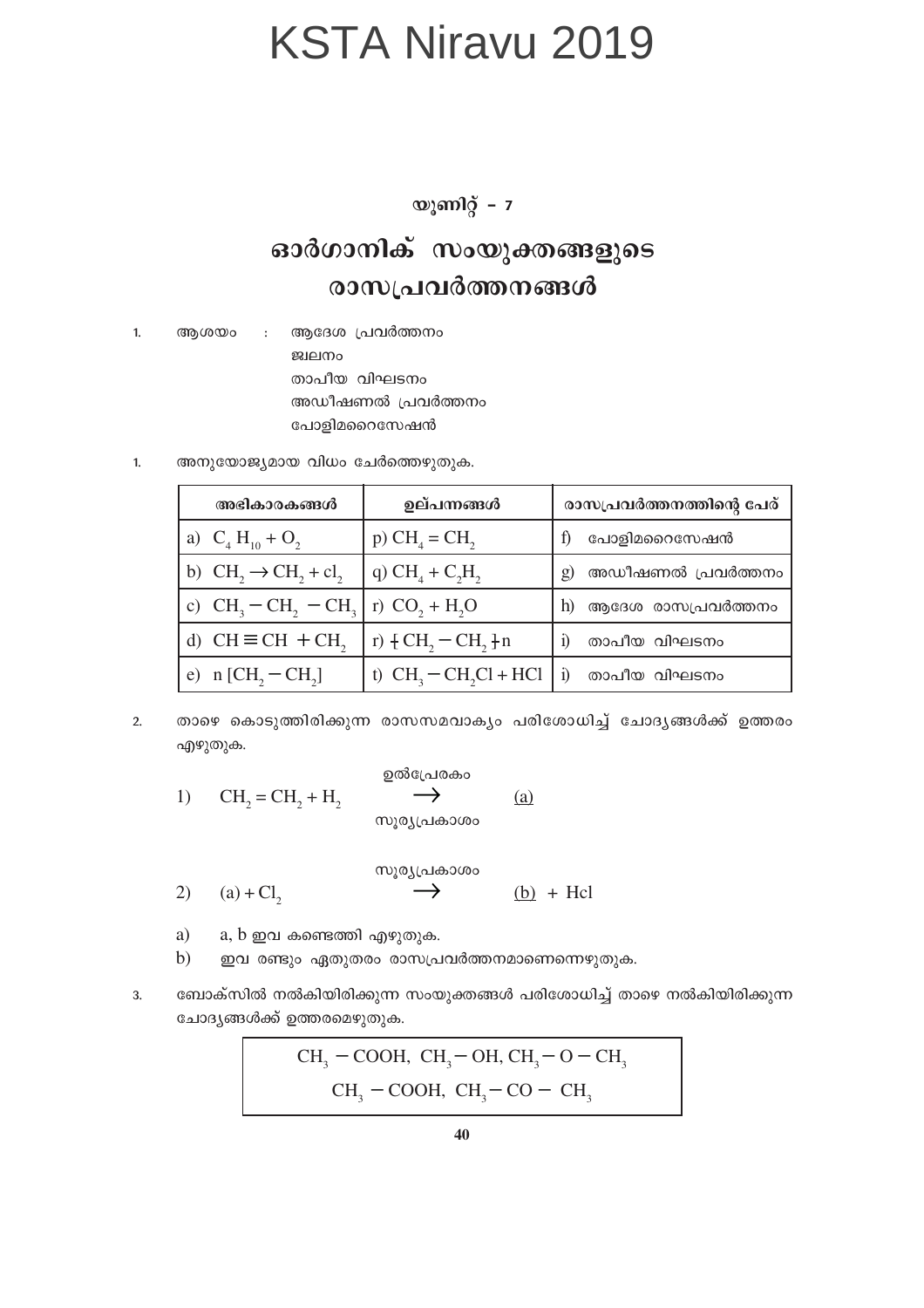- a) എസ്റ്റർ നിർമ്മിക്കുവാനാവശ്യമായ സംയുക്തങ്ങൾ തിരഞ്ഞെടുത്തെഴുതുക.
- $b)$ ഈ പ്രവർത്തനത്തിന് പറയുന്ന പേരെന്ത് ?
- $\mathbf{c})$ ഈ പ്രവർത്തനത്തിന്റെ രാസസമവാക്യം എഴുതുക.
- $\rm d$ എസ്റ്ററിന്റെ ഏതെങ്കിലും രണ്ട് ഉപയോഗങ്ങൾ എഴുതുക.

 $8 - 10\%$  ഗാഢതയുള്ള ആൽക്കഹോളിന്റെ നിർമ്മാണവുമായി ബന്ധപ്പെട്ട രാസസമവാ  $\overline{4}$ . കൃങ്ങളാണ് താഴെ നൽകിയിരിക്കുന്നത്.

$$
\begin{array}{cccc}\n & & \text{and} & \text{and} & \text{and} & \text{and} & \text{and} & \text{and} & \text{and} & \text{and} & \text{and} & \text{and} & \text{and} & \text{and} & \text{and} & \text{and} & \text{and} & \text{and} & \text{and} & \text{and} & \text{and} & \text{and} & \text{and} & \text{and} & \text{and} & \text{and} & \text{and} & \text{and} & \text{and} & \text{and} & \text{and} & \text{and} & \text{and} & \text{and} & \text{and} & \text{and} & \text{and} & \text{and} & \text{and} & \text{and} & \text{and} & \text{and} & \text{and} & \text{and} & \text{and} & \text{and} & \text{and} & \text{and} & \text{and} & \text{and} & \text{and} & \text{and} & \text{and} & \text{and} & \text{and} & \text{and} & \text{and} & \text{and} & \text{and} & \text{and} & \text{and} & \text{and} & \text{and} & \text{and} & \text{and} & \text{and} & \text{and} & \text{and} & \text{and} & \text{and} & \text{and} & \text{and} & \text{and} & \text{and} & \text{and} & \text{and} & \text{and} & \text{and} & \text{and} & \text{and} & \text{and} & \text{and} & \text{and} & \text{and} & \text{and} & \text{and} & \text{and} & \text{and} & \text{and} & \text{and} & \text{and} & \text{and} & \text{and} & \text{and} & \text{and} & \text{and} & \text{and} & \text{and} & \text{and} & \text{and} & \text{and} & \text{and} & \text{and} & \text{and} & \text{and} & \text{and} & \text{and} & \text{and} & \text{and} & \text{and} & \text{and} & \text{and} & \text{and} & \text{and} & \text{and} & \text{and} & \text{and} & \text{and} & \text{and} & \text{and} & \text{and} & \text{and} & \text{and} & \text{and} & \text{and} & \text{and} & \text{and} &
$$

സൈമേസ്

- 2)  $C_6 H_{12} O_6 \rightarrow$  $C_2H_2DH + 2CO$
- a) ഈ രാസപ്രവർത്തനത്തിന്റെ പേരെന്ത് ?
- എത്തനോളിനെ റക്ടിഫൈഡ് സ്പിരിറ്റാക്കി മാറ്റുന്നതെങ്ങിനെ?  $b)$
- $\mathbf{c})$ മെതിലേറ്റഡ് സ്പിരിറ്റ് എന്നാൽ എന്ത് ?
- $d)$ പവർ ആൽക്കഹോൾ നിർമ്മിക്കുന്നതെങ്ങനെ ?
- 5.
- താഴെ കൊടുത്തിരിക്കുന്ന രാസസമവാക്യം പരിശോധിച്ച് ചോദ്യങ്ങൾക്ക് ഉത്തരമെഴുതുക.
- 

 $CH_{4} + A$ 

- 
- 
- 

അഡീഷണൽ പ്രവർത്തനം

താപീയ വിഘടനം

 $\rightarrow$ 

 $\rightarrow$ B  $(2)$  $A + H$ 

ആദേശ രാസപ്രവർത്തനം

 $E + Cl$  $\rightarrow$ B  $3)$ 

a)  $A, B, C$  ഇവ കണ്ടെത്തി എഴുതുക.

 $CH<sub>3</sub>-CH-CH<sub>3</sub>$ 

1)

 $A$  യെ പോളിമറൈസേഷന് വിധേയമാക്കിയാൽ ലഭിക്കുന്ന ഉൽപന്നമേത് ?  $b)$ 

 $\mathbf{c})$ സൂര്യപ്രകാശത്തിന്റെ സാന്നിദ്ധ്യത്തിൽ നടക്കുന്ന രാസപ്രവർത്തനമേത് ?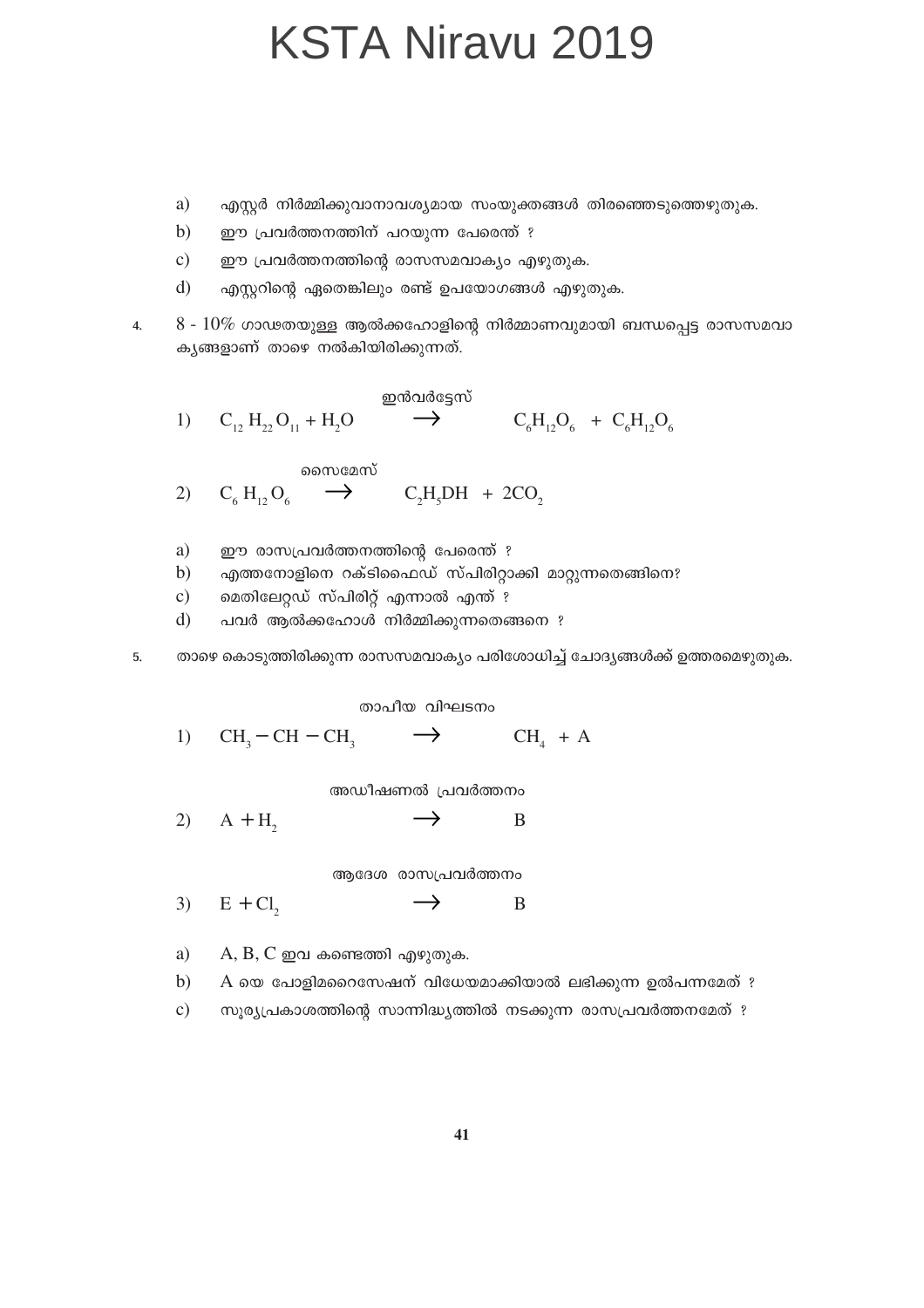ഏതാനും ആറ്റോമിക് സംയുക്തങ്ങളുടെ ഘടനാവാക്യം നൽകിയിരിക്കുന്നു. ഇവ ഓരോ 6. ന്നിന്റെയും പേര് ബോക്സിൽ നിന്നും തിരഞ്ഞെടുത്തെഴുതുക.



ഒരു ഓർഗാനിക് സംയുക്തമായ A പൊട്ടാസ്യം ഡൈക്രൊമേറ്റിന്റെ സാന്നിദ്ധ്യത്തിൽ  $\overline{7}$ . ഓക്സീകരണം നടന്ന് B എന്ന സംയുക്തം ഉണ്ടാകുന്നു. തുടർന്ന് Bയെ ഓക്സീക രണം നടത്തി എഥനോയിക് ആസിഡാക്കി മാറ്റുന്നു. എഥനോയിക് ആസിഡ് വീണ്ടും  $A$ യുമായി പ്രവർത്തിച്ച്  $C$  എന്ന സംയുക്തം ഉണ്ടാവുന്നു. എങ്കിൽ  $A, B, C$  എന്നീ സംയു ക്തങ്ങൾ ഏതെന്ന് കണ്ടെത്തുക.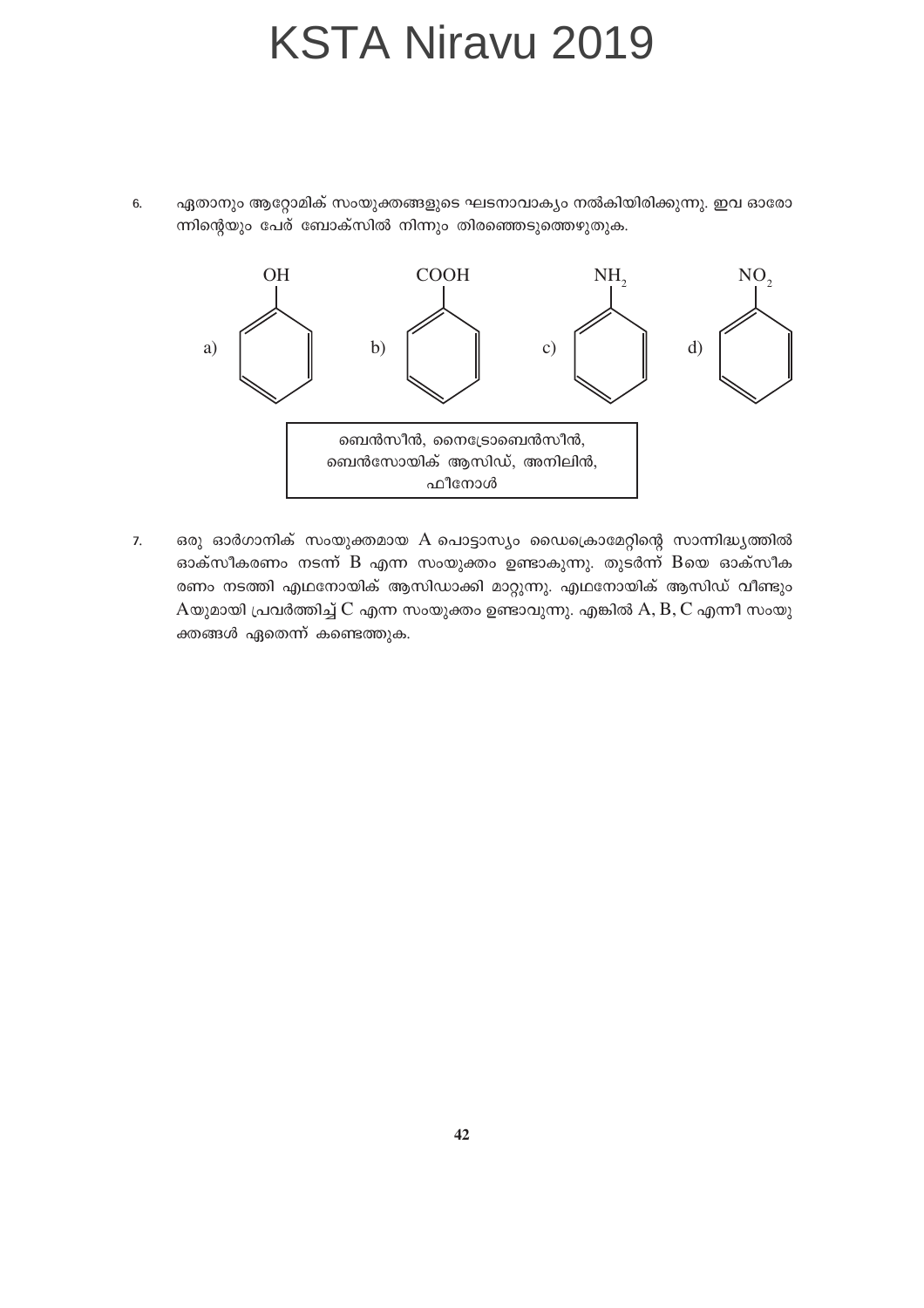#### യൂണിറ്റ് –  $\boldsymbol{8}$

#### രസതന്ത്രം മാനവ പുരോഗതിക്ക്

#### പ്രധാന ആശയങ്ങൾ

- പെട്രോളിയം
- ലിക്യുഫൈഡ് പെട്രോളിയം ഗ്യാസ്
- പെട്രോ കെമിക്കലുകൾ
- കൽക്കരി
- ഔഷധങ്ങൾ
- സിമന്റ്
- നിറങ്ങളുടെ ലോകം
- ഹരിത രസതന്ത്രം
- ഹൈഡ്രോകാർബൺ മിശ്രിതമായ പെട്രോളിയത്തെ അംശിക സ്വേദനം ചെയ്യുമ്പോൾ  $\mathbf{1}$ ലഭിക്കുന്ന ചില ഘടകങ്ങൾ താഴെ കൊടുത്തിരിക്കുന്നു. ചോദ്യങ്ങൾക്ക് ഉത്തരമെഴുതുക.

സാന്ദ്രീകരണ വാതകങ്ങൾ, പെട്രോൾ, മണ്ണെണ്ണ, ഡീസൽ, പെട്രോളിയം ജെല്ലി, ഗ്രീസ്, പാരഫിൻ വാക്സ്, ബിറ്റുമിൻ

- (a) കാർബൺ ആറ്റങ്ങളുടെ എണ്ണം ഏറ്റവും കൂടുതലുള്ള ഹൈഡ്രോകാർബൺ ഏത്?
- (b) സൗന്ദര്യ വസ്തുക്കൾ നിർമ്മിക്കാനുപയോഗിക്കുന്ന ഹൈഡ്രോകാർബൺ ഏത്?
- $(c)$ ഗാർഹിക ഇന്ധനമായി ഉപയോഗിക്കുന്നതേത് ?
- $(d)$ വാഹനങ്ങളിൽ ഇന്ധനങ്ങളായി ഉപയോഗിക്കുന്ന ഹൈഡ്രോകാർബൺ ഏതൊക്കെ?
- $(e)$ പാചകവാതകമായി ഉപയോഗിക്കുന്ന എൽ.പി.ജി. ഏത് ഹൈഡ്രോകാർബണിൽ നിന്നാണ് വേർതിരിച്ചെടുക്കുന്നത് ?
- പെട്രോളിയം, കൽക്കരി എന്നീ ഫോസിൽ ഇന്ധനങ്ങൾ ഭൂമിക്കടിയിൽ രൂപപ്പെടുത്തുന്ന  $2.$ തെങ്ങിനെ?
- എന്താണ് കാർബണൈസേഷൻ രാസപ്രവർത്തനഫലമായി ഭൂമിക്കടിയിൽ രൂപപ്പെടു 3. ത്തുന്ന പദാർത്ഥം ?
- കൽക്കരിയിലെ ഘടകങ്ങളിൽ ഏറ്റവും കൂടുതൽ കാർബൺ അടങ്ങിയിട്ടുള്ളത് ഏത്?  $\mathbf{A}$
- വേദന കുറക്കുന്നതിനുള്ള അലോപ്പതി ഔഷധം ഏത് വിഭാഗത്തിൽപ്പെടുന്നു? 5.
- ആന്റി പൈററ്റിക് വിഭാഗത്തിൽപ്പെട്ട ഔഷധങ്ങൾ ഏതൊക്കെ? ഇവയുടെ ധർമ്മമെന്ത്?  $6.$